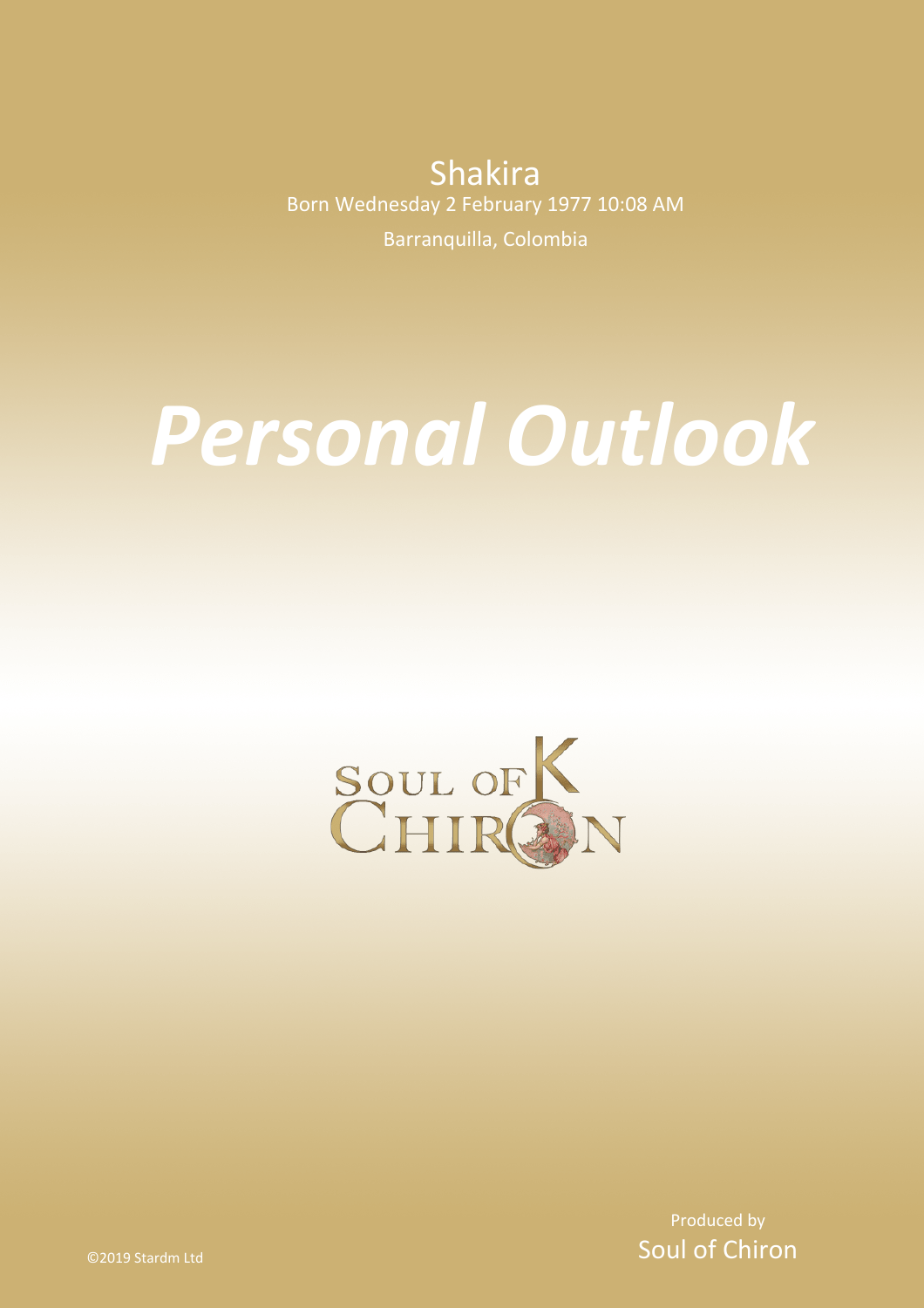

Shakira

Born Wednesday 2 February 1977 Local Time 10:08 AM Universal Time 03:08 PM

Barranquilla, Colombia Long:74°47'W Lat:10°57'N

Geocentric Tropical Placidus True Node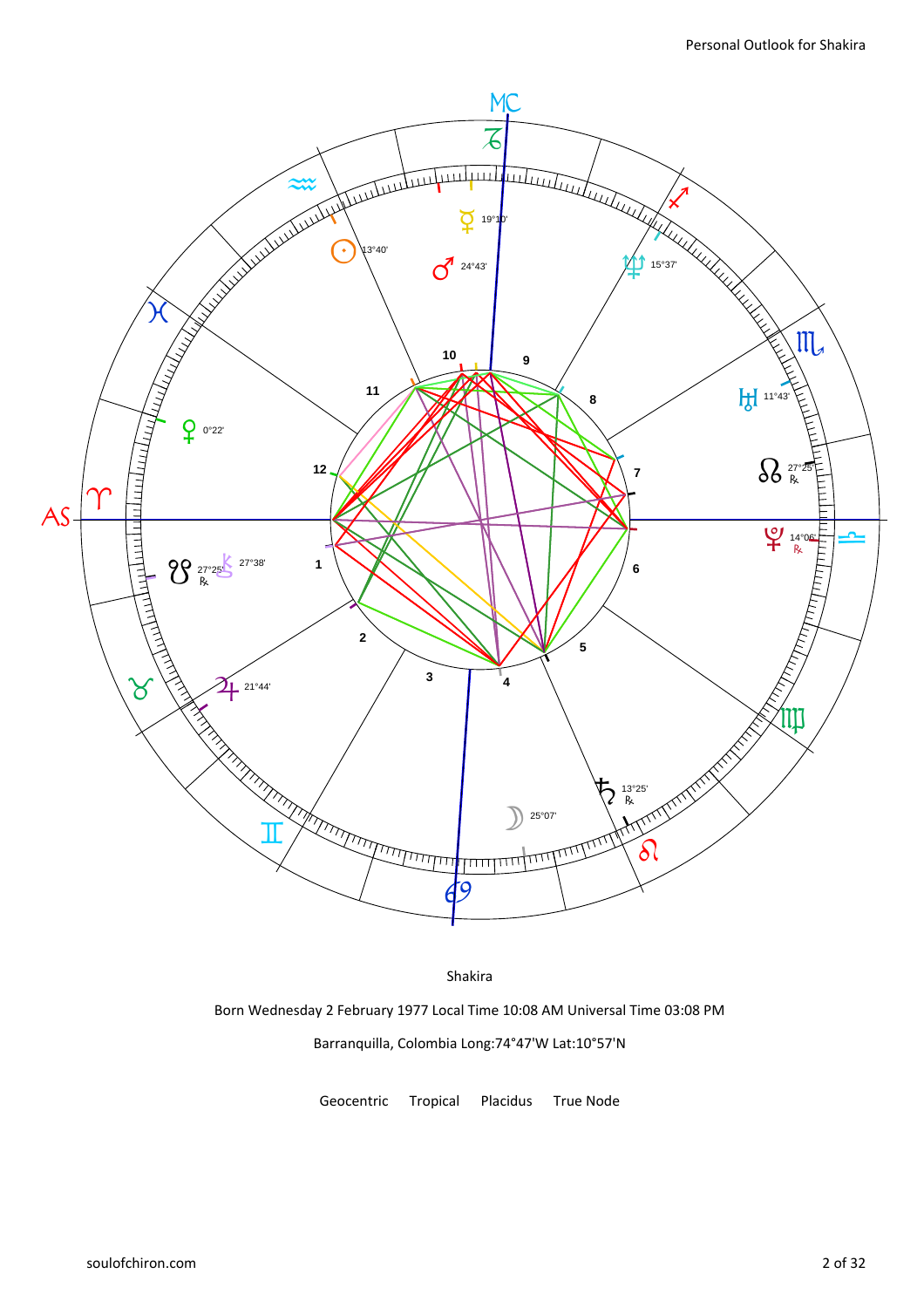#### $\overline{P}$  $\overline{Q}$  Mercury  $\overline{A}$  Capricorn Earth  $\odot$  $\zeta$ House 11th Position Sun Moon  $69$  Cancer and Aquarius Air Fixed 13°40' Aries Capricorn Taurus Leo Scorpio Sagittarius Libra Aries **H** 5th 2nd  $\frac{1}{2}$  Saturn  $\delta$  Leo Fire Fixed 13°25'  $\hat{\mathbf{\Psi}}$  $\cancel{\mathfrak{L}}$  $AS$ MC  $III<sub>4</sub>$  $\chi^4$ يميا  $\Upsilon$  $\overline{6}$ 11°43'  $\mathcal{D}$  $\vec{c}$  $\overline{4}$ 69  $\overline{A}$  $\Upsilon$  $\overline{\mathcal{L}}$  $\mathcal{R}$ 25°07' 19°10' 0°22' 24°43' 21°44' 4th 10th 12th 10th 15°37' 14°06' R 17°37' 13°43' 7th 8th 6th Planet/Point Sign Mercury Venus Mars Jupiter Saturn Uranus Neptune Pluto Ascendant MidHeaven  $\sim$ Capricorn **Earth** Cardinal 13°43' ~  $\frac{1}{2}$  Libra Air Cardinal 27°25' R 7th 13°25' R Chiron  $\Upsilon$  Aries 27°25' R 27°38' 1st Air Fire Earth Water Fire Earth Water Fire Air Fire Earth Air Fire Element Fixed Fixed Fixed Cardinal Cardinal Cardinal Cardinal Fixed Mutable Cardinal Cardinal Cardinal Cardinal Cardinal Modality

### **Planetary Positions**

### **House Cusp Positions**

| <b>House</b>    | Sign          | <b>Position</b> | House            | Sign           | Position        |
|-----------------|---------------|-----------------|------------------|----------------|-----------------|
| 1st             | $\bm{\gamma}$ | 17°37'          | 7th              | ≏              | 17°37'          |
| 2 <sub>nd</sub> | $\aleph$      | 19°42'          | 8th              | $\mathfrak{m}$ | 19°42'          |
| 3rd             | $\mathbb T$   | 17°32'          | 9th              |                | 17°32'          |
| 4th             | 69            | 13°43'          | 10th             | 石              | 13°43'          |
| 5th             | 81            | $11^{\circ}17'$ | 11th             | $\approx$      | $11^{\circ}17'$ |
| 6th             | ЩI            | $12^{\circ}40'$ | 12 <sub>th</sub> | χ              | 12°40'          |

|  | <b>Element Emphasis - Total Points</b> |
|--|----------------------------------------|
|--|----------------------------------------|

### **Modality Emphasis - Total Points**

|      |    |    |          | Air Fire Earth Water Cardinal Fixed Mutable |   |  |
|------|----|----|----------|---------------------------------------------|---|--|
| $-5$ | 10 | 10 | $\sim$ 5 | -20                                         | Q |  |

### **Planetary Weight Point System**

| Sun & Moon            | 4 points each | Uranus, Neptune & Pluto        | 1 point each |
|-----------------------|---------------|--------------------------------|--------------|
| Mercury, Venus & Mars | 3 points each | <b>Ascendant (Rising Sign)</b> | 4 points     |
| Jupiter & Saturn      | 2 points each | Midheaven                      | 2 points     |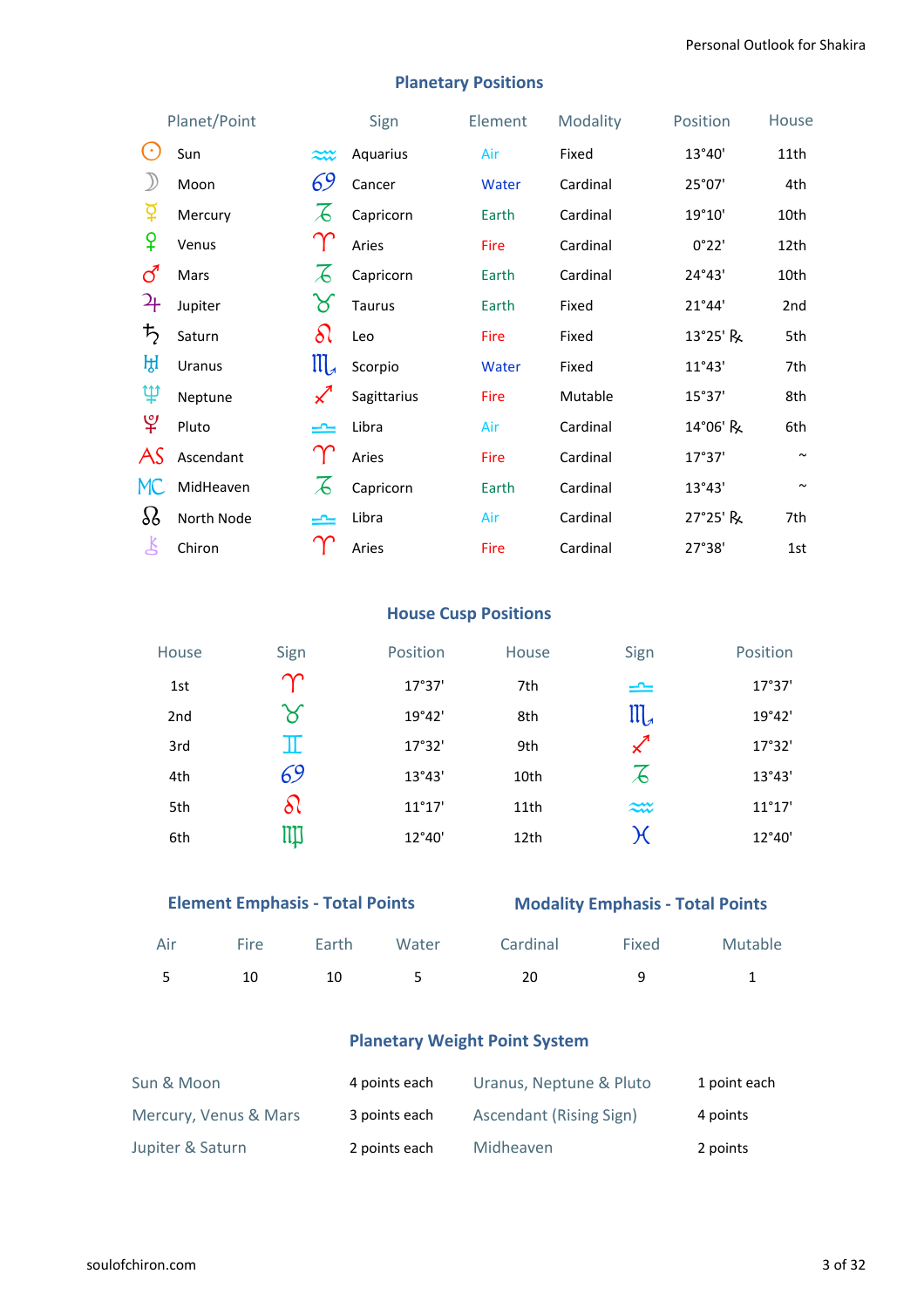

| $_{\odot}$                                                                                                   |          | ¥            | Sun Semisquare Venus          |
|--------------------------------------------------------------------------------------------------------------|----------|--------------|-------------------------------|
| ⊙                                                                                                            | $\sigma$ | ち            | Sun Opposes Saturn            |
| $_{\odot}$                                                                                                   | п        | ਸ਼੍ਰਮ        | Sun Squares Uranus            |
| $_{\odot}$                                                                                                   | $\star$  | Ψ            | Sun Sextiles Neptune          |
| $_{\odot}$                                                                                                   | $\wedge$ | ¥            | <b>Sun Trines Pluto</b>       |
| $_{\odot}$                                                                                                   |          | $\times$ AS  | Sun Sextiles Ascendant        |
| $_{\odot}$                                                                                                   |          | $\vee$ MC    | Sun Semisextile MidHeaven     |
| $\mathcal{D}$                                                                                                | ൙        | ¥            | Moon Opposes Mercury          |
| $\mathcal{D}$                                                                                                | $\wedge$ | ¥            | <b>Moon Trines Venus</b>      |
| $\mathcal{D}$                                                                                                | $\sigma$ | ර            | <b>Moon Opposes Mars</b>      |
| $\mathcal{D}$                                                                                                | $\star$  | 4            | Moon Sextiles Jupiter         |
| $\mathcal{D}% _{T}=\mathcal{D}_{T}\!\left( a,b\right) ,\mathcal{D}_{T}=\mathcal{D}_{T}\!\left( a,b\right) ,$ | п        | AS           | Moon Squares Ascendant        |
| $\mathcal{D}$                                                                                                | п        | ß.           | Moon Squares North Node       |
| $\mathcal{D}$                                                                                                | □        | Ľ            | Moon Squares Chiron           |
| ¥                                                                                                            | đ        | ර'           | <b>Mercury Conjuncts Mars</b> |
| ¥                                                                                                            | Λ        | $\mathbf{a}$ | <b>Mercury Trines Jupiter</b> |
| ₽                                                                                                            | п        | ¥            | Mercury Squares Pluto         |
| ₽                                                                                                            | п        | AS           | Mercury Squares Ascendant     |
| ₫                                                                                                            | ൪        | МC           | Mercury Conjuncts MidHeaven   |
| ¥                                                                                                            | 卬        | ち            | Venus Sesquiquadrate Saturn   |
| ර                                                                                                            | Λ        | ֏⊦           | Mars Trines Jupiter           |
| ්                                                                                                            |          | AS           | Mars Squares Ascendant        |

### **Planet Aspect List**

| ஃ<br>ර<br>п                     | Mars Squares North Node          |
|---------------------------------|----------------------------------|
| ර<br>飞                          | Mars Squares Chiron              |
| ҍ,<br>Щ<br>п                    | <b>Saturn Squares Uranus</b>     |
| $\bm{\bar{5}}$<br>Ψ<br>$\wedge$ | <b>Saturn Trines Neptune</b>     |
| $\bm{\tau}_{2}$<br>¥ ¥          | Saturn Sextiles Pluto            |
| ᡏ<br>-AS                        | <b>Saturn Trines Ascendant</b>   |
| $\bm{\bar{5}}$<br>$\pi$ MC      | Saturn Quincunx MidHeaven        |
| ਸ਼੍ਰ<br>$\times$ MC             | <b>Uranus Sextiles MidHeaven</b> |
| Ψ<br><b>* ぁ</b>                 | <b>Neptune Sextiles Pluto</b>    |
| Ψ<br>$\wedge$ AS                | <b>Neptune Trines Ascendant</b>  |
| Ψ<br>$\times$ MC                | Neptune Semisextile MidHeaven    |
| ೪<br>P AS                       | Pluto Opposes Ascendant          |
| ¥<br>МC                         | Pluto Squares MidHeaven          |
| AS $\ast \odot$                 | <b>Ascendant Sextiles Sun</b>    |
| ୍ୟୁ<br>AS n                     | <b>Ascendant Squares Mercury</b> |
| AS $\triangle$ $\frac{1}{2}$    | <b>Ascendant Trines Saturn</b>   |
| Ψ<br>AS $\land$                 | <b>Ascendant Trines Neptune</b>  |
| ーンキ<br>AS P                     | <b>Ascendant Opposes Pluto</b>   |
| <b>MC</b><br>AS<br>- m          | Ascendant Squares MidHeaven      |
| ⊙<br>$MC \vee C$                | MidHeaven Semisextile Sun        |
| ₫<br>MC Q                       | MidHeaven Conjuncts Mercury      |
| $\mathcal{L}_{2}$<br>MC $\pi$   | MidHeaven Quincunx Saturn        |

|  | $MC \times W$ MidHeaven Sextiles Uranus                        |
|--|----------------------------------------------------------------|
|  | $MC \vee \Psi$ MidHeaven Semisextile Neptune                   |
|  | MC D \ \ MidHeaven Squares Pluto                               |
|  | $MC \Box AS$ MidHeaven Squares Ascendant                       |
|  | $\Omega$ $\mathcal{S}$ $\mathcal{S}$ North Node Opposes Chiron |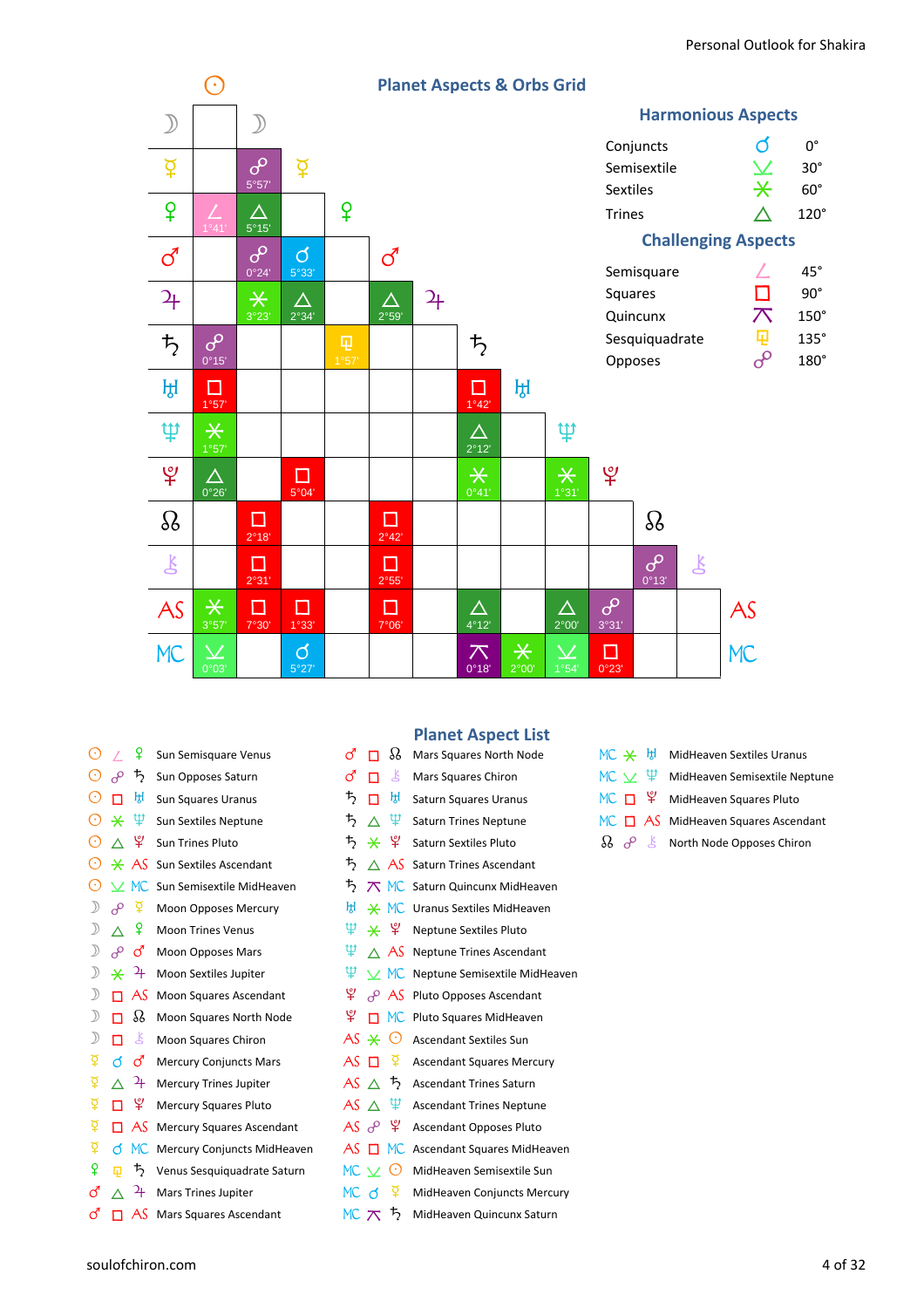Personal Outlook for Shakira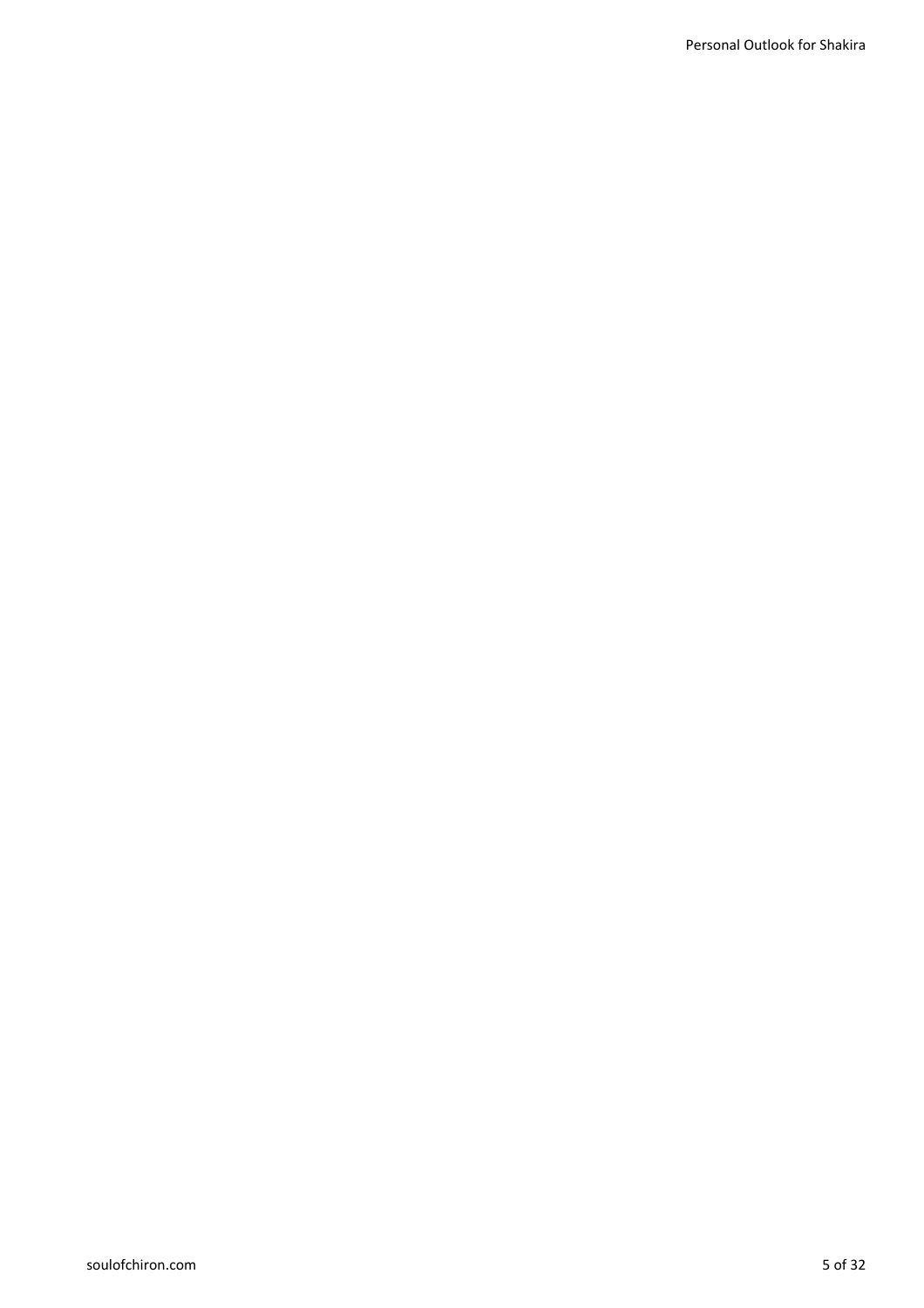### **THE BASIS OF YOUR PERSONALITY**

### **SUN, MOON AND ASCENDANT**

The Sun, Moon and Ascendant (situated in the Rising Sign) are the central elements of your horoscope, and from just these three points a clear picture of yourself can be gained. The Sun represents the Essential You - your ego and conscious self, whilst the Moon represents the Inner You - your feelings and emotional needs. Like light and shade, they are complementary principles, the one balancing the other. It is often the case that men are more comfortable embodying their Sun sign, and women their Moon sign, but to be truly whole people, both need to be developed and understood as integral parts of oneself.

The Ascendant on the other hand symbolises your outward personality, your physical appearance and how others see you, which may be quite different from how you really are.

The following pages look at these three central elements of your horoscope, the signs of the zodiac they were in at the moment of your birth, their house positions, and the way they integrate with the other elements of your birthchart.

#### $\odot$ THE SUN

The SUN symbolises the ESSENTIAL SELF; the WILL; CONSCIOUSNESS; GROWTH; the EGO; LIBIDO; OBJECTIVITY; INDIVIDUALITY; WHOLENESS; and the SPIRIT. It is the MASCULINE PRINCIPLE in contrast to that symbolised by the MOON. It is personified by RULERS; LEADERS; PUBLIC FIGURES; the FAMOUS; and PERSONALITIES.

In the horoscope it is the point where we shine and are most ourselves. It also symbolises how we experience (or experienced) our father, or dominant parent. The sign and house in which it is found, together with the aspects it makes to other planets show our primary orientation towards life; the area of life in which we put forth our best energies; and how our ego integrates with the rest of our psyche. The relative strength or weakness of the sun shows the strength or otherwise of our ego and the extent to which we manifest our potential individuality.

### **SUN IN AQUARIUS**

KEYWORDS: SOCIABLE; HUMANITARIAN; SEEKS KNOWLEDGE; POLITICAL; PROGRESSIVE; RADICAL; INTELLECTUAL; UNCONVENTIONAL; MODERN; ECCENTRIC; REBELLIOUS; LOVES FREEDOM.

Your SUN is in AQUARIUS, indicating that you are essentially a friendly, intelligent and forward-looking person. You have many interests - for instance science, politics or even metaphysics, and people consequently find you a stimulating and sometimes provocative friend. You believe in progress, change and innovation, and have many advanced ideas about society and humanity, some of which you incorporate into your day-to-day life. Freedom to live the way you want, which may strike others as being unorthodox or even eccentric, is a vital necessity to you. Too much security and run-of-the-mill normality saps the life out of you and eventually results in feelings of alienation and stagnation.

In behaviour you vary from studiously tranquil and moderate, to surprising and unpredictable delighting in shocking people out of their routines or set ways of thinking and seeing. You also oscillate between necessary periods of aloneness and then great social activity amongst various types of friends, especially those who share your unorthodox ideas. Your identity is revealed most clearly to you and others in the context of friendship or within groups of people sharing a common bond. Being part of something larger than yourself gives you a great sense of fulfilment (unless of course your individuality is sacrificed in the process). Your intuition is excellent, and your ability to analyse and understand people with detachment a great gift. Occasionally your thinking and perceptions verge on genius, sometimes madness. Your approach to love is modern and somewhat detached, since you are emotionally rather cool and discriminating. You allow your lovers a great deal of space and freedom but insist on being granted the same in return, which some find difficult. You need to be stimulated and interested by any partner you have, and need a great deal of variety and change within your relationships in order not to be bored. Possessiveness and excessive dependency are a definite turn-off.

### **THE SUN IN THE ELEVENTH HOUSE**

KEYWORDS: HUMANITARIAN; COLLECTIVE; GROUP ORIENTATED; FRIENDSHIP; IDEALISTIC; SCIENTIFIC; UNORTHODOX; UTOPIAN; LIBERAL; POLITICAL; MODERN; EXPERIMENTAL; DETACHED ATTITUDE; RADICAL; ECCENTRIC; VISIONARY.

Your SUN is in the ELEVENTH HOUSE, meaning that you are at your best in group or collective situations in which you are bound together with other people by common ideas or ideals. You see yourself as a part of something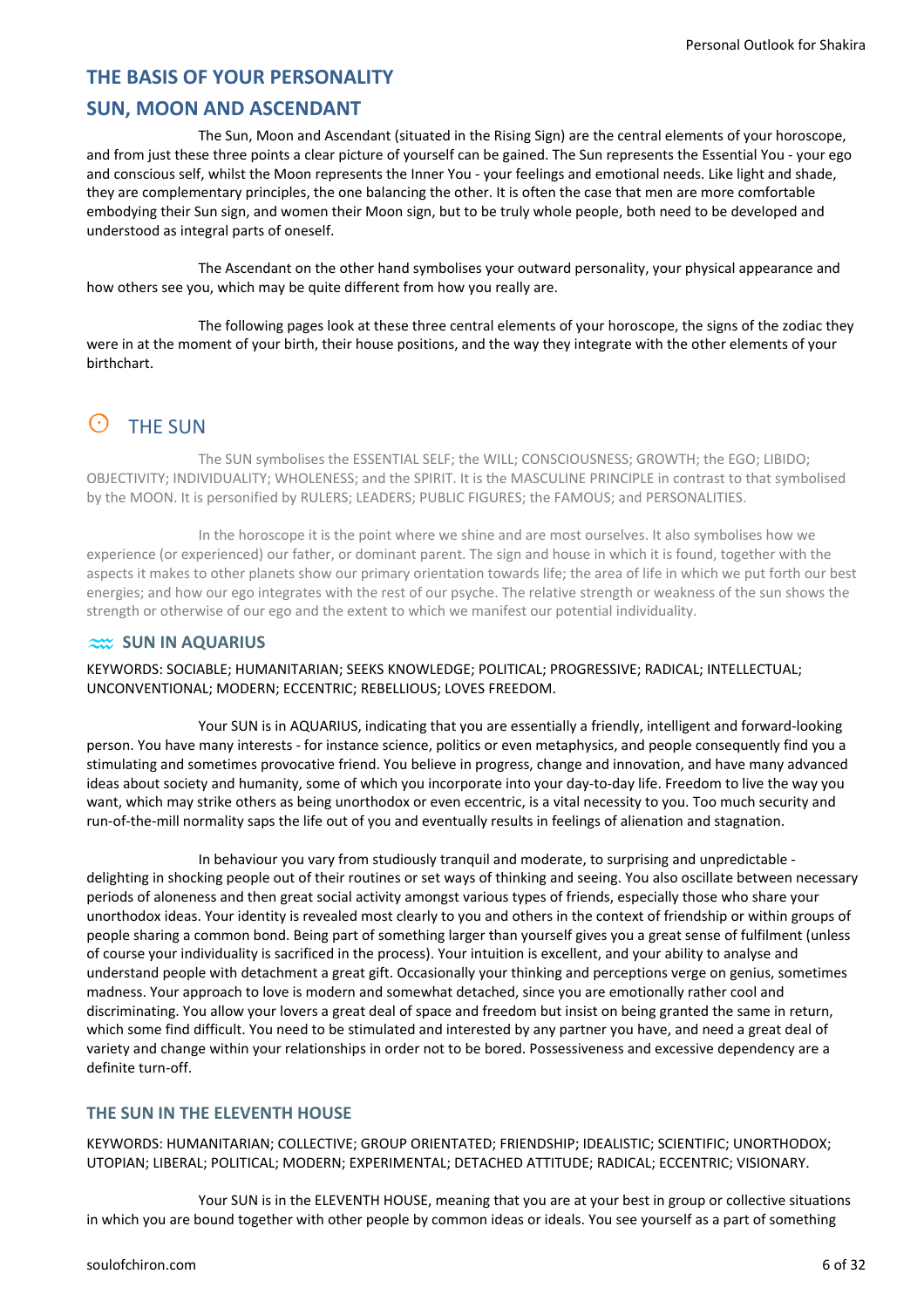greater than yourself, and this sense of belonging may encompass anything from an organisation or club to humanity itself. You are highly idealistic, and motivated to change society by your thought or action. For this reason politics, as well as reform on any level, may be important to you. Some of your ideas may be unorthodox, or simply ahead of their time. Because of this some people may find you unsettling, radical or even eccentric. You may not be averse to taking revolutionary measures to bring about change, both in your own life and in society. You are probably aware of the latest trends of thought and are certainly not tied to tradition or orthodoxy for its own sake. You derive your identity to some extent from the group of which you feel yourself to be a member, be this your friends, your social group or your culture. This can give you a strong sense of identity but it may also rob you of your individuality, so that you become merely a mouthpiece for the party/subculture/group etc. There is a need with this house position of the Sun to retain your own identity whilst simultaneously accepting yourself as a part of something larger than yourself. Friendship is important to you and through friends you come to a greater understanding of who you are. You prefer the company of people who are creative and perhaps prominent in some way, or who have strong personalities. Your relationship with your father is likely to have been good, and you may have seen him more as a friend than an authority figure. You may often feel like an 'outsider' who does not belong to the mainstream of society, and you may feel more allegiance to those who live on its fringes. You need to have a vision or dream to actualise, and you should set yourself concrete goals to aim for. When motivated, you are capable of highly independent and self-aware action.

### SUN OPPOSITE SATURN ★ ★ ★ ★ ★

 $\bigcap$  a  $\uparrow$ 

KEYWORDS: DIFFICULT STRUGGLES; ILL-HEALTH; PESSIMISM; ANXIETY; LONELY; INFERIORITY COMPLEX; CREATIVE BLOCK; LOW VITALITY; LIMITATIONS; PROFESSIONALISM.

Your SUN is OPPOSITE SATURN, which shows a conflict between your conscious self and the principle of limitation. With this aspect you may often fall prey to doubts, fears and anxieties about your capabilities and worth as a person. Many of your feelings of inadequacy are likely to stem from your early relationship with your parents, especially perhaps your father, who you may have experienced as remote, cold, or sternly authoritarian. Your attempts at winning his affection or respect may have been met with stony disapproval, and consequently you could have grown up with a feeling that nothing you could ever do was good enough. The standards you set yourself in adulthood may be impossibly high, so that in effect you are setting yourself up for failure.

You may not have the self-confidence or self-love to let yourself be what you are, or to let others love you for who you are. As compensation for feelings of inadequacy, you might become highly ambitious, struggling hard to achieve success in life in order to win the approval and acknowledgement you feel you missed out on. Admitting to your father (or perhaps simply to yourself) that you feel this way might prove a very healing experience, as it may have been only his inability to express his feelings or voice his approval that led to your feeling rejected by him. Stop judging yourself and instead learn to accept yourself as you are - only then will you find it easier to accept praise and love when sincerely given.

You are capable of doing well in your chosen career, thanks to your professionalism, commitment, and sense of duty. You are well suited to positions of administrative, technical or financial responsibility, but make sure that you pay equal attention to other areas of life apart from work. There is more to life than doing a good job, after all!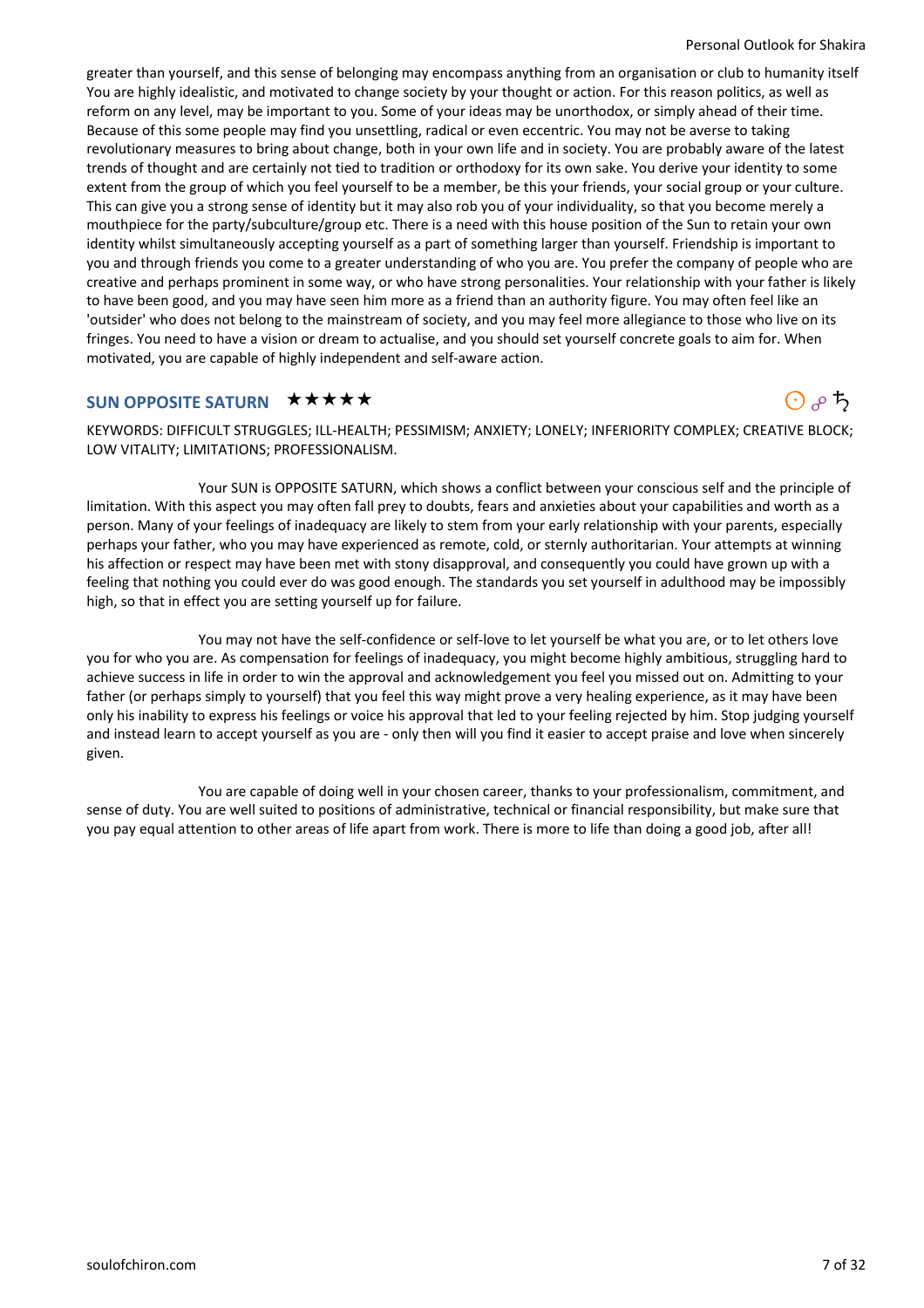$\odot$  o  $\rm{H}$ 

 $\Theta * \Psi$ 

### **SUN SQUARE URANUS** ★★★★☆

KEYWORDS: REBELLIOUS; WILD; INDIVIDUALISTIC; RADICAL; REVOLUTIONARY; SELF-WILLED; IMPATIENT; TENSE; SHOCKING; UNCONVENTIONAL; ECCENTRIC; PROGRESSIVE; REFORMING; MODERN; ANARCHIC; DISLIKE OF RULES AND RESTRICTIONS; ERRATIC; ORIGINAL; TROUBLE-MAKING; RASH; HEADSTRONG; ACCIDENT-PRONE; NERVOUS; UNSTABLE; RESTLESS; ELECTRIC; DYNAMIC; FAST; MANY CHANGES; ARROGANT; LEADING; CREATIVE; INTUITION; RADICAL DEPARTURES; UNCOMPROMISING; INDEPENDENT; VISION; HUMANITARIAN; IDEALISTIC; ABSTRACT; TECHNICAL; SCIENCE.

Your SUN is SQUARE URANUS, meaning that your ego is in conflict with your desire for freedom. You are a rebel at heart, and much your own person. You go your own way, or at least seek to, and hate being restricted by rules or regulations imposed on you from outside. This makes your relationship to authority and authority-figures strained, to say the least. At school for instance, you may have been openly rebellious and difficult to handle, and your relationship with your father may have been, or still is, particularly tense. You have a highly progressive outlook on life and are impatient for changes to occur in society, and this can make you appear radical or even threatening to more conservative types. You are idealistic and uncompromising in your desire to manifest your vision of how life could be, but sometimes you can alienate those whose co-operation you seek, because you are unable to adapt your demands to accommodate their reluctance to change immediately. Your life is always in a process of restless change, primarily due to love of the new, and your dislike of being in a rut. However, in your desire for the new you often you 'chuck out the baby with the bath water', abandoning much that you later realise was worth keeping hold of.

You have a strong feeling of being different to most people, and at times this can grow to the point of alienation, from society and even from yourself. This is particularly likely to be the case if you are (for whatever reason) unable to utilise your abundant creativity, or if you feel confined or tied down. Following your own path does you far more good than following other people's expectations of you, which in any case you probably find impossible to do!. You have a strong need for friends who will submit to your ego, something that may, if you are unaware of it, prevent the formation of lasting friendships. You are not impressed with tradition or orthodoxy for its own sake and you may be regarded by some as highly unconventional, even eccentric in your behaviour and attitudes.

### **SUN SEXTILE NEPTUNE** ★★★☆☆

KEYWORDS: OPEN; IMAGINATIVE; IDEALISTIC; ABILITY TO 'FIT IN'; CREATIVE; TOLERANT; HUMANITARIAN; SYMPATHETIC; BROAD OUTLOOK; CREATIVE.

Your SUN is SEXTILE NEPTUNE, which means that there is a harmony between your ego and your imagination. Even if there are strong indications to the contrary in the rest of your horoscope, it is unlikely that you are totally grounded in the practical 'realities' of life, but are instead open to higher possibilities or ideals beyond 'getting and spending'. You have an imaginative approach to life and bring creativity to most things you do - even your work. You mix equally with people of all types, since you are tolerant and do not judge people by superficial standards. You are sympathetic to those who are underprivileged or handicapped in any way, and prefer to live in a society where there is a sense of collective care and consideration for people.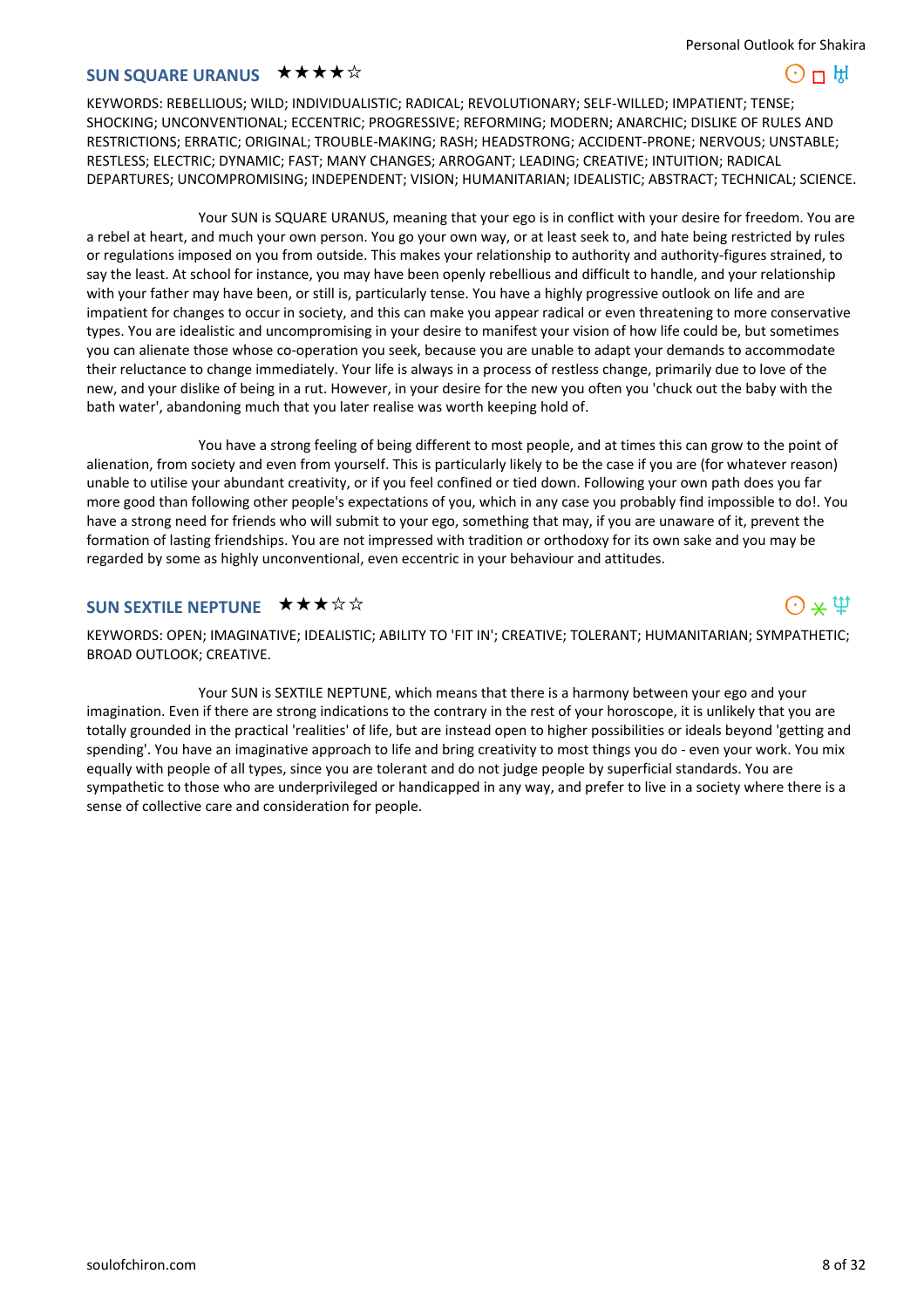$\bigcirc$   $\land$   $\mathfrak{P}$ 

### **SUN TRINE PLUTO** aaaaa

KEYWORDS: INFLUENTIAL; SURVIVOR; LEADING; STRONG CHARACTER; CREATIVE POWER; MAJOR CHANGES; RECUPERATIVE STRENGTH; DYNAMIC; TRANSFORMATIONS; PIONEERING; GREAT ACHIEVEMENTS; AWARENESS OF AIM IN LIFE; STRIVING FOR POWER; RUTHLESS; STRONG-WILLED; SELF-KNOWLEDGE.

Your SUN is TRINE PLUTO, which means that your ego harmonises well with your deepest instincts and ability to use power. You periodically undergo major transformations in life that are characterised by a death or loss of what is old and outworn (such as old attitudes, modes of behaviour, relationships, lifestyles) and a rebirth into a new and more authentic and alive state of being. Such transformations may be psychological, intellectual or even physical. Such is your resourcefulness and your instinct for survival that you are able to cope with trials and crises that would crush lesser souls with courage and fortitude. In such circumstances you find that you can draw on reserves of strength and energy that normally lie dormant. You usually grow from such tests, and usually put into practice the lessons that you learn from them. Some find your strength and willpower daunting, though more than a little fascinating too.

You are capable of great commitment to a cause, idea or plan, and also of great achievements should you so wish. In pursuit of your goals you are ambitious and determined, and you excel at marshalling all the necessary resources. You are dynamic, effective and influential, and people naturally look to you for leadership, since you seem to know what you are doing and why you are doing it. It is likely that you will make quite an impact on people's lives, be this on a small or a large scale. If you are so motivated, you can be highly effective in helping to bring to light some societal injustice and in pressing for change or reform. Whatever you do, you bring to it an intensity, thoroughness and energy. You often push both yourself and others hard, although rarely beyond your own or their capacities. Personally, you posses a magnetism and a personal power that can be quite charismatic, although daunting to some. Sex is an important outlet for your creative energies, which otherwise might accumulate and be released explosively or destructively.

With this aspect it is likely that your life is punctuated by meetings, events or circumstances that could be described as 'fated', in that they seem to reveal some kind of hidden pattern or purpose to your life that is inexplicable in everyday terms. It is as though you are able to penetrate the surface of ordinary life and glimpse a deeper and more powerful realm of reality.

### **SUN SEXTILE ASCENDANT** ★☆☆☆☆

 $Q \times AS$ 

KEYWORDS: OPEN; FRIENDLY; BRIGHT; PERSONALITY; ENERGETIC; POPULAR; POSITIVE; SELF-CONFIDENT; MANY CONTACTS; SOCIABLE; MOBILE; EXPRESSIVE; CREATIVE ENERGY; ENTHUSIASTIC; LIVELY RELATIONSHIPS; HAPPY MARRIAGE; OUTGOING; ACTIVE; RESTLESS; CHARMING; BREEZY; HUMOUR; GOOD CONTACTS; HONEST; INDEPENDENT.

Your SUN is SEXTILE THE ASCENDANT, meaning that your ego harmonises with your outward personality. You are generally bright, energetic and have a certain confidence, all of which goes toward you being popular and well-liked. You love activity and prefer to be 'on the go' - meeting people, socialising, and travelling, to being sedentary or inactive. You are naturally at ease with yourself, which enables other people to be at ease in your company. Your cheerfulness and good humour not only enables you to cope well with life's vicissitudes but is also one of the qualities potential lovers are drawn to. This aspect exerts a favourable, creative influence on marriage and any long-term partnerships (friendships, loves or business relationships) that you enter into.

#### $\mathcal{L}$ THE MOON

The Moon symbolises protective urges, the unconscious mind, emotion, the home, feeling, reflection, instinctual responses, the family, rhythm, self-image, heredity, and nurturing. It represents the feminine principle, and complements the Sun. It is personified by the mother, wife, women in general, supportive figures, and those who protect.

In the birthchart it is the point that reveals what makes us feel most secure, and the qualities, activities or things that we need in order to feel good about ourselves and to have a more flowing response to life.

The Moon also symbolises how we experience our own mother (or most nurturing parent), and the type of home life we create. The sign and house in which it is found, together with the aspects the Moon makes to other planets, show our unconscious orientation towards life, the area of life in which we are most at home, and how our feelings are integrated with the rest of the psyche. The relative strength or weakness of the Moon shows the extent to which we feel in touch with sources of internal or external security.

# 69 MOON IN CANCER

KEYWORDS: SENSITIVE; CARING; DEEP FEELINGS; RECEPTIVE; ATTACHMENTS; AFFECTIONATE; THE PAST; NOSTALGIC; PARENTAL; PROTECTIVE; NEEDS EMOTIONAL SECURITY.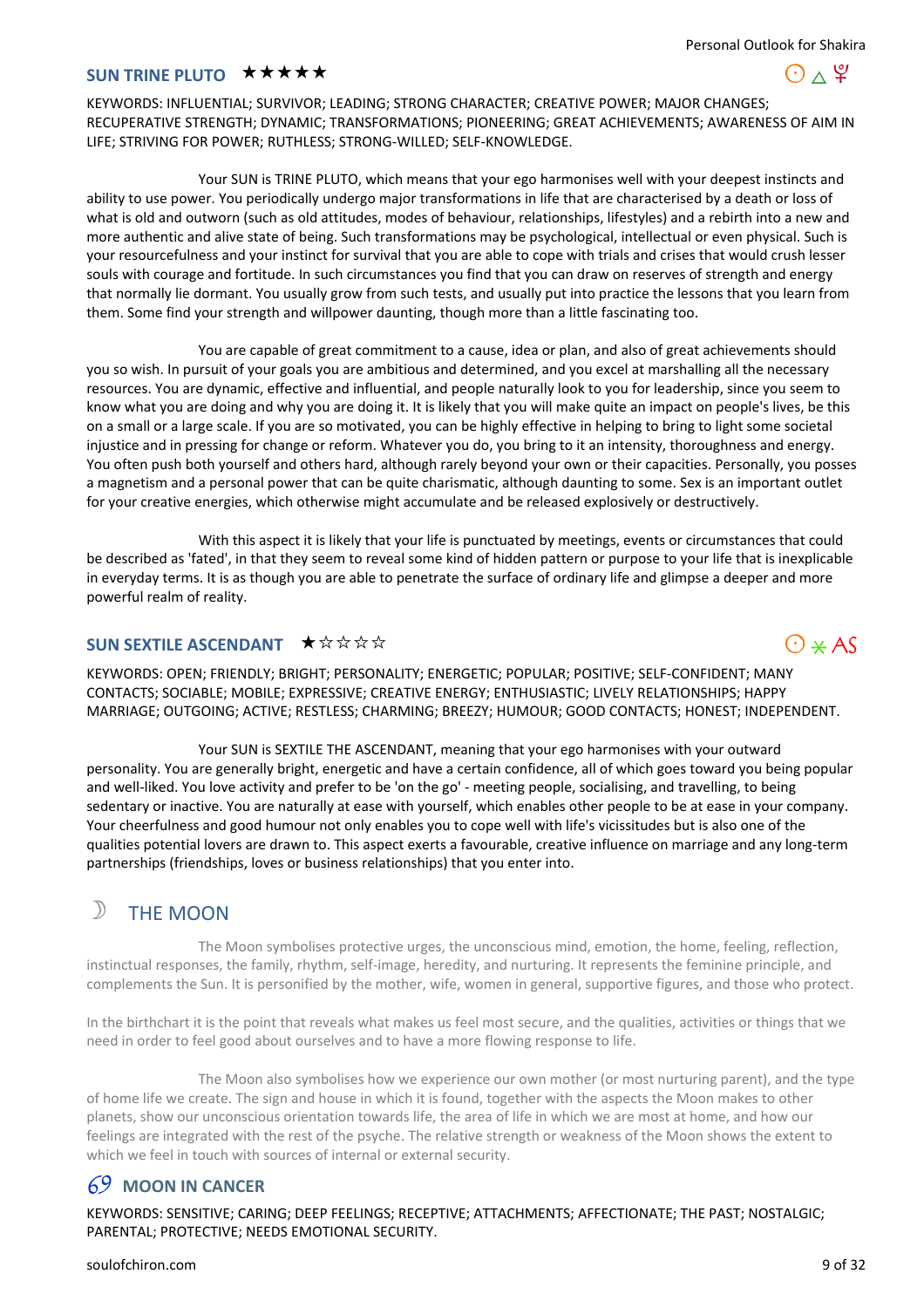Your MOON is in CANCER, and this shows that you are strongly emotional and need the security of love and a good home life. The Moon is in its own sign here, which means that the qualities symbolised by the Moon form a major part of your character. As such, you are highly sensitive, warm and caring. You are also easily hurt, with bad feelings sometimes lingering inside you for a long time. Your life flourishes when you have found the right relationship, preferably with someone who loves you as you need to be loved. Indeed, with the background of a strong and enduring relationship in your life you are able to function better in all areas. Without love, or without feeling needed, you tend to become broody, moody and melancholy. You may try to convince yourself that you don't need emotional sustenance though, and attempt to mask your feelings behind a wall of self-sufficiency or a show of strength and independence. However, this does not fool those who know you best - least of all yourself. It is vital for your own happiness that you learn to understand your needs and not be afraid to voice them. At the same time, it is good to cultivate a little detachment from your feelings so that you can occasionally laugh at the drama rather than be its victim.

You love ease and comfort and are most relaxed in surroundings that are familiar and with people that you trust. As such your home is especially important to you, both as a place of safety and peace, and as the place where you can raise your family. You have strong parental instincts and feel unfulfilled without a family of your own. As a parent you are highly protective, nurturing and supportive. Your childhood influenced you more than most and particularly important was the relationship with your mother, as this to some extent determined your capacity to find emotional security in adulthood. You may need to examine your past objectively and jettison old fears, irrational ideas and attachments that are no longer appropriate to your present life.

### **THE MOON IN THE FOURTH HOUSE**

KEYWORDS: DEPTH OF FEELING; NEEDS EMOTIONAL SECURITY; RICH HOME LIFE; FAMILY TIES; PARENTHOOD; CHERISHING; NURTURING; LOVE OF MOTHER; SMOTHERED; CARING; HABITUAL; DOMESTIC; STABLE; THE PAST; CHILDHOOD IMPORTANT.

Your MOON is in the FOURTH HOUSE of your horoscope, meaning that you need a stable home life in order to feel emotionally secure. Your family is central to your life, and knowing that you are loved gives you inner peace. Problems that occurred in your relationship to your parents in childhood or infancy may with this house position of the Moon still linger in your unconscious mind and affect you even now. For instance, if you felt unloved then, you may feel a great need for a parent/child relationship in your loves or within marriage, which can obviously give rise to problems. Similarly, if your early home life did not give you the sense of security that you needed, you may search for a place or even a country where you can feel that you belong. You can be a very private person, and your home is very much a safe haven from the pressures of the outside world. When 'things get tough', you tend to go back to the places you have loved and felt happiest in. You think about the past a great deal and consequently may have a love of such subjects as history or archaeology. You can be very caring and kind to people, especially those who are unhappy or in pain, and people in need of help or reassurance seem instinctively to turn to you for support. Parental approval may be important to you, but you should learn to sometimes say no to them if they are too demanding.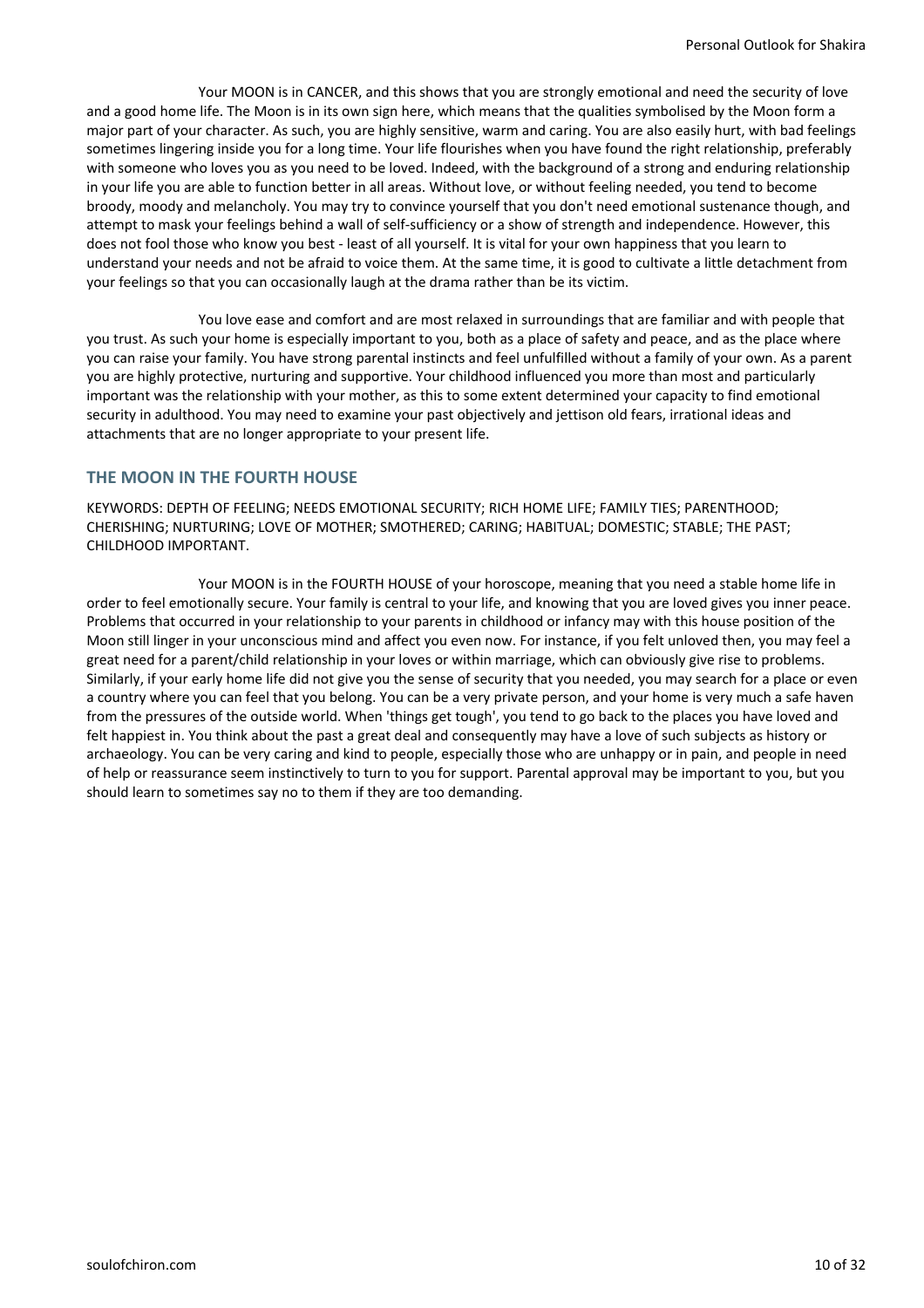$\mathfrak{D}$  مہ ((

 $D \wedge 9$ 

### **MOON OPPOSITE MERCURY ★★☆☆☆**

KEYWORDS: INDECISIVE; NERVOUS; VOLUBLE; HIGHLY-STRUNG; IRRATIONAL; OVER-RATIONAL; DIFFICULTY EXPRESSING FEELINGS; EASILY IRRITATED; WORRY; ANXIETY; GOSSIP; CHATTER; RESTLESS; SUBJECTIVE COMMUNICATION; HABITUAL THINKING; RASH; CHANGEABLE; VACILLATING.

Your MOON is OPPOSITE MERCURY, indicating that you experience a conflict between feeling and thinking. Your thought-processes and communications with others are often strongly influenced by your emotions and feelings - which sometimes leads to misunderstandings. For instance, you are apt to speak without forethought, blurting out what you feel (or saying what you think) without considering the consequences or the repercussions. On occasions too you let subjective feelings or momentary considerations override reason and clear thinking, leading later to regret over impulsive decisions or hasty actions. You tend to mistrust logic, feeling it to be cold, hard and impersonal, preferring instead to judge people and events subjectively and by your own set of strongly held, although perhaps not explicitly formulated, values. You can be defensive and react strongly if your ideas or opinions are questioned, probably because you invest a great deal of emotion in what you think and believe. You find it tricky sometimes to remain detached and neutral in situations that other people seem to sail through effortlessly. You enjoy talking, but often end up talking about trivial matters or about your own private problems. Some with this aspect use up a lot of energy worrying, fretting or being in a state of anxiety - often with little real reason. Your state of mind is intimately linked with the state of your feelings, and if you are upset for whatever reason, your mind tends to churn, as you dwell on your problems. In this respect, relaxation or time set by each day for simply being calm and peaceful is of enormous benefit. Getting away from your home environment, reading, learning, joining discussion groups, and most importantly of all, discussing your feelings with a close friend or confidante, all allow you a healthier perspective on your emotional needs, and to understand them better.

### **MOON TRINE VENUS** ★★☆☆☆

KEYWORDS: GOOD TASTE; RELAXED; CULTURED; ATTRACTIVE; ELEGANT; WARMTH; LYRICAL; EASE; ARTISTIC; REFINED; HOSPITABLE; LOVE; AFFECTIONATE; SYMPATHETIC; ATTRACTIVE HOME; EMOTIONALLY RICH; GOOD RELATIONSHIPS; BEAUTY; INDOLENT; CHARM; POPULARITY; WELL-LIKED; RECREATION.

Your MOON is TRINE VENUS, which means that your feelings are in harmony with your ability to relate to people. You are warmly disposed towards people and able to express your feelings towards them with ease. Your manner is friendly and warm in a natural and unforced way. Consequently you get on well with people, and your relationships with people are generally characterised by their tact, harmony, and richness of feeling. You have a gift for putting people at their ease in such a way that those who are shy or socially un-confident are able to relax and open up in your company. You have a love of beauty and art, and your home is likely to be well-decorated and comfortable, reflecting not only your good taste but also the emotional atmosphere within it. You welcome guests to your home and will offer shelter to friends that need it. Arguments in the home are likely to be settled amicably and peacefully (unless, that is, you have contrary aspects such as Pluto square or opposite the Moon, or Mars, Saturn, Uranus or Pluto in the Fourth House). You get on especially well with women, and in general they are supportive and caring towards you. You dislike brutality and vulgarity and avoid them wherever possible.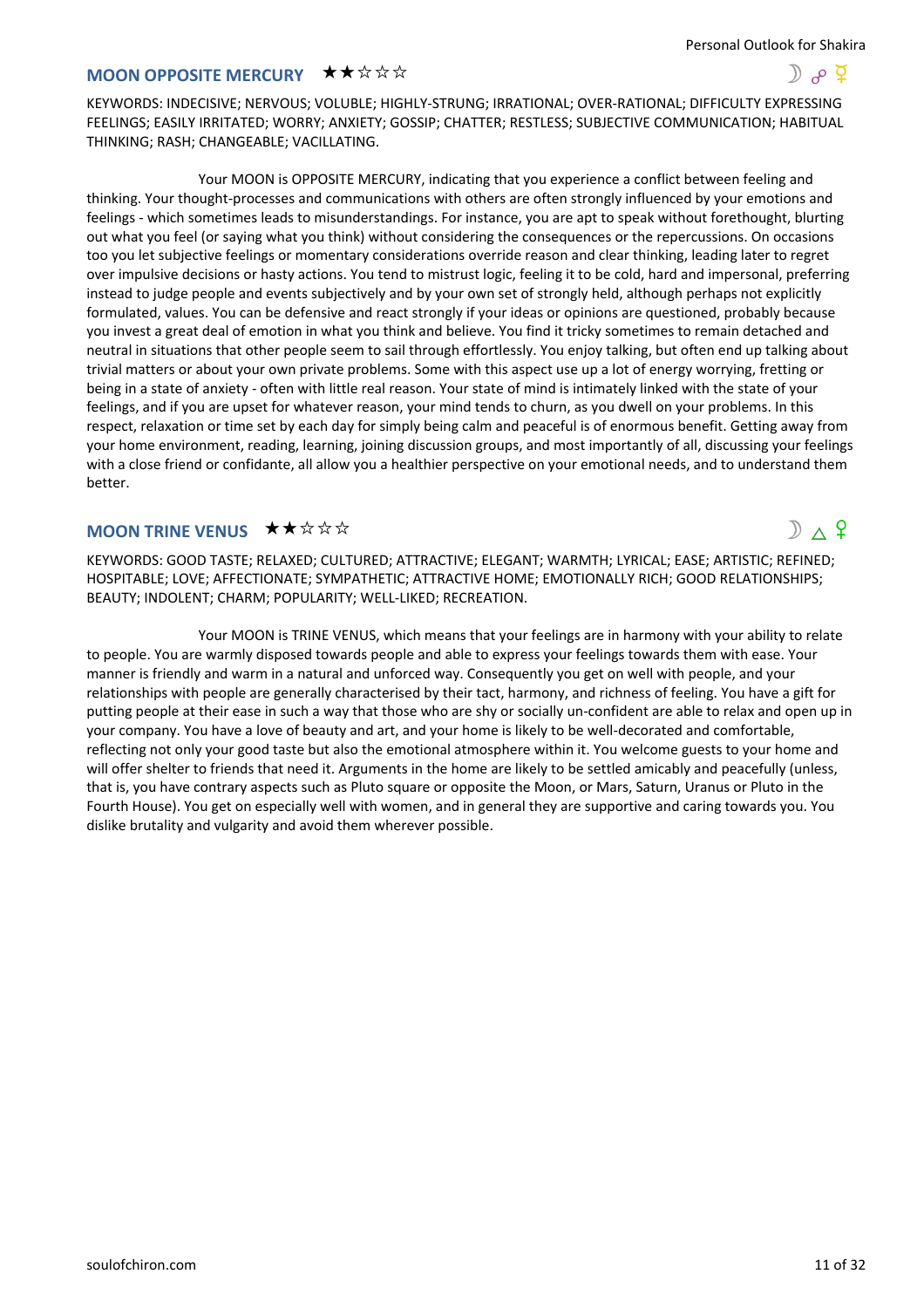$\mathbb D$  of  $\sigma$ 

### **MOON OPPOSITE MARS** ★★★★★

KEYWORDS: IRRITABLE; MOODY; AGGRESSIVE; IMPULSIVE; RASH; EXCITABLE; REBELLION AGAINST RESTRICTION; POLARITY OR CHOICE BETWEEN FEELINGS/ HOME-LIFE AND ASSERTION OR SEX.

Your MOON is OPPOSITE MARS, indicating a conflict between your need for security on the one hand, and your ability to assert yourself on the other. One manifestation of this aspect is that you may be subject to strong inner tensions which express themselves outwardly as irritability, anger or moodiness. If so, your relationships with others, especially those closest to you, may be tense. Such tension may have its roots in childhood. As a child, one or both of your parents (probably your mother), may have found it hard to express or satisfy their emotional needs in a balanced or reasonable manner, and consequently he, she or they may have often gave in to strong emotions such as anger or aggression. You may have grown up thinking that this was entirely normal, and so feel that you have to constantly defend yourself against attack, or even attack others before they attack you. Needless to say, this can give rise to friction between yourself and others. Anger can be a very destructive emotion, although in the right circumstances it is an entirely healthy and appropriate response. If you find that you are often touchy, irritable or angry with other people (or even with yourself) ask yourself whether you are in control of your feelings, or whether they control of you. Maybe they are simply a habit, a reflex. There is the possibility with this aspect too of having 'introjected' parental anger as a child, so that in adulthood there is a reserve of anger directed inwardly at ones own being, which may obviously give rise to all sorts of symptomatic behaviour, such as eating disorders or bullying.

Because your emotional reactions are often quick and intense, you may be prone to tensions caused by stress. You would do well to have plenty of outlets for your physical and emotional energies, in order to give yourself healthy 'release valves'. Sport, exercise, competitive games, outdoor pursuits are good candidates.

Another side to the Moon/Mars opposition is of experiencing a conflict between your feelings and your sexual desires. For example, you could feel that your family or parents don't approve of your sex-life or your lovers, or alternatively, you may feel that sex and intimacy are separate things. With this aspect it is important to cultivate self-acceptance and a healthy sense of self-love, so that one learns to direct one's plentiful emotional energies to emotionally constructive, fulfilling ends, rather than destructive and unfulfilling ones.

### **MOON SEXTILE JUPITER** ★☆☆☆☆

 $\mathbb{D} \times 4$ 

KEYWORDS: WARM; FRIENDLY; GOOD-HUMOURED; LIKED; CHEERFUL; GOOD RELATIONSHIP TO MOTHER; GOOD HOME; SYMPATHETIC; DOMESTIC HARMONY; HONEST; GENUINE; SINCERE; HAPPY WOMEN; IMAGINATIVE.

Your MOON is SEXTILE JUPITER, meaning that your feelings harmonise with your ideals. People like you because you are sincere and generally cheerful. Your childhood is likely to have been happy, and your relationship to your parents, especially your mother, good. This has given you a sense of inner security, born of the knowledge that there is always someone to turn to for support if you ever need it. You are instinctively honest and appreciate this quality in others. You are tolerant of people's failings and are prepared to give them a second chance if they let you down. People sometimes look to you for sympathy or to have their spirits lifted. Your home is probably a friendly, lively and comfortable place to live in.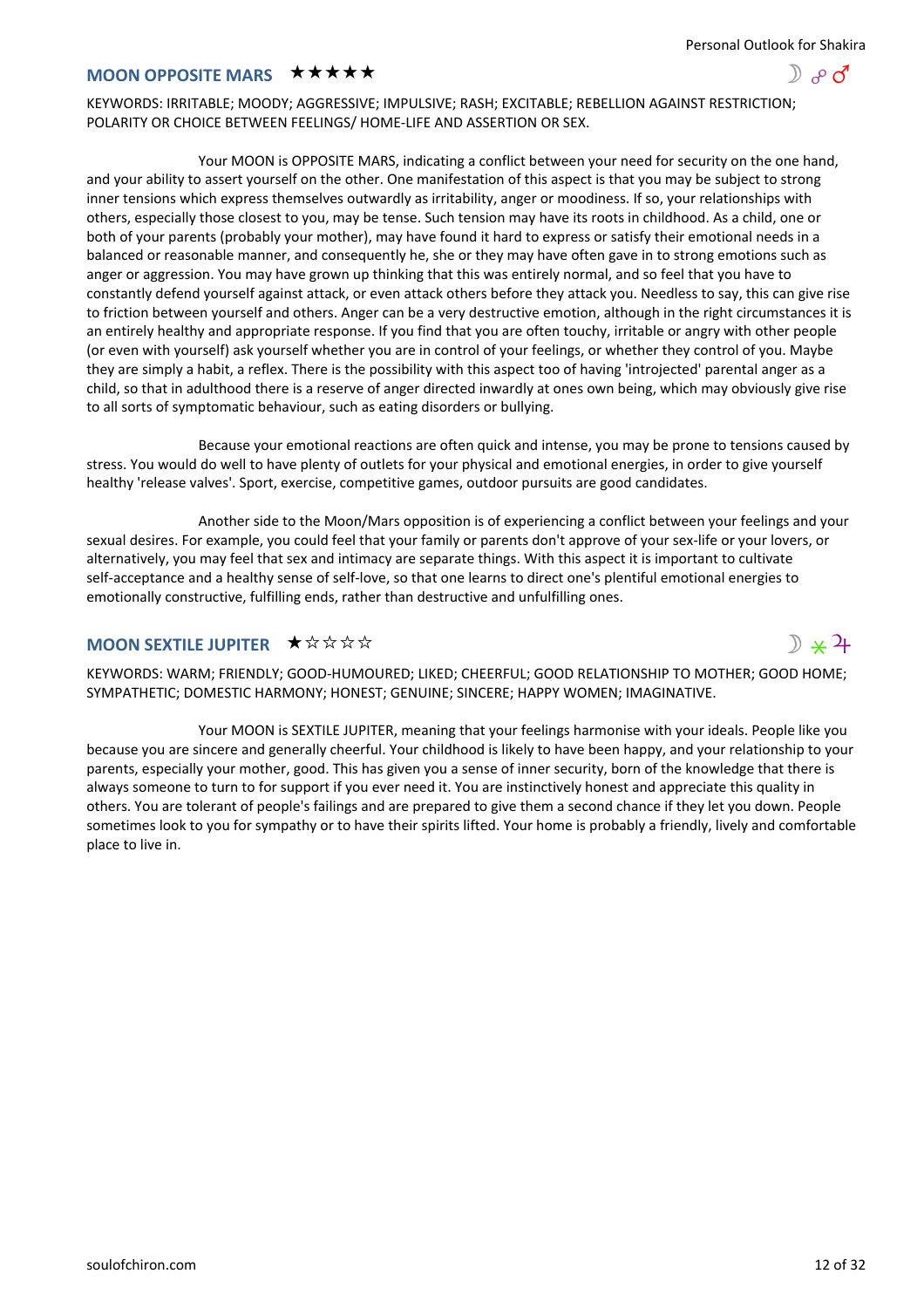$\mathbb{D}$   $\Box$  AS

 $D \cap R$ 

### **MOON SQUARE ASCENDANT** ★☆☆☆☆

KEYWORDS: OVERSENSITIVE; TOUCHY; MOODY; CHANGEABLE; EMOTIONS AFFECTING RELATIONSHIPS; HABIT; EARLY CONDITIONING; WITHDRAWAL; NEED FOR SECURITY; IMPRESSIONABLE; SENTIMENTAL; FAMILY TIES; SEEKS APPROVAL; NEED FOR DETACHMENT; SENSITIVITY; WARM; FEELING; SUBJECTIVE; CONCERN; CARING; PARENTING.

Your MOON is SQUARE the ASCENDANT, which means that you experience a conflict between your expressing your feelings and keeping them to yourself. This aspect can manifest in a number of different, sometimes contradictory ways, but each points to your being a sensitive, emotional person who sometimes finds it difficult to keep feelings under wraps, although you may try very hard. You may be notably warm and caring, but find it easy to become overly involved in other people's problems. Perhaps this is a way of avoiding dealing with your own. On the other hand, perhaps you are wary of expressing your feelings openly for fear of making yourself vulnerable, but even so, your strongly emotional nature will express itself as moodiness or irritability. Learn to respect and honour your own needs and feelings - they are what make you special, after all. Honouring your feelings means telling someone that what they said hurt, or that you are uncomfortable with their behaviour. It also means being honest about what you need and want in life, and about what you do not need and want.

Another possibility with this aspect is that you can be very much a creature of habit, which may annoy those who live with you. Trivial matters, such as where you keep your toothbrush (or where your partner keeps theirs) may become 'bones of contention' and assume more importance than they really merit. Also, your strong ties to your parents may cause a certain amount of resentment with partners, who may pressure you to decide which matters more to you, them or your parents. You have a strongly sentimental streak and love to surround yourself with mementoes of the past, heirlooms or possessions that have a story attached to them.

### **MOON SQUARE MOON'S NODE(S)** ★★★★☆

KEYWORDS: LACK OF ADAPTABILITY; DIFFICULTIES WITH FAMILY; NEED FOR SECURITY.

Your MOON is SQUARE the MOON'S NODE(S), indicating that you experience a conflict between your emotional needs and your desire to grow as an individual. As a young adult, pursuing your interests or hobbies may have met with the disapproval of your family. They may have had other ideas about what you should be doing with your time and talents, and this could have lead to quarrels or even a premature separation from the family home. On the other hand, you might be strongly influenced by family conditioning or by their concern for your security in life, and this might make you fearful of treading your own individual path or of discovering your individuality for yourself. If this is the case, it can lead to stagnation and to the comforting torpor of a totally secure (but totally predictable) life.

Another possible manifestation of this aspect is that your own desire to grow as a human being and fulfil your own potential may conflict with responsibilities to your spouse or children. If so, you should aim to integrate the needs of both, for example by including them in your plans and activities.

# AS THE ASCENDANT

The ASCENDANT symbolises the PERSONALITY; APPEARANCE; BODY-TYPE; MASK; ENVIRONMENT; SURROUNDINGS and BIRTH CIRCUMSTANCES. It is the part of ourselves that is most readily shown to (and seen by) the outside world.

Its' sign position and the aspects it makes to the planets in the horoscope show the nature of one's personality and physical appearance, and how they are integrated with the rest of the psyche. The relative strength or weakness of the Ascendant (and the First House) indicates the strength or otherwise of one's personality.

# **T** ASCENDANT IN ARIES (ARIES RISING)

KEYWORDS: STRONG PERSONALITY; ASSERTIVE; ENERGETIC; SURFACE CONFIDENCE; AGGRESSIVE; FIGHTING; STRONG WILLED; PUSHY; BOLD; RASH; IMPULSIVE; FRONT; EXTROVERTED; LIVELY; DECISIVE; SPIRITED; YOUTHFUL.

BODY-TYPE AND APPEARANCE; TALL; REDDISH OR BLONDE HAIR; STRONG FOREHEAD; WIRY OR CURLY HAIR; BLONDE OR REDDISH HAIR; STRONG OR COMPACT FRAME; BULGING OR STARING EYES; HATS.

Your ASCENDANT is in ARIES, indicating that you are outwardly confident and assertive. Your natural approach to life is to meet it head-on, with energy, innocence, and daring. You make an impact in whatever situation you are in, and prefer to engage in life fully rather than hold yourself back. You are highly active - indeed, you probably hate inactivity or spending too long 'away from the action'. Most people appreciate your directness and honesty, although occasionally you tread on the sensitivities of more reserved types without realising it. You are impulsive and tend to act before thinking, but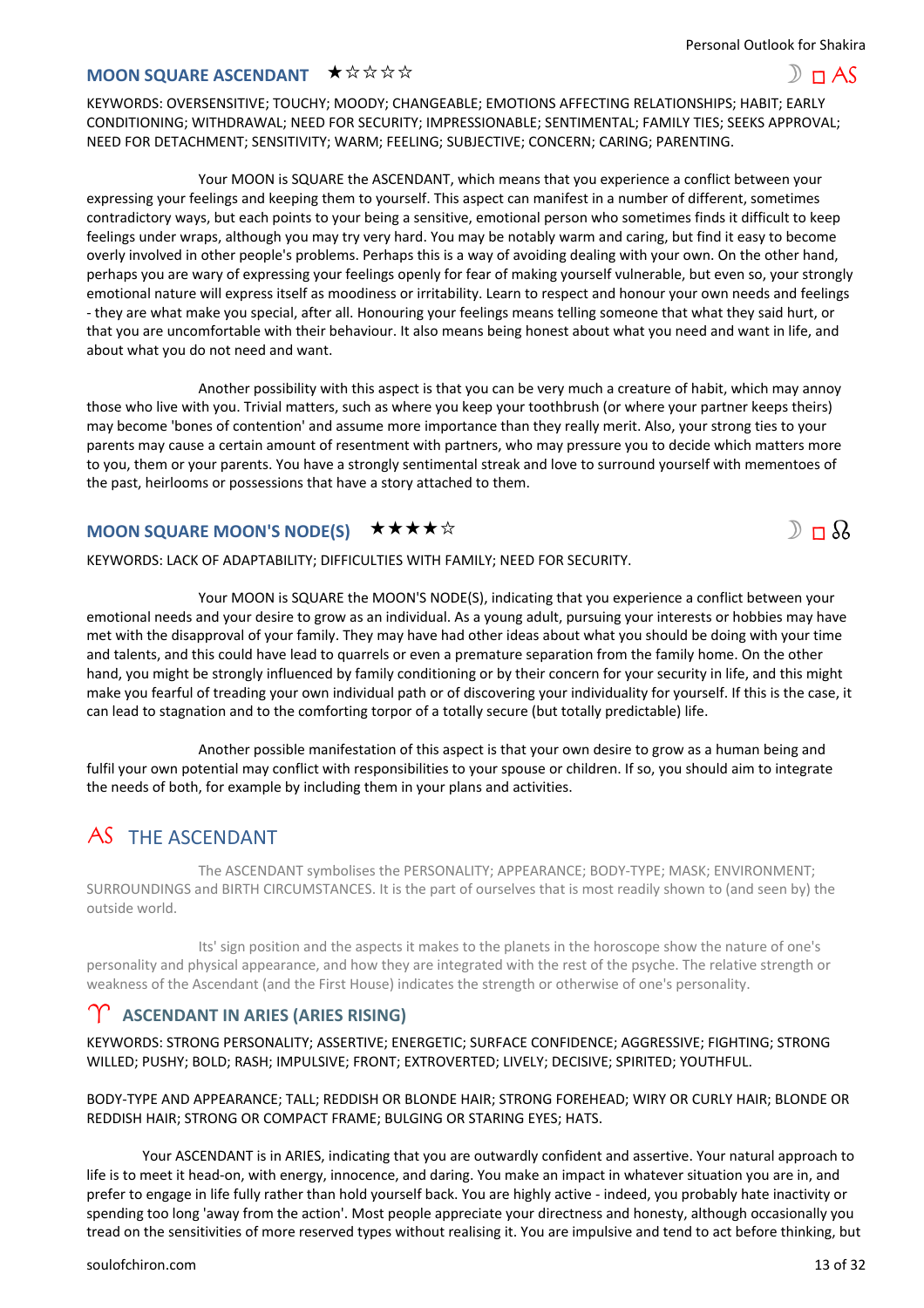$AS<sub>II</sub>$   $\frac{8}{7}$ 

 $AS \wedge \overline{B}$ 

this also means that you are good at making quick decisions when necessary. You are assertive and defend yourself and your interests vigorously when threatened. You can be headstrong, with the consequence that you forcefully resist being restrained in any way. You give the appearance of being highly self-confident, but if, for instance, your Ascendant is square to your Sun, then this may be just a surface impression and not how you really are underneath.

Having Aries Rising you are likely to have a strong and open face, with a pale or perhaps ruddy complexion and probably curly, fair hair. Your forehead is likely to be high (for head butting, like the Ram that is the zodiacal symbol for Aries!) and your eyes penetrating and clear, with a tendency to stare. Many people with this Ascendant seem to emphasise or accentuate the head area of their bodies, usually with some form of headgear, adding to the impression that they are people to be reckoned with. Your bearing is confident and energetic, and you instinctively push yourself forward in any situation rather than hold yourself back or merge into the background. Red, a hot, energetic colour, particularly suits (if used sparingly), in both clothing and decor.

In relationships you generally seek affection and togetherness, and are willing to compromise in order to maintain harmony. Being in a relationship of some kind is important, and although highly independent on the surface, the single life is unlikely to be one you would choose. In a potential marriage partner you seek someone who is attractive, fashionable, artistic and easygoing

# **ASCENDANT SQUARE MERCURY ★★★★☆**

KEYWORDS: GOSSIP; MISJUDGEMENT; SUPERFICIAL; FLIGHTY; ANXIOUS; NERVOUS; COMMUNICATION DIFFICULTIES; MISUNDERSTANDINGS; OVER-ANALYTICAL; CRITICAL; INTELLECTUAL; STIMULATING; CHATTY; UNFRIENDLY; DISAGREEMENTS; ACTIVE MIND; NERVOUS ENERGY; EDGY; SCATTERED ENERGY; RUMOUR; PRACTICAL JOKES; INSINCERE.

Your ASCENDANT is SQUARE MERCURY, meaning that you experience a conflict between your communication skills and your outward personality. This manifests in a variety of ways, the first being that you tend inadvertently to say things you don't mean, or are often misunderstood by people. You are naturally very talkative, and at times you find it difficult to stop yourself from gossiping or saying things you later realise you shouldn't have, and this may lead people to be cautious about what they tell you. You probably possess a high degree of nervous energy, and an active mind, both of which may make it difficult to slow down or relax. You are constantly on the move, and may even fear resting because it forces you to confront your real feelings and thoughts. Periodic rest is vital however, as it gives your mind and nervous system a chance to calm down and replenish their energy. Otherwise, you could exist in a state of restless anxiety.

You enjoy mental pursuits such as reading etc, and may be an obviously intelligent or even intellectual person. Don't let your intelligence get in the way of living however, or you could spend more time thinking about life than actually experiencing it.

### **ASCENDANT TRINE SATURN** ★★☆☆☆

KEYWORDS: MATURE; RESPONSIBLE; SERIOUS PERSONALITY; EXPERIENCED; HARD-WORKING; SENSIBLE; RESPECTED; STRONG; STABLE; STABLE MARRIAGE; PRACTICAL; ECONOMICAL; BUSINESS-SENSE; SELF-DISCIPLINED; SELF-RELIANT; INTEGRITY; RELIABLE.

Your ASCENDANT is TRINE SATURN, which means that you experience a harmony between your outward personality and your ability to deal effectively with reality. You have a realistic attitude to life and are, if necessary prepared to put off short-term pleasures in order to achieve long-term goals. This aspect of Saturn lends weight to the personality, so it is unlikely that you are frivolous or superficial. Indeed, your sense of responsibility, and the natural air of authority you project, inspires people's respect. In your work you are suited to roles that demand discipline and professionalism. In behaviour you can be somewhat reserved, certainly not given to impulsive or uncontrolled actions. You do not unthinkingly trust your feelings, nor do you base your judgement and actions on them, which makes some people regard you as cold or uncaring. This would be a misinterpretation of your real nature however. Tradition and the past are important to you, and as such you may be rather conservative in your attitudes. Change simply for change's sake does not appeal in the least. You are capable of achieving much in life through your own hard work. Your relationships benefit from your maturity and loyalty, and consequently your marriage in particular is likely to be stable.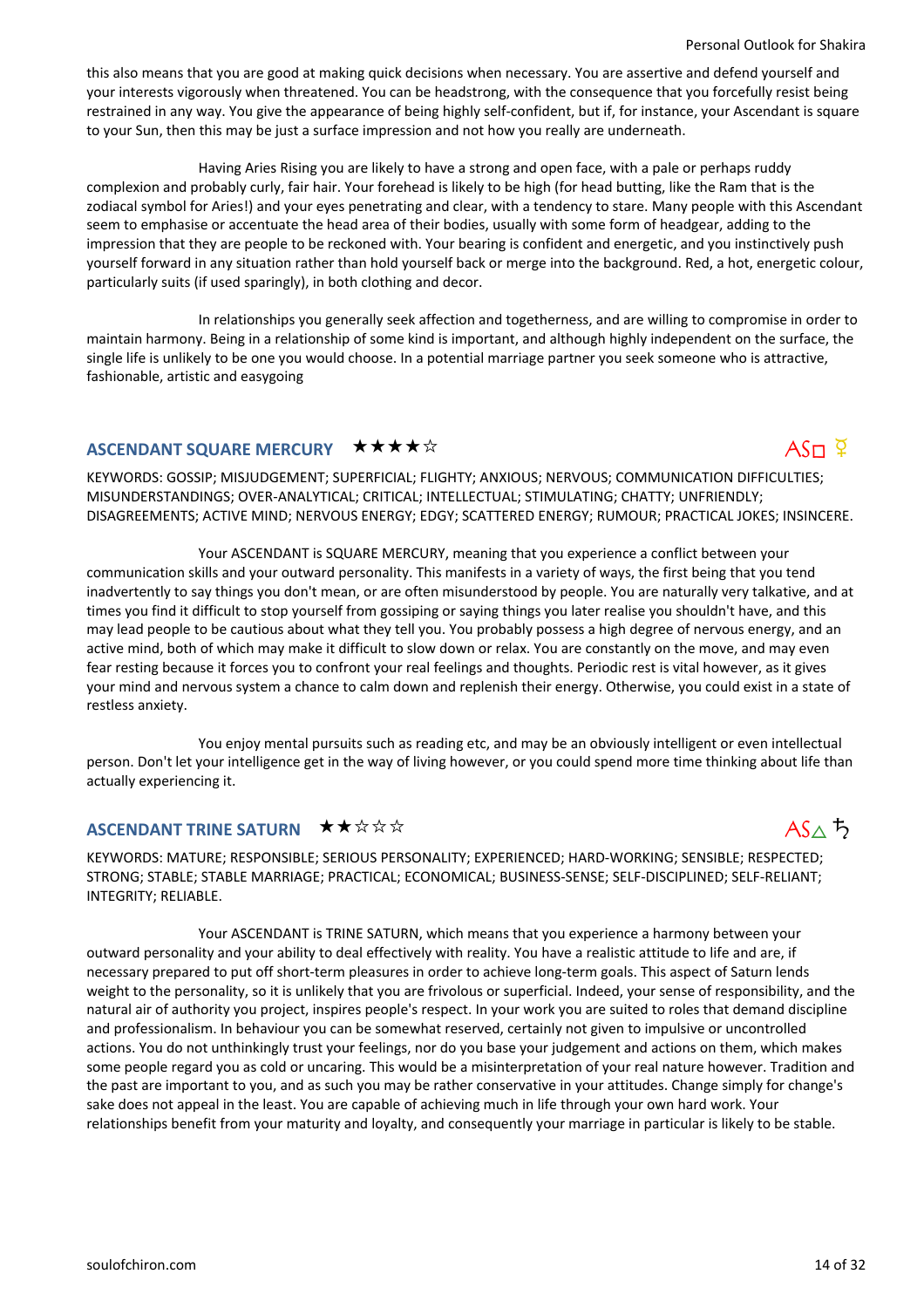$AS \wedge \Psi$ 

### **ASCENDANT TRINE NEPTUNE** ★★★★☆

KEYWORDS: COMPASSIONATE; REFINED; IDEALISTIC; ROMANTIC; KIND; UNDERSTANDING; ARTISTIC; IMAGINATIVE; WEAK; OPEN.

Your ASCENDANT is TRINE NEPTUNE, indicating that there is an easy flow of energy between your imagination and your personality. This aspect denotes physical sensitivity, and may bring a softness or gentleness to the appearance, as well as a certain imaginativeness to the clothes you wear and the image you project. Indeed, people may see you as glamorous, alluring or even mysterious. In general, your openness and sympathy makes it easy for people to trust you. People often open up in your presence, expressing things they would normally hold back. People often come to you when they need a shoulder to cry on - something you may or may not welcome, depending on the rest of your birthchart.

Art, fashion, beauty or spirituality may strongly influence your lifestyle, and you may be drawn to some form of spiritual path or artistic expression - although whether you pursue this seriously and with commitment is another matter. You need a harmonious or beautiful environment in order to feel at peace, and time spent quietly each day enables you to recharge your energies and recuperate from prolonged social contact or work. You are sensitive to your environment and quickly pick up the emotional atmosphere around you. You find it easy sometimes to let things drift, so it is a good idea to make time out periodically to attend to practical problems and get them out of the way.

# **ASCENDANT OPPOSITE PLUTO** ★★★☆☆

 $AS_{\theta}$   $\varphi$ 

 $AS<sub>II</sub>MC$ 

KEYWORDS: POWERFUL OR DEMANDING MARRIAGE PARTNER(S); INTENSE RELATIONSHIPS; FATAL ATTRACTIONS; ANTI-SOCIAL; DOMINATION; SOCIAL POWER; FASCINATING; DEMANDING; PUBLIC OR POLITICAL POWER; TRANSFORMED BY RELATIONSHIPS; STRUGGLES; POWER GAMES; MANIPULATION; DEPTH OF LOVE.

Your ASCENDANT is OPPOSITE PLUTO, indicating that your long-term relationships are usually intense. The issue of power often comes up in your relationships, whether you actively seek it or not. You may be especially attracted to people who possess personal, social, financial or sexual power. On the other hand, you may have such power yourself and exert a similar fascination over others. This is fine if that power is not abused, but if it is then the relationship can prove quite destructive, with one partner subtly, or not so subtly, trying to dominate, possess or manipulate the other. For this reason you should be wary of whom you make any sort of commitment to, and should learn to trust both your instincts about other people (which are acute), and also the feeling that there is 'someone' out there whom you are destined to share your life with.

You may with this aspect be quite active publicly, perhaps even to the extent of 'courting publicity', though there is the danger that this backfires on you. You know how to wield power in social situations, and may at times even become involved in intrigues or political manoeuvring to maintain your position or influence.

### **ASCENDANT SQUARE MIDHEAVEN** ★★☆☆☆

KEYWORDS: CONFLICT BETWEEN PERSONALITY AND PUBLIC IMAGE/ HIGHER SELF AND LOWER SELF/ACTUALITY AND AIMS; UNDIRECTED.

Your Ascendant is square the Midheaven, which means that your outward personality conflicts with your public image. This is not an especially important aspect, but shows that the image you present to people at work or in your career or public life is quite separate from your everyday personality - a different 'front' if you like. Generally, you prefer to keep your career life separate from your social or private life, and you are quite successful in this aim. You may be distressed sometimes at the gulf between your goals in life and the actualities of your existence, but equally this may work as a strongly motivating factor.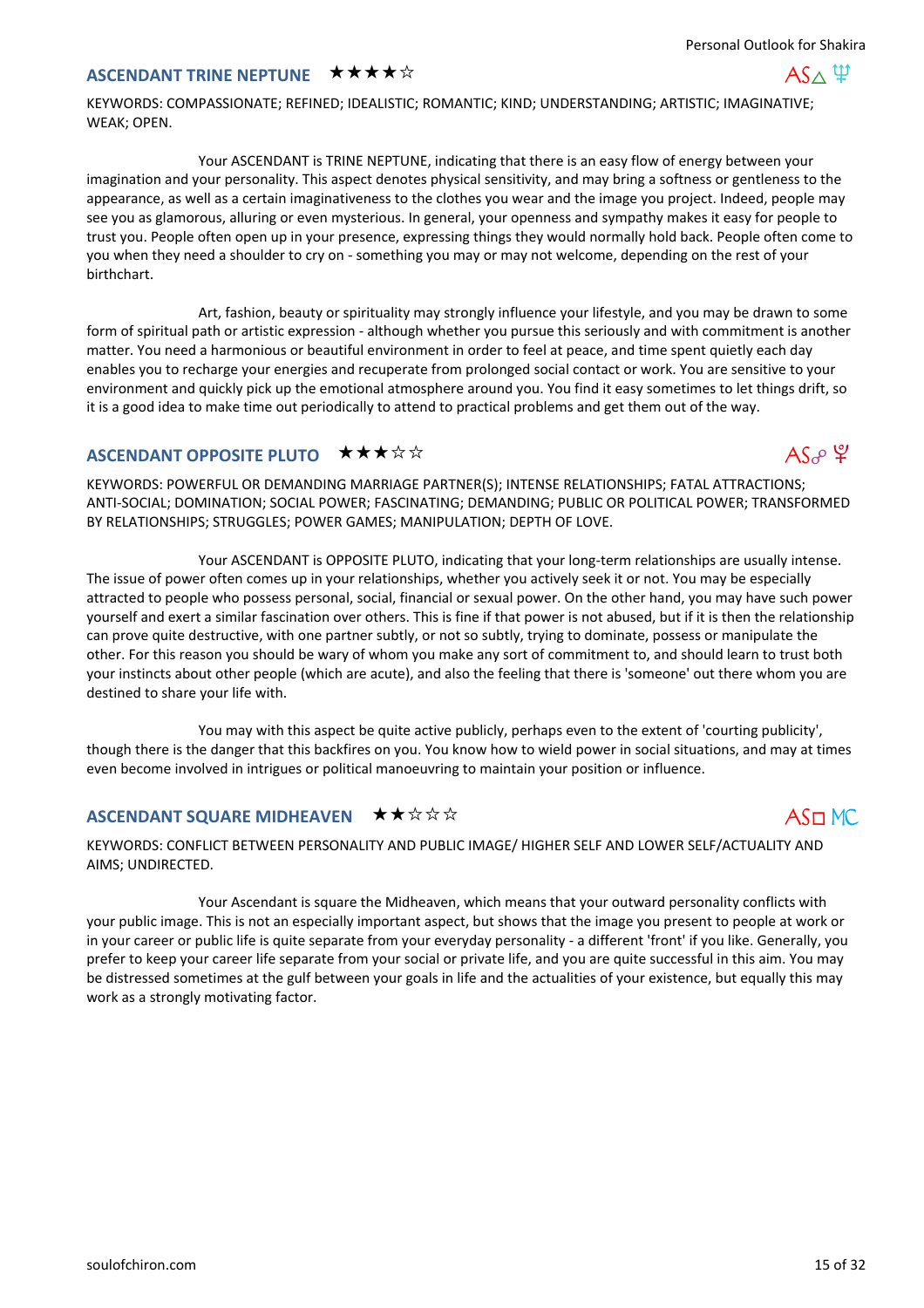### **HOW YOU RELATE TO THE PEOPLE AROUND YOU**

### **MERCURY, VENUS AND MARS**

The inner planets of the solar system (excluding the Earth) symbolise in astrology the way you communicate and interact with other people, be they friends, strangers or partners. Mercury represents your everyday communication style and thinking patterns, and thus rules speech, writing and the way we process information about the world. Venus and Mars on the other hand represent the two principles of relating to other people - approval by others, and asserting one's own interests. Where Venus is the realm of social harmony, adapting to others' interests, making oneself attractive (and the qualities that one finds attractive in others), Mars is the realm of action, self-assertion, and getting what one wants. Good relationships are made easier when we are able to communicate effectively with others, and know when to give and when to take.

#### d **MERCURY**

MERCURY symbolises one's INTELLECT; MIND; INTELLIGENCE; COMMUNICATION; MEDIATION; LOGIC; ADAPTABILITY; MOBILITY; REASON; ANALYSIS; DISCRIMINATION; HUMOUR; KNOWLEDGE and SPEECH Unlike the Sun and Moon, it is a NEUTRAL planet, and is personified by SIBLINGS; FRIENDS; THINKERS; WRITERS; TALKERS and those who MEDIATE.

In the horoscope it is the planet that shows how one communicates and thinks. The sign and house in which it is found, together with the aspects Mercury makes to other planets, show the manner and style in which one communicates to others, the area of life in (or about which) one is most communicative and intelligently detached, and how one's powers of speech and mind are integrated with the rest of the psyche. The relative strength or weakness of Mercury in the horoscope shows the extent to which one uses one's reason and communicative abilities.

#### **MERCURY IN CAPRICORN**  $\mathcal{I}$

KEYWORDS: STRUCTURED THINKING; THOROUGH; LOGICAL; CONSERVATIVE; REALISTIC; SHREWD; PLANNING; COMMON SENSE; PRAGMATIC; CONCENTRATION; PATIENCE; SERIOUS.

Your MERCURY is in CAPRICORN, indicating that you are mentally serious and practical. Your mind is disciplined, objective and exacting. You have more than the usual amount of common sense, and take a down-to-earth, pragmatic approach to life. What you say is worth listening to since you always speak from experience and logic rather than from supposition or speculation. You are good at focusing your mind and shutting out distractions. You are able to concentrate on the task in hand whilst keeping in mind the overall aims of whatever you are involved in, which makes you efficient and organised in your approach to most things. You plan ahead carefully, and are good at marshalling the necessary resources to achieve an objective. At times your outlook and speech has a sober or morose quality, due to the depth of your thinking, as well as your tendency to dwell on problems. You are perhaps not the most relaxed or sparkling of social conversationalists. Your seriousness however gives you an air of wisdom, integrity, and authority that most people respect. Your thinking can be decidedly negative at times, and you may need to guard against the tendency to find the cloud behind every silver lining. You strive to develop your mind however, and are interested in business, commerce, science, and management. You communicate especially well in a business or corporate environment, and are well suited to work that necessitates dealing with the public in a professional manner, or that involves leading or organising a team of people.

### **MERCURY IN THE TENTH HOUSE**

KEYWORDS: TRAVELLING IN CONNECTION WITH CAREER; MENTAL WORK; PLANNING; LECTURING; COMMUNICATIONS INDUSTRY; ADMINISTRATION; THE MEDIA; TRANSPORT; CAPABLE; TRAINING; TEACHING; PUBLIC SPEAKING; PUBLIC RELATIONS; ORGANISED; CLEAR GOALS.

Your MERCURY is in the TENTH HOUSE of your horoscope, and this means that your career or job involves communication or mental work. You give much thought to your work or your career, and may have planned it intelligently from an early age. Not that it will follow a fixed path however, indeed it is likely to be notably varied, reflecting you changing interests and ambitions. Certainly, you are good at networking and establishing contacts favourable to you in the future. You are suited to work involving a strong element of communication, writing, speaking, analysis, problem solving, or teamwork. You seek work that makes demands on your intelligence or intellect, and which offers variety, mobility, and plenty of contact with other people or their ideas. Publishing, public speaking, journalism, teaching, writing, etc. would be suitable fields, as would the telecom industry, public relations, and the transport industries, such as railways, cars etc. You have an instinct for saying the right things at the right time in order to be seen in a good light by your employers or by the public. You are also adept at time management - in other words sorting out your priorities and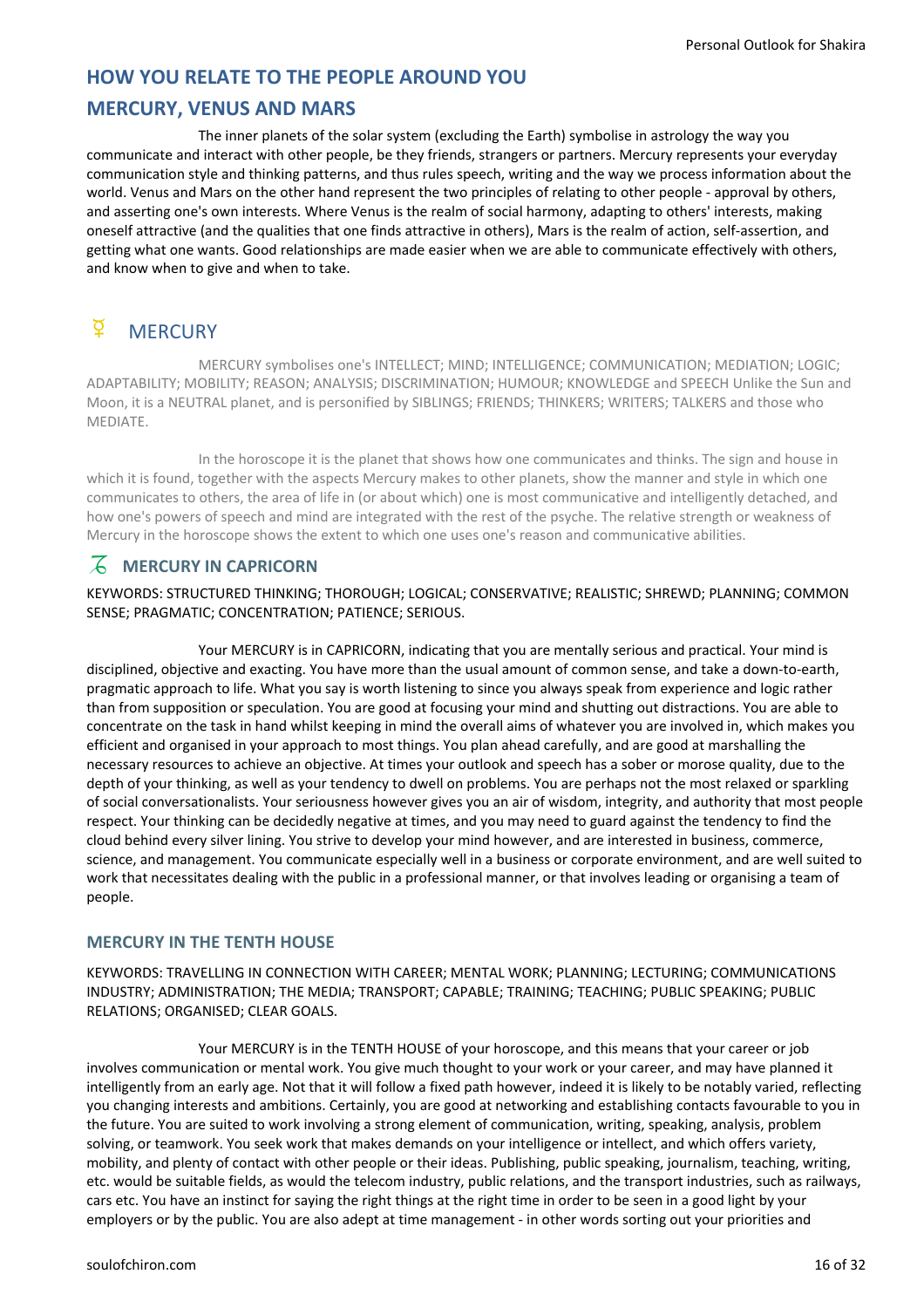$\widetilde{P}$  d  $\widetilde{Q}$ 

 $\frac{8}{4}$   $\wedge$   $\frac{2}{4}$ 

organising your work, in order to make the best use of your time and energy. To further your career and enhance your expertise or skills, you are likely to undertake a good deal of training or further education during your work life. Your work environment may be very busy and involve a good deal of commuting or travelling. Be careful of gossip at work or amongst colleagues.

### **MERCURY CONJUNCT MARS** ★★☆☆☆

KEYWORDS: MENTALLY ASSERTIVE; SHARP TONGUE; QUICK-WITTED; OUTSPOKEN; FRANK; ENTERPRISING; ARGUMENTATIVE; SARCASTIC; DECISIVE; REPARTEE; JUMPING TO CONCLUSIONS; STRONG-MINDED; MENTAL BATTLES; RESTLESS; IMPATIENT; DEBATE; SHARP; INTELLIGENT; PENETRATING INTELLECT; HASTY; NERVOUS ENERGY; MENTAL ACTIVITY; ARTICULATE; MENTAL ENERGY; TOUCHY; MENTAL EFFORT; DISPUTES.

Your MERCURY is CONJUNCT MARS, which means that you assert yourself verbally and mentally. You have a sharp and penetrating intelligence and are definitely 'on the ball'. Your mind works quickly, and you are rarely stuck for an answer when questioned. You are naturally argumentative and defend your ideas fiercely. If criticised, or your judgement questioned, you react defensively and can take up standpoints that you know are not really worth taking. Depending on childhood experiences, you may be tempted to dominate others mentally, or attack them unnecessarily through criticism or even sarcasm. You are frank (sometimes overly so) and outspoken, and because you know your mind well you are not afraid to speak it clearly. You love a good debate and are an impassioned, skilled and forceful speaker, for which reason you may make a good public speaker, or may be drawn to politics. You put a lot of energy into mental activities and are capable of hard slog when it comes to writing, reading and thinking things through. You have much nervous energy and are rarely inactive for long. Take care not to overstrain yourself or over-tax your resources. Give your mind and your body a break sometimes.

### **MERCURY TRINE JUPITER** ★★★★☆

KEYWORDS: BROADMINDED; INTELLIGENT; CONSTRUCTIVE; POSITIVE MENTALITY; WELL-READ; LITERARY; PUBLISHING; HIGHER EDUCATION; WRITING; TOLERANT; CONFIDENT SPEAKER; HONEST; ETHICAL; QUICK GRASP; TRAVELLING; INTELLECTUAL PURSUITS; OPTIMISM; PHILOSOPHICAL; EVOLVED; LEARNING; FORESIGHT; WEALTH OF IDEAS; ORATORY; BUSINESS SENSE; KNOWLEDGEABLE; INTEGRITY; HIGH STANDARDS; AFFABLE; SENSE OF HUMOUR; GOOD COMPANY; ORGANISED; WIDE SCOPE; STUDYING; THINKING ON A LARGE SCALE;

Your MERCURY is TRINE JUPITER, which means that you have a positive mentality and communicate with confidence. You find it easy to grasp ideas and are confident in expressing them, for which reason you are likely to have done well at school. You believe in the power of positive thinking and always look for the opportunities to be found in even the most seemingly difficult problems. You enjoy thinking on a large scale and tend to make bold plans for the future. You have so many good ideas at any one time, that by the law of averages many never get past the drawing board. You could well have a talent for writing, teaching, or even public speaking, such is your enjoyment of, and skill in, communicating and presenting ideas in a way that stimulates and enthuses people. Even if you choose not to pursue these paths, your love of reading, literature and current ideas ensures that your mind never grows dull. You are stimulating company and have a generous sense of humour.

You enjoy broadening your mind through new experiences, for which reason you may be a keen traveller. You are tolerant, particularly of views or opinions different to your own, and are more interested in discovering the truth than in mindless adherence to a particular position. You may establish fortunate connections in the publishing or broadcasting field.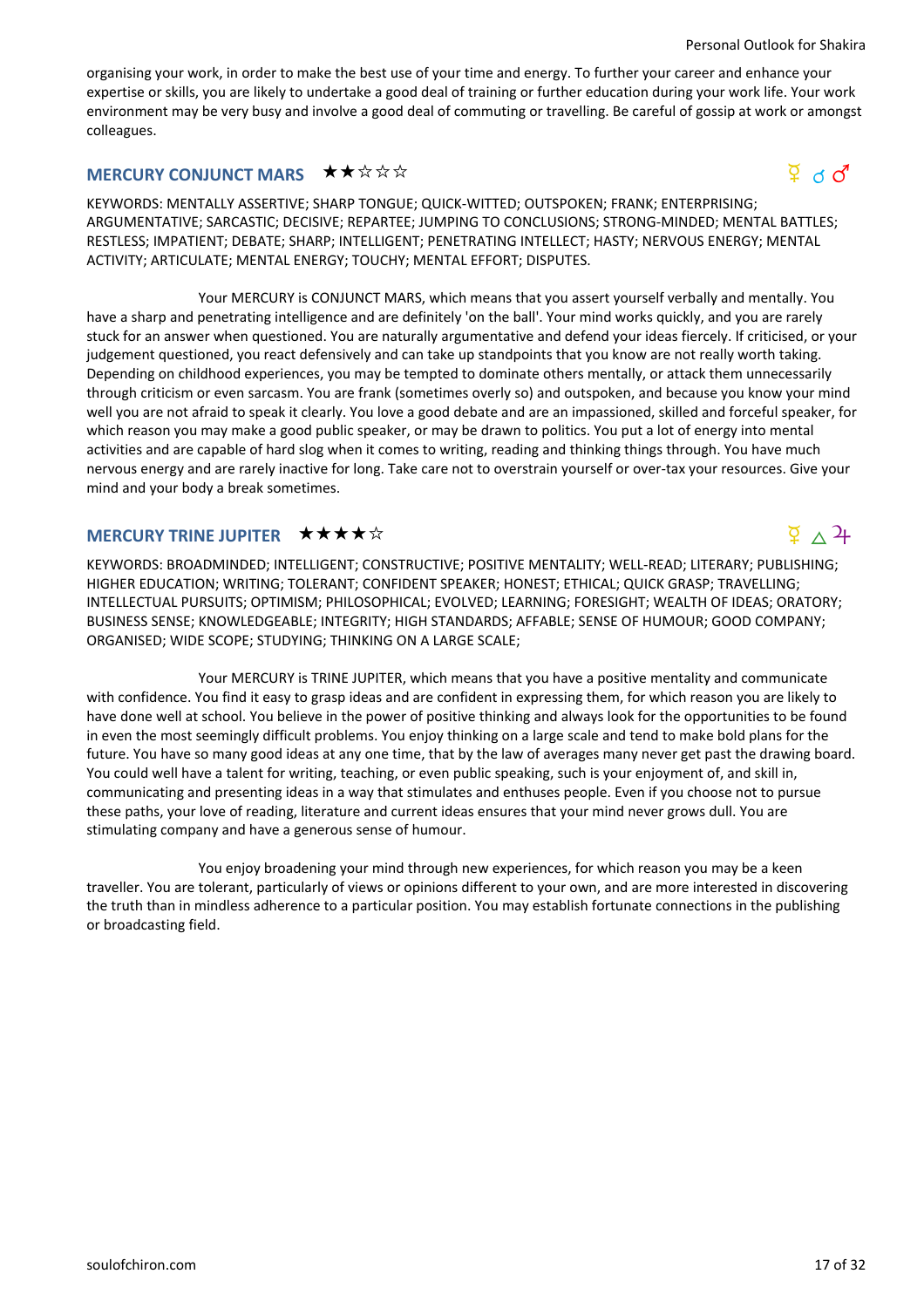$\mathfrak{D} \cap \mathfrak{L}$ 

 $\widetilde{P}$  a MC

### **MERCURY SQUARE PLUTO** ★★☆☆☆

KEYWORDS: POWERFUL THINKER OR COMMUNICATOR; CONTROVERSIAL; SECRETIVE; PENETRATING; HARSH; PERCEPTIVE; CRITICAL; RESEARCHING; INVESTIGATIVE; PROFOUND; DEEP-THINKING; DETECTION; CUNNING; VERBAL AGGRESSION; INTELLECTUAL POWER-STRUGGLES; FORCEFUL SPEAKER; DISAGREEMENTS; STUDY; MYSTERIES; EXTREME IDEAS; INSIGHT; SUSPICIOUS; SARCASTIC; PROPAGANDA; TABOO; COMPULSIVE SPEECH.

Your MERCURY is SQUARE PLUTO, which shows that you experience a conflict between your mental and communication skills on the one hand, and your instincts or power needs on the other. You are highly perceptive, and rarely take things, events, or people at their face value. Indeed, your immediate reaction is often one of suspicion, which may lead to an overly cynical outlook on life. You can be highly secretive, and certainly, you are adept at keeping information to yourself. You realise that knowledge is power, and that a little knowledge is a dangerous thing (to use a well-worn cliche), so you are judicious in your communication of it to other people. In fact, you can sometimes be quite devious when you want to be. When you communicate, you do it forcefully, even harshly, and may be known, or even feared, for your cutting remarks or biting wit. Arguments and intellectual power struggles are likely to a fact of life for you, and it often seems as though people are threatened by what you say even - if this is not your intention. Perhaps your acute insight makes them feel uncomfortable. There is something compulsive about your thought-processes, and perhaps also with your speech. Once you start talking you may find it difficult to stop. Alternatively, it may be hard to get a word out of you at all. You can be a fascinating, moving and compelling speaker, a gift you may need to learn wisely and to constructive ends.

You are fascinated by mysteries, and not afraid to investigate or delve into areas many would consider taboo, particularly if they involve the darker or more hidden aspects of life, such as the occult, crime, sex etc. You are adept at thoroughly researching a subject, and have the knack of shutting out all distractions when you do. Be aware of your tendency towards obsessive or black-and-white thinking however, and allow other people to hold views that differ from your own.

### **MERCURY CONJUNCT MIDHEAVEN** ★★☆☆☆

KEYWORDS: INTELLECTUAL CAREER; COMMUNICATION WITH THE PUBLIC; MANY CONTACTS; ELOQUENT; THE MEDIA; MOBILITY AT WORK; KNOWLEDGE; INFORMATION; STRONG INTELLECT; WELL-INFORMED; CONSCIOUSNESS OF OWN IDEAS; PUBLIC OPINIONS; DEBATE; FLEXIBLE AIMS; SHARP MIND; OBJECTIVE; PUBLIC SPEAKING; PLANS; PRINTING; PUBLISHING; TEACHING; EDUCATION.

Your MERCURY is CONJUNCT the MIDHEAVEN, which means that your work/career utilises your intelligence and ability to communicate. You know your own mind well, and are a clear and objective thinker, able to comprehend ideas quickly and express your view and opinions confidently. You are eloquent, persuasive, and skilled in communicating with people, and these qualities are likely to strongly impress both employers and the public, with whom you are likely to have much contact. Publishing, journalism, the media, writing, teaching, lecturing, research, libraries, information technology, training, the travel industry, telecoms, commerce, printing, marketing and advertising are all fields in which you could excel. You are clear about your aims in life, though are not rigid about sticking to a single set of plans or goals. Indeed, you are remarkably flexible about them and are capable of changing track quickly if necessary, or if your interests change.

You could have a talent for public speaking, lecturing or presenting, and at some time in your life your ideas or opinions are likely to be heard or discussed by the public. You know many people, and are adept at fostering contacts that might be advantageous to your future prospects.

#### $\mathbf{Q}$ **VENUS**

VENUS symbolises RELATIONSHIP; HARMONY; LOVE; ATTRACTION; ART; BEAUTY; PLEASURE; RELAXATION; FRIENDS and SEX. It is FEMININE SEXUALITY in contrast to the masculine sexuality of MARS. We thus each have a masculine and feminine side, to a greater or lesser degree. Though sexuality is a profoundly complex subject, and cannot be reduced to a mere formula, it is often the case that in a man's birthchart Venus represents an IDEAL FEMININE IMAGE. This gives rise to attraction to those who embody or evoke it, whilst in a woman's birthchart Venus often symbolises her own sexuality and attractiveness. It is personified by WOMEN and GIRLS in general, and also ARTISTS, LOVERS, MUSICIANS, DANCERS, ROMANTICS, POETS and DIPLOMATS.

In the horoscope it is the point that reveals what give one pleasure and how one relates to others. Its sign, house position, and the aspects it makes to other planets show the type and quality of one's relationships, the area of life in which one has a sense of wellbeing and satisfaction, and how one's capacity to relate is integrated with the rest of the psyche. The relative strength of Venus in one's chart indicates the importance or otherwise of love and friendships in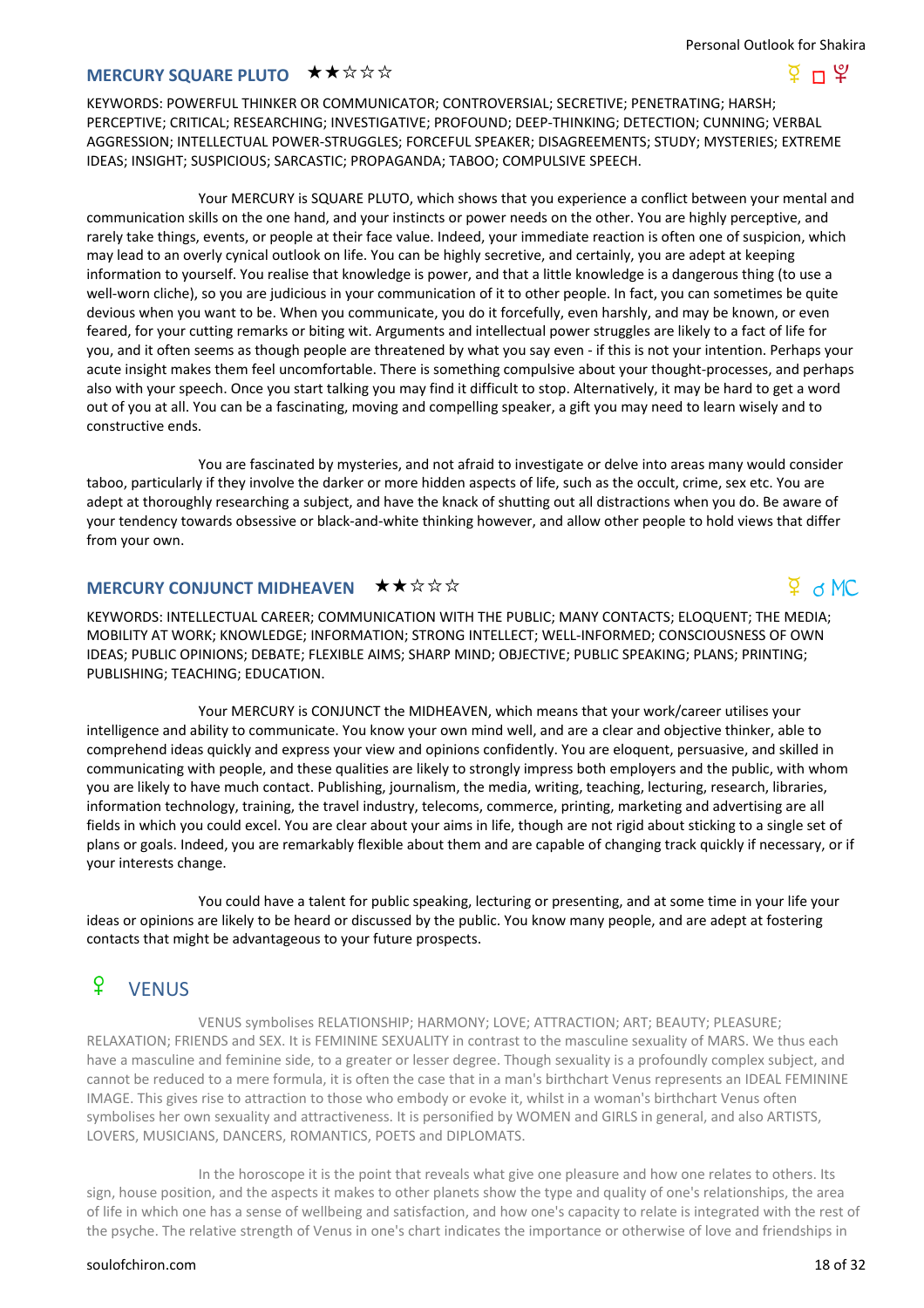one's life and the extent to which one adapts or harmonises with people.

# **VENUS IN ARIES** 1

KEYWORDS: ATTRACTIVE; OUTGOING; OPEN AFFECTIONS; SOCIABLE; POPULAR; BRASH; LOUD; SEXY.

Your VENUS is in ARIES, which indicates that you relate forcefully and impulsively. You are confident about your attractiveness as a person and are energetic in your pursuit of love. You are somewhat impulsive about entering into relationships, and are ardent in your affections. You enjoy conquering, chasing, or being chased by, the object of your affections. You can be fiercely competitive when necessary and are prepared to fight for the person you love. In a relationship you give a great deal, and demand a lot in return, and many of your relationships are characterised by their drama and tempestuousness. Socially, you are an extrovert and you enjoy being the centre of attention, preferring fun and games to more sedate forms of entertainment such as quiet conversation. You may be artistically gifted, although you might not have enough patience to actually develop your potential. Dancing appeals to you, as it combines the pleasure symbolised by Venus, with the physical energy of Aries. You are an open person and generous with your time and money. Your sexuality or appearance may be one of your most powerful assets. Women in your life are often assertive, independent or dynamic, but this is a quality you appreciate.

### **VENUS IN THE TWELFTH HOUSE**

KEYWORDS: COMPASSIONATE; ROMANTIC; ARTISTIC; LOVING; SELF-SACRIFICIAL; RETIRING; GIVING; MERGING; LONGING; UNIVERSAL LOVE; MUSIC; POETRY; ART GALLERIES, MUSEUMS ETC.; SECRET RELATIONSHIPS; LOVE OF SOLITUDE; ESCAPIST; IMAGINATIVE.

Your VENUS is in the TWELFTH HOUSE of your horoscope, meaning that you are attracted to the inner, hidden or spiritual side of life. You are very sensitive and compassionate towards people, and believe more in the common ground that people share than in differences of background, class or race. You get on with most people, but can often be shy about expressing your affection towards them. You enjoy solitude, and are remarkably at peace with yourself. In private, you indulge your rich imagination, and may have a love of art, music and anything that stimulates you to dream or transcend the everyday world. Unlike some people, you are not threatened by the inner world of the unconscious mind or by things that hint of the otherworldly, such as tarot cards, dreams, meditation etc. In your desire to go beyond your normal boundaries and 'get high', you may be drawn to alcohol or drug use, but this is unlikely to become a problem unless other factors in your horoscope emphasise this. You may come into contact with institutions such as hospitals, art galleries and even prisons (as a helper or worker, not as an inmate!) and you are likely to benefit from these experiences. You can at times be self-indulgent or even lazy, but you are likely to have hidden talents that other people are unaware of.

#### $\vec{\alpha}$ **MARS**

MARS symbolises DESIRE; AGGRESSION; WILL; ACTIVITY; IMPULSE; COMPETITION; SEX AND SEXUAL DRIVE; INITIATIVE; BATTLES; ANGER and MASCULINITY. It is MALE SEXUALITY in contrast to the feminine sexuality of VENUS. In a woman's birthchart, it often symbolises the IDEAL MALE IMAGE within the psyche that gives rise to attraction to those who embody or evoke it. In a man's birthchart, it often symbolises his unconscious image of masculinity, and relates closely to the 'male ego'. It is personified by MEN IN GENERAL; FIGHTERS; COMPETITORS; ATHLETES; MECHANICS; THE POLICE; AGGRESSORS; ENGINEERS ETC.

In the horoscope it is the point that reveals the nature of one's desires and how one asserts oneself. Its sign, house position, and the aspects it makes to other planets show the manner in which one asserts oneself and gets what one wants, the area of life in which one is most energised and aggressive, and how one's desires and ability to assert oneself are integrated with the rest of the psyche. The relative strength or weakness of one's Mars indicates one's assertiveness or otherwise, and the extent to which one fights or competes with others.

#### **MARS IN CAPRICORN**  $\mathcal{F}$

KEYWORDS: DRIVE; AMBITION; TOUGH; ENDURING; AUTHORITY; EFFICIENT; COLD; POWER; ASTUTE; ORGANISING; EXECUTIVE; HARD-WORKING; DETERMINATION; RESPONSIBLE; STRUGGLE.

Your MARS is in CAPRICORN, indicating that you assert yourself in a highly controlled manner. Mars is Exalted (strong) in Capricorn, so getting what you want and defending yourself are things you do well. However, unlike, for example, someone with Mars in Aries, you are rarely given to displays of temper, nor do you seek confrontations with others in order to prove your strength. Rather, you simply pursue your own interests in a determined and organised manner. You are ambitious, hardworking and pragmatic, with the result that you will probably rise to a position of authority or executive power. You command respect in your field of endeavour due to your professionalism, competence, and no-nonsense approach, and you rarely let people or situations stand in the way of achieving a goal. Business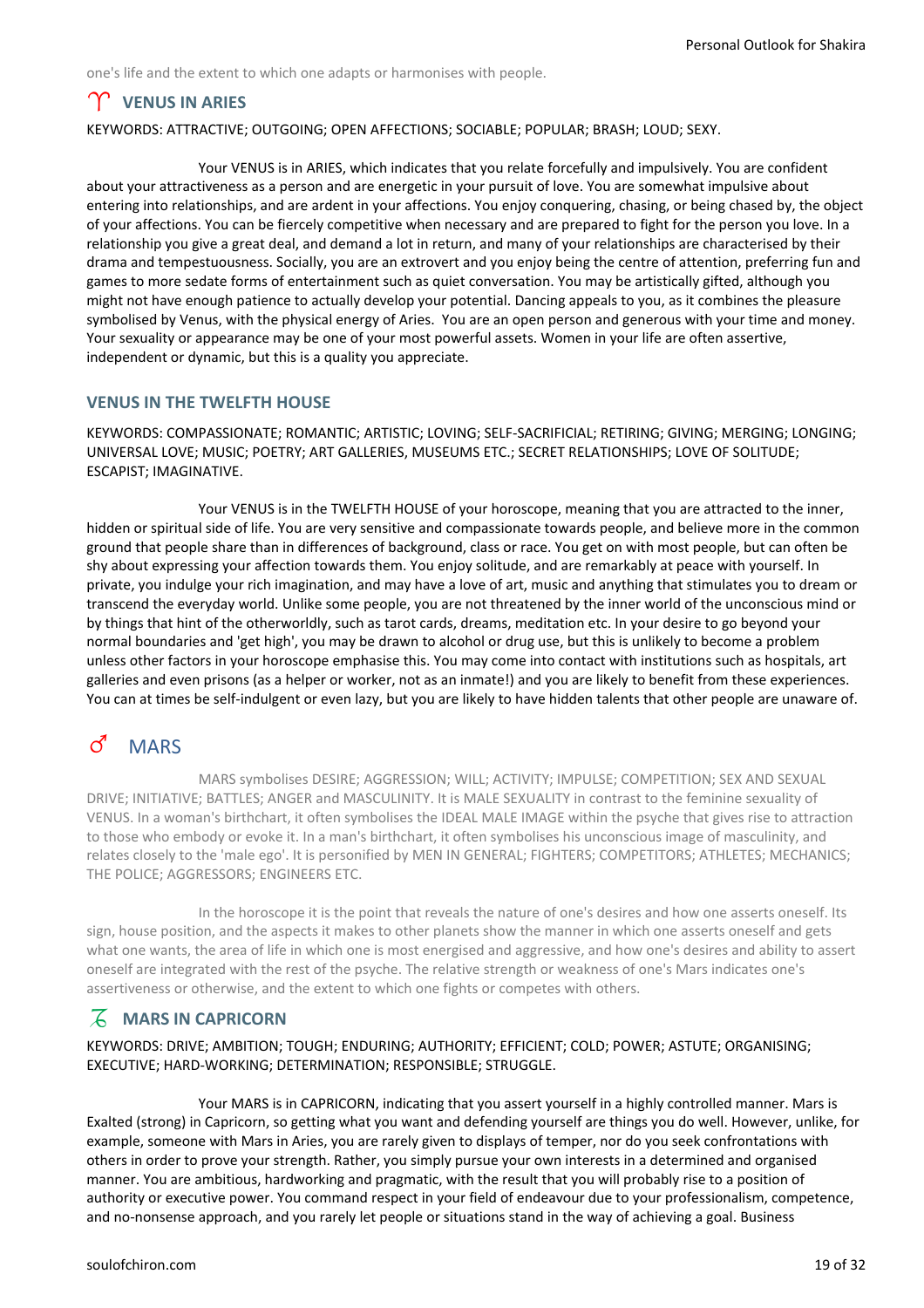$d^2 \wedge 4$ 

 $\sigma$  n  $\Omega$ 

associates and those in power regard you as a safe bet financially and trust your judgement. Your ability to marshal resources and organise people makes you a highly effective and dynamic manager or team leader.

You are earthily sexual but highly self-controlled. You hate rejection and so don't come on too strongly with prospective partners until you know it is safe to do so. At times you may find it hard to express affection openly, and may need a partner with the sensitivity and patience to persevere. If your affections are aroused however, you are exceedingly loyal and supportive, in practical and even financial ways.

### **MARS IN THE TENTH HOUSE**

KEYWORDS: AGGRESSIVE PURSUIT OF GOALS; AMBITIOUS; COMPETITIVE; EXECUTIVE ABILITY; INDUSTRY; HARD-WORKING; DETERMINED; DEFIANT; TOUGH; ENDURANCE; ORGANISED; SELF-RELIANT; ENERGETIC WORK; ACHIEVEMENT; INITIATIVE; ENTERPRISING; CHALLENGES.

Your MARS is in the TENTH HOUSE of your horoscope, indicating that you pursue your goals in life aggressively and with determination. You are ambitious, and have a strong desire to 'rise to the top' and to that end are prepared to work hard and fend off competition from rivals. This attitude impresses some and threatens others. You are organised, capable, and know how to effectively marshal your resources, for which reason you make an effective leader. You seek work that demands initiative, energy, strength or daring. For this reason you may be drawn to business, industry, politics, engineering, the armed forces, the emergency services, surgery, or high-pressure environments such as sales, the financial markets, or competitive sports. However, you are highly enterprising and would do well running your own business. Temper your natural aggression with diplomacy, to avoid unnecessary battles or hostilities between employers, employees, or colleagues.

### **MARS TRINE JUPITER** ★★★★☆

KEYWORDS: BOUNDLESS ENERGY; ACTIVITY; HONOUR; PROCREATION; LOVE OF FREEDOM; BUOYANT; OPEN; FRANK; OPTIMISM; LUCKY; JOIE-DE-VIVRE; SPIRITED; SPORTING; SUCCESSFUL ENTERPRISES; ORGANISING; PROWESS; ENTHUSIASM; PHILOSOPHICAL OR RELIGIOUS ACTIVITY; POSITIVE; HEALTHY AMBITION; CONSTRUCTIVE; ADVENTURE; PHYSICAL STRENGTH; FORTUNATE; DISLIKE OF UNNECESSARY RESTRICTIONS; BONHOMIE; COURAGE; CONFIDENCE; HONESTY; PRINCIPLED; DRIVE TO SUCCEED; TRAVEL.

Your MARS is TRINE JUPITER, which indicates that your ability to assert yourself harmonises with your ideals. You have a confident and positive approach to life and are highly energetic. You have strong beliefs and the courage to act on your convictions. Not that you are rebellious or go out of your way to flout authority, but most of your actions are based on ethical principles and you are prepared to stand up and fight if your freedom, or even other people's, is threatened, or you see injustice being done. Because of this people respect you, and they are also inspired by your enthusiasm and capacity for positive action. Your optimism seems to generate its own good fortune for you, and you are quick to spot and take advantage of any opportunities that come your way. You are enterprising and prepared to take risks in life, and for this reason are likely to be successful in many of your endeavours. You are frank and forthright, and believe in honesty and honour, and consequently people always know where they stand with you. You love the adventure and freedom that travelling gives you.

### **MARS SQUARE THE MOON'S NODE** ★★★★☆

KEYWORDS: TENSION CAUSED BY DESIRE TO GROW; OBSTACLES; CHALLENGES; IRRITABILITY; CONFLICTS CAUSED BY PERSONAL GROWTH.

Your MARS is SQUARE the MOON'S (NORTH) NODE, which means that you experience conflicts when following your unique path in life. You want to fulfil the potentials symbolised by the North node in your horoscope, but often find obstacles in your way when you try to do so. Sometimes you have to fight to follow the path that you know is yours, even if this means going against other peoples' wishes, for instance your parents', or battling against difficult circumstances. The conflict between stagnation and fulfilling your potentials often gives rise to tension, irritability and anger, which can only be resolved by direct action.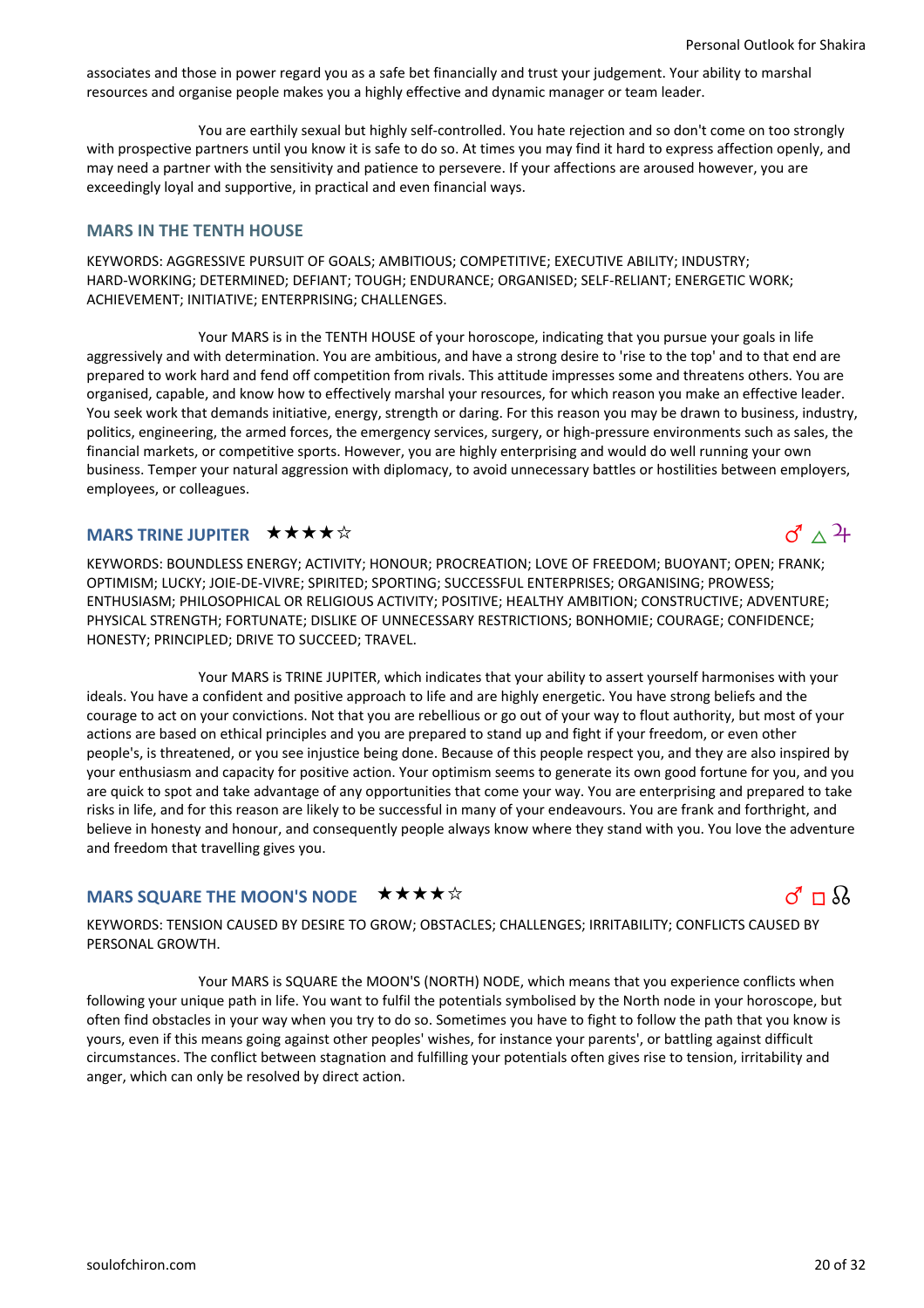### **YOUR PLACE IN SOCIETY**

### **THE MIDHEAVEN, JUPITER AND SATURN**

These three points in your horoscope represent the way you interact with and adapt to the larger world of society - your public face, your ideals and ambitions. The Midheaven represents your inner aims and overall direction in life, as well as your public image. This is the way the public at large are likely to see you and to assess your life. Jupiter and Saturn on the other hand represent the two principles of establishing your place in the world - having a vision of what is possible, and knowing how to adapt to the reality. Jupiter brings expansion, optimism, good fortune, Saturn brings contraction, realism and sometimes painful, but always valuable, lessons. Successful adaptation to the outside world lies in developing one's social strengths, knowing when to take advantage of opportunity and when to strengthen the foundations of one's life.

# MC THE MIDHEAVEN

The MIDHEAVEN (or Tenth House cusp) symbolises one's PUBLIC IMAGE; ASPIRATIONS; CONTRIBUTION TO SOCIETY; CONSCIOUSNESS; AIMS; DIRECTION; FUTURE and PROFESSIONAL LIFE. It is one's Public Face in contradistinction to the private one symbolised by the IMMUM COELI (or Fourth House cusp) which is always directly opposite the Midheaven.

The sign position and aspects to the planets or Ascendant show the nature of one's orientation to society and the public, and how one's goals integrate with the other elements of one's life. The relative strength or weakness of the Midheaven and the Tenth House indicate the importance or otherwise of relating to the public and of contributing to society.

# **MIDHEAVEN IN CAPRICORN** 0

KEYWORDS: AMBITIOUS; REALISTIC ATTITUDE; PERSEVERANCE; CAREER-ORIENTATED; HARD-WORKING; SLOW BUT SURE ADVANCEMENT; FOCUSED; INDUSTRY; DETERMINED; DISCIPLINED; OVERWORKED; PROMINENT; ACHIEVEMENT; RECOGNISED; INTEGRITY; AUTHORITATIVE; AUTHORITARIAN; STRUGGLE; CONSERVATIVE; BUSINESS; THE ESTABLISHMENT; EARNED SUCCESS; ALOOF; TRADITIONAL; STATUS; STRIVING FOR SECURITY.

Your MIDHEAVEN is in CAPRICORN, indicating that you are prepared to work hard to realise your aims in life, and you seek to be known and respected for your achievements. You seek status, respect and material security, and you pursue your career goals in a methodical, carefully planned manner. You respect authority and are sensitive to the public's image of you, for which reason you may come across as a rather conservative pillar of society. You honour the traditional values of hard work, duty and responsibility, and believe in contributing to society. You may have a strong sense of vocation and are prepared to sacrifice a great deal to achieve your aims. You may be something of a workaholic. In public you can be rigid, authoritative or come across as highly polished and professional. You may have executive ability and are suited for positions of responsibility. Business, industry, administration, academia and scientific research are fields in which you would excel. You are likely to possess organisational, managerial or business skills.

# **MIDHEAVEN SEXTILE URANUS** ★★★☆☆

 $MC \times H$ 

KEYWORDS: UNUSUAL HOME LIFE; FREEDOM WITHIN THE FAMILY;ENLIGHTENED UPBRINGING; POSITIVE ATTITUDE TOWARDSFUTURE; ESTABLISHING ONE'S OWN LIFE; STIMULATING CAREER;

Your MIDHEAVEN is SEXTILE URANUS, which means that there is a harmony between your desire for freedom on the one hand, and your goals and your upbringing on the other (especially the latter). As a child, your parents probably gave you a great deal of leeway to be yourself and to do things the way you wanted to do them. They may have done this because they respected your individuality, or perhaps because they believed in a liberal upbringing. Either way, you no doubt benefited from the enlightened and fairly free atmosphere within the family, and this has enabled you to view your future with some excitement - since you instinctively feel that life will allow you the same freedoms that you experienced when young. For this reason you are likely to seek work that allows creative stimulation, or that requires initiative and the freedom to set your own objectives. You will probably change jobs, and even direction, several times in your life, as your interests and ideas change.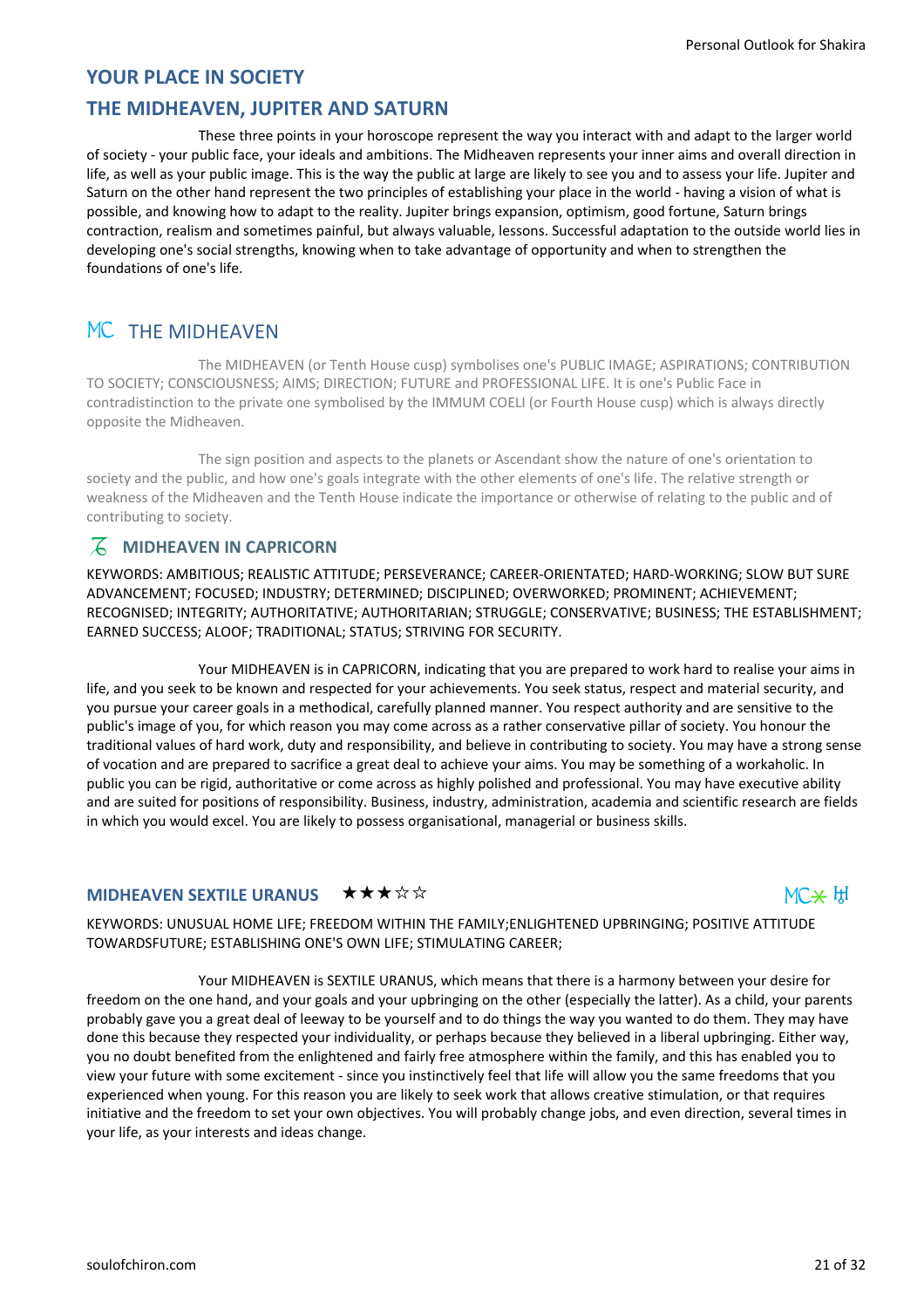$M$ Сп $\mathfrak{L}$ 

### **MIDHEAVEN SQUARE PLUTO** ★★★★★

KEYWORDS: TWISTS OF FATE; ABUSES OF POWER; DESIRE FOR STATUS; EXTREME AMBITION; DIFFICULT PUBLIC IMAGE; DESIRE TO CHANGE THE WORLD; REVOLUTIONARY; DISRUPTED CHILDHOOD; DESTINY; OFFICIAL DISFAVOUR; AUTOCRATIC; ABANDONMENT.

Your MIDHEAVEN is SQUARE PLUTO, which indicates that your desire for power conflicts with your career or goals in life. During childhood, traumatic experiences may have resulted in a lack of inner security, and a feeling that the world is a hostile place, full of potentially threatening situations. This could have resulted (naturally enough) in a desire for power, especially social power, as a means of enabling yourself to feel secure and in control. Indeed, for you, recognition, success, and status may very much be a substitute for missing childhood security, whilst recognition by the public may feel very much like the recognition from your parents you feel you lacked. Consequently, you may feel strongly driven to succeed in your ambitions at all costs, and this can give rise to conflicts with those who are threatened by your goals. Your aims may be at odds with those in authority, and thus you may also provoke their opposition. There is a strongly revolutionary streak within you, and this can lead to your imposing your will or ideas on people, which of course they will resist. If at all political for instance, you may be vociferous in your demands and not afraid to register your protest. The public, should you be known to them, may be wary of you, regarding you as either subversive (if not in power) or autocratic (if possessing power). You want to rise to the top, and given your motivation probably will, but you should be careful not to take too many short-cuts or make too many enemies on the way, otherwise you could be laying the foundations for your own downfall. You have a strong sense of destiny, and to back this up may experience many 'twists of fate' in your life that change your position radically. If you regard power as a tool to be used for everybody's benefit rather than an end in itself, you can potentially contribute a great deal to the improvement of society.

#### $\mathfrak{p}$ JUPITER

JUPITER symbolises EXPANSION; OPTIMISM; PHILOSOPHY; EXCESS; GENEROSITY; WISDOM; OPPORTUNITY; GROWTH; RELIGION; LEARNING; ASPIRATIONS; ENTHUSIASMS; INDULGENCE; POSITIVITY and VISION. It is the opposite of the principle of contraction symbolised by Saturn.

In the horoscope it is the point that reveals how one connects with the larger order of things beyond ones everyday frames of reference. It shows what one enjoys in life and how one expands beyond one's normal limitations. It offers opportunity and luck, and promotes trust, faith and wisdom. The sign, house position and the aspects it makes to other planets indicate what one enjoys, the area of life in which one grows and which naturally presents opportunities, and how one's ability to relax and enjoy life integrates with the other elements of one's life. The relative strength or weakness of Jupiter indicates the extent to which one can stand back from oneself and one's life, and appreciate them from a broader perspective.

# **JUPITER IN TAURUS** 2

KEYWORDS: HEDONISTIC; WEALTHY; ABUNDANCE; LUXURY; WASTE; POSSESSIONS; RELIABLE; BUSINESS SKILLS; FARMING; PLEASURE-LOVING; TRUST; GENEROSITY; INDULGENT; ART; MATERIALISTIC.

Your JUPITER is in TAURUS, indicating that you have a positive attitude towards material security. You are naturally lucky where money is concerned, not least because you enjoy working hard to acquire it. At some level, you feel life will always provide for your needs, and it is perhaps this faith that somehow attracts good fortune. You love 'the good life' but may be extravagant, both with yourself and others, almost to the point of excess. You would be good in business however since you are skilled at spotting and quickly exploiting opportunities. You may even have a gift for turning problems into positive advantages, and some may regard you as a potential tycoon or magnate. You work with enthusiasm and determination to build things up, be it your home, a business or even your garden, but are not afraid to take financial risks where necessary. You appreciate pleasure in all its forms and may be a connoisseur of good food, vintage wines, art or antiques. Sexual gratification is high on your agenda too, and your appetite for the pleasures of the flesh may be prodigious. You are likely to be something of a collector, and may have a treasure trove of objects of beauty or worth that you have built up over the years. The stories that surround much loved possessions may mean more to you than their financial worth however. Domestic life and the creation of a stable home are important to you, and you prefer the comfort of familiar surroundings to those that are new or unknown. There is a danger with Jupiter in Taurus of squandering money and resources due to feeling that there is an unlimited pot of gold at your disposal. You would love to live somewhere grand or opulent, with plenty of land that you can either garden or grow food on.

### **JUPITER IN THE SECOND HOUSE**

KEYWORDS: ABUNDANCE; GENEROSITY; WEALTH; OVER-INDULGENCE; JOVIAL; HEDONISTIC; PLEASURE; COMFORT; FORTUNATE; BUSINESS SKILLS; SPECULATION; VALUES; SELF-WORTH; MONEY; PROFIT; OSTENTATION; LUXURY; WASTE; POSSESSIONS; INVESTMENT; FULFILMENT; CONTENTMENT; MATERIALISM; RECKLESS; APPETITE; DESIRE; SHARING;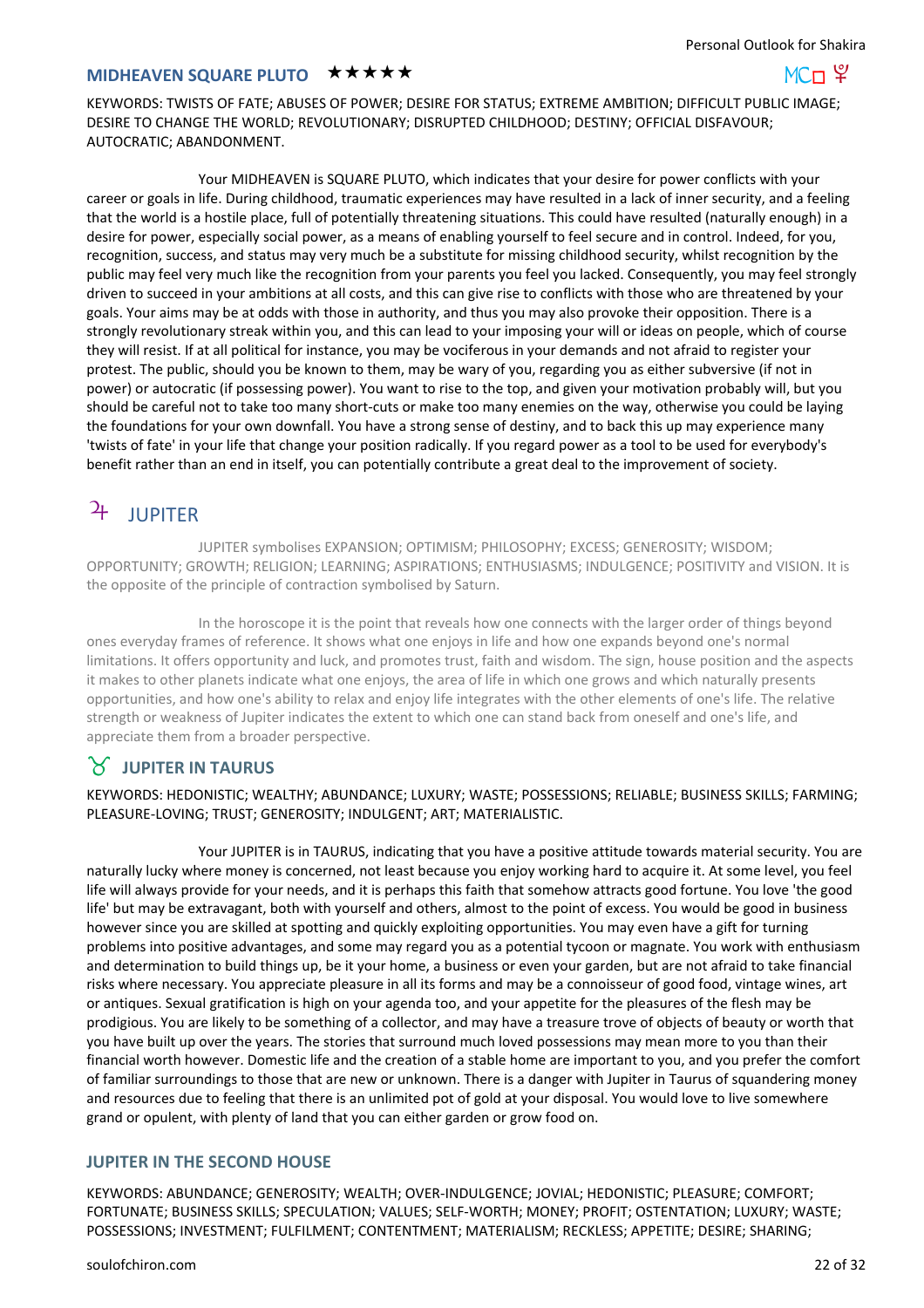#### ELEGANCE; OPULENCE; GOOD TASTE; SECURE.

Your JUPITER is in the SECOND HOUSE, indicating that you have an expansive attitude towards financial and material resources. Jupiter here does not automatically entail vast wealth, but it does suggest that money and what you can buy with it gives you a great deal of pleasure, and that you handle your financial and material affairs with confidence. Some people with this house-position of Jupiter, particularly if the rest of their birthchart corroborates this theme, do seem to have the 'Midas Touch', with every project they start becoming lucrative, or purchase they make increasing in value. For others however, it can mean that too much importance is placed on wealth and materialism, and that too much energy is spent chasing after money to the detriment of deeper and more lasting values. Others with this house position of Jupiter have a more detached and generous attitude that enables them to sit back and enjoy the whole game of making money. At root, there is a sense of abundance, and a faith that the universe, or God, will always provide what is necessary. Getting, spending and collecting are all pleasures to you, and as a result you have probably accumulated a good many possessions. You may have sophisticated or expensive tastes - unless that is you are seduced by price tags or see things merely as symbols of success or status, in which case your tastes may veer towards the vulgar or flashy. Shopping may be a pleasurable self-indulgence or it may turn into a dangerously expensive addiction.

#### ち **SATURN**

SATURN symbolises RESTRICTION; LIMITATION; DUTY; WORK; CRYSTALLISATION; CONCENTRATION; INHIBITION; DISCIPLINE; FOCUS; INHIBITION, FORM and WISDOM. It is the CONTRACTIVE PRINCIPLE in contra-distinction to the EXPANSION represented by JUPITER. It is personified by THE ELDERLY; SERIOUS PEOPLE; BUSINESS-PEOPLE; THE SICK; WORKERS and JUDGES.

In the horoscope it is the point that reveals the nature of the limitations (either within or without) that one has to face and work with in one's life. It's sign, house position, and the aspects it makes to other planets show the nature of one's limitations, the area of life in which one is tested and in which one has to face one's limitations; and how one's capacity for taking responsibility is integrated with the other elements of one's life. The relative strength or weakness of Saturn shows the degree to which one can achieve enduring stability, both materially and psychologically.

# **SATURN IN LEO**

KEYWORDS: UNSPONTANEOUS; DOMINATING; AMBITIOUS; RESPECTED; CREATIVE INHIBITIONS; AUTHORITARIAN; DESIRE FOR RECOGNITION; RESPONSIBLE; SELF-IMPORTANT; PERSONAL CONTROL; STUBBORN; ALOOF; INHIBITED SELF-EXPRESSION; SELF-RELIANT; STRICT PARENT; ATTENTION-SEEKING; NEED FOR APPROVAL; PERFORMANCE; DIFFICULTIES WITH CHILDREN; IMPRESSIVE; LONELY.

Your SATURN is in LEO, indicating that you have a deep need for recognition or respect. You are a strong person who has, from an early age, learnt to be self-reliant. As a child, you may have needed, but not been given, the attention (which to a child is the same as love) you sought. For this reason, in adulthood you may be guarded about expressing your feelings to people, and thus be hard to get to know. Although you may have an impressive, even commanding, 'front', this is perhaps a carefully maintained mask that hides a lack of real self-confidence. You may be adept at giving the impression of 'life and soul of the party' jollity, but this may be just a superbly polished performance. You take love seriously when it happens to you, and those relationships that pass the test of depth and loyalty are likely to be steady and long lasting. Difficulties sometimes occur in your close relationships because of your fear of rejection. You need reassurance that you are loved. You take self-expression seriously, and if artistic, your work is likely to be characterised by its depth, commitment, and integrity. You may have to work hard at it and it is unlikely to be simply a matter of 'letting the inspiration come'. However, with this Saturn-sign there is the possibility that the arts or self-expression do not appeal at all, probably because of the way they were presented at school, or because of parental disinterest.

### **SATURN IN THE FIFTH HOUSE**

KEYWORDS: LACK OF SELF-CONFIDENCE; CREATIVE DIFFICULTIES; DIFFICULTIES WITH CHILDREN; OLDER OR SERIOUS LOVERS; UNSPONTANEOUS; UNGRATIFIED; DETERMINED; LOYAL; RESPONSIBLE; PARENTAL RESPONSIBILITIES; SERIOUS ART; SELF-CONSCIOUS; GIFTED; DESIRE FOR RESPECT; UNCENTRED; INTEGRITY; JOY; FEAR OF REJECTION; ORGANISING.

Your SATURN is in the FIFTH HOUSE of your horoscope, indicating that you experience difficulties with self-expression. As a child you may have felt unloved, ignored, or treated merely as an extension of your parents ego, social aspirations or unfulfilled dreams. The outward gestures of a parent/child relationship may not have compensated for your desire for whole-hearted acceptance, attention and love. Consequently in adulthood you may have an exaggerated need for these things. You may however mask your needs by an aloofness, pride, or display of self-confidence. The fifth house relates to one's sense of identity, the raising of children, and any activity that enables one to vitally express one's true self, such as love affairs. Saturn here shows a certain difficulty in 'letting go' to the give and take of love, and so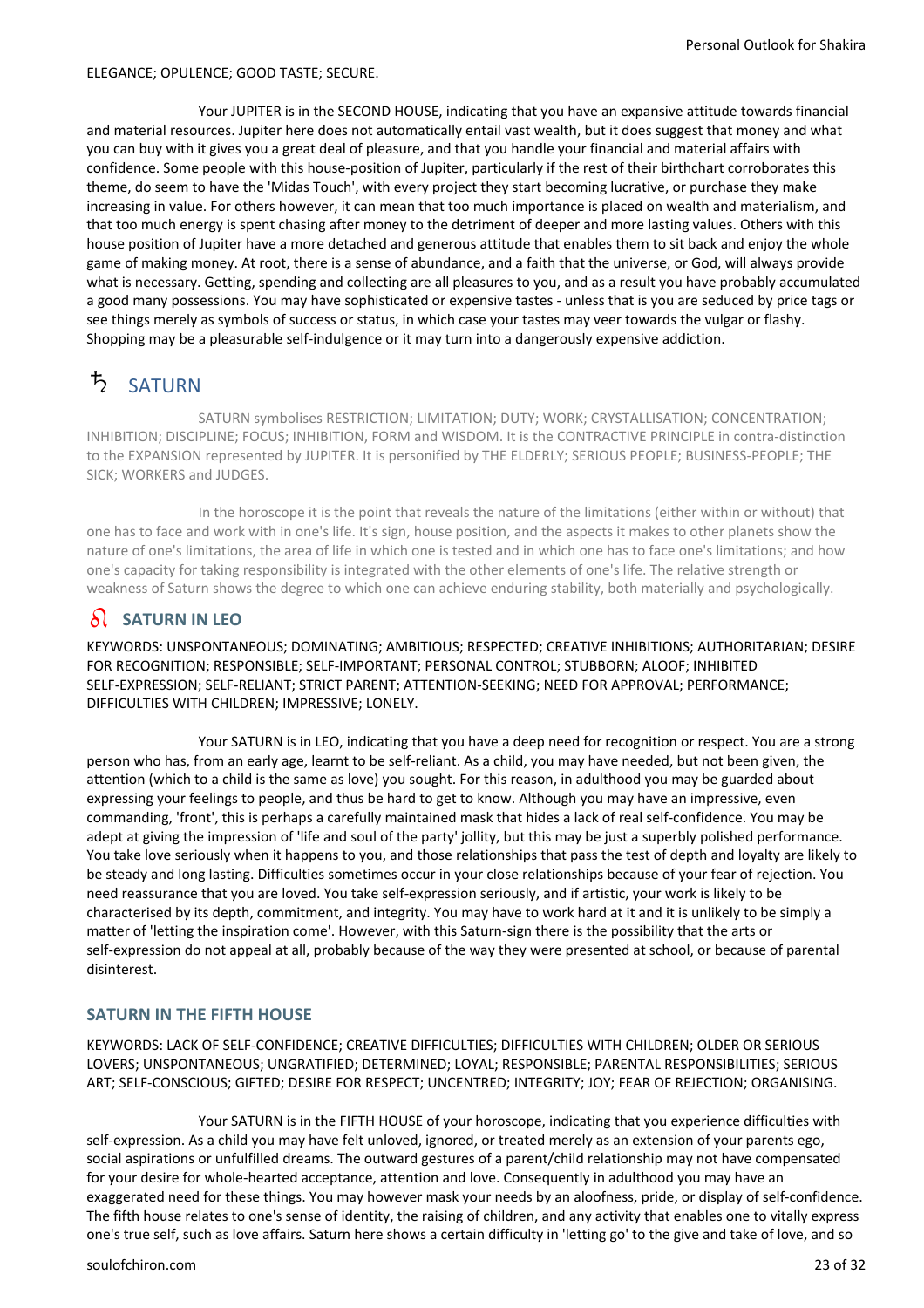ち $n \mathbb{H}$ 

 $\mathfrak{p} \wedge \Psi$ 

your affairs, if you have them, may be characterised by struggle or obstacles. Any works of art you create are characterised by their depth, and by the difficult process by which you bring them into being. Children may bring you difficulties and possibly unwanted responsibilities. Learning to gradually identify less with prestige, 'personality', or power, and more with your creative inner centre, brings you great joy, spontaneity, and a deep sense of trust in life that most people lose as they emerge from childhood. As Liz Greene says in her book 'Saturn', 'For the individual whose heart has been unlocked, every moment contains joy and significance...Having once seen this vision the individual needs nothing to complete him/herself, for the self is whole'. With this house position of Saturn you have a choice between living at your own periphery - looking for love, power or respect in the external world, or learning to live from your creative centre.

# **SATURN SQUARE URANUS** ★★★★☆

KEYWORDS: TENSION; REBELLION; UNREST; LIMITATION OF FREEDOM; STRAIN; EMOTIONAL CONFLICTS; USE OF FORCE; BREAK WITH THE PAST/TRADITION; RADICAL; AGGRESSIVE; INFLEXIBLE; OBSTINATE; CONFORMITY.

Your SATURN is SQUARE URANUS, indicating that you experience a conflict between restriction and freedom in your life. The operation within yourself of these two contradictory principles can give rise to a great deal of friction and difficulty, which may be expressed as irritability, occasional outbursts and even muscular tension. Depending on which planet is stronger in your horoscope, you are drawn either to rebellion and individualism on the one hand, or to conformity and duty on the other. If the former, you may experience the demands of work in particular as a burden that stifles your spirit, until the pressure forces you to suddenly break free, perhaps quite dramatically, from whatever situation, person or job is oppressing you. You may be in a perpetual state of rebellion against society or authority figures within it (who may all remind you of a parent!), so that your actions are not based on reason or conviction but sheer wilfulness. If the latter is the case however, the situation is very different, with you conforming to the role expected of you by your family, society or work at the expense of your individuality and uniqueness. If this is the case it can lead to anxiety, which in a sense is simply suppressed excitement, and even neurosis. Whichever planet is stronger, there is likely to be an 'on/off' quality about you which can be exhausting to others (and yourself!), and you may find a sense of stability and balance in your life difficult to achieve. You need to find ways to creatively engage with both principles so that you can give form to your true individuality. Your real growth in life comes when you have the courage to accept your real desires and establish your differences from other people, no matter how uncomfortable this may feel at first.

### **SATURN TRINE NEPTUNE** ★★★★☆

KEYWORDS: SELF-DENIAL; HEALING WORK; HELPING; ASCETIC; PATIENT; RENUNCIATION; CAUTIOUS; PAINSTAKING; MOROSE; SPIRITUAL DEPTH; SUBTLE OR BEHIND-THE-SCENES WORK; MEDITATION; SPIRITUAL WORK; KARMA; SPIRITUAL RESPONSIBILITY; HIGH STANDARDS; ETHICAL; UNDERSTANDING; SOBER; REALISTIC; PRACTICAL IDEALISM; PRINCIPLED; AUSTERE; SELFLESS; REFLECTIVE; MONASTIC.

Your SATURN is TRINE NEPTUNE, meaning that you experience a harmony between reality and imagination. You are subject to few illusions about life, mainly because you know that dreams are just that, dreams. Unless, that is, they are worked at in order to make them happen. Similarly with ideals. So-called idealists who talk persuasively but who don't put their ideas into action are unlikely to impress you. You take your spiritual responsibilities seriously and have a strong desire to do some good in the world. This could manifest as working with the underprivileged or the ill; helping to organise or administer some kind of reforming group (social, political, environmental etc); or as following some form of spiritual path (such as meditation) in a disciplined and methodical way. Being thoughtful and reflective, you find it hard to ignore the reality of suffering in the world, something that forces you to question deeply about the whys and wherefores of life. You can be incredibly self-sacrificing at times and will patiently do the hard, caring work - for instance looking after someone who is old or sick - that other people would rather not do. Your tendency to dwell on the gloomier side of life may occasionally weigh you down, so to combat this you should occasionally treat yourself to a complete break and let the world carry on without you for a while. It is important too that you show understanding and compassion towards yourself - you deserve it! You are quite monastic in a way and may be content to live simply, even austerely.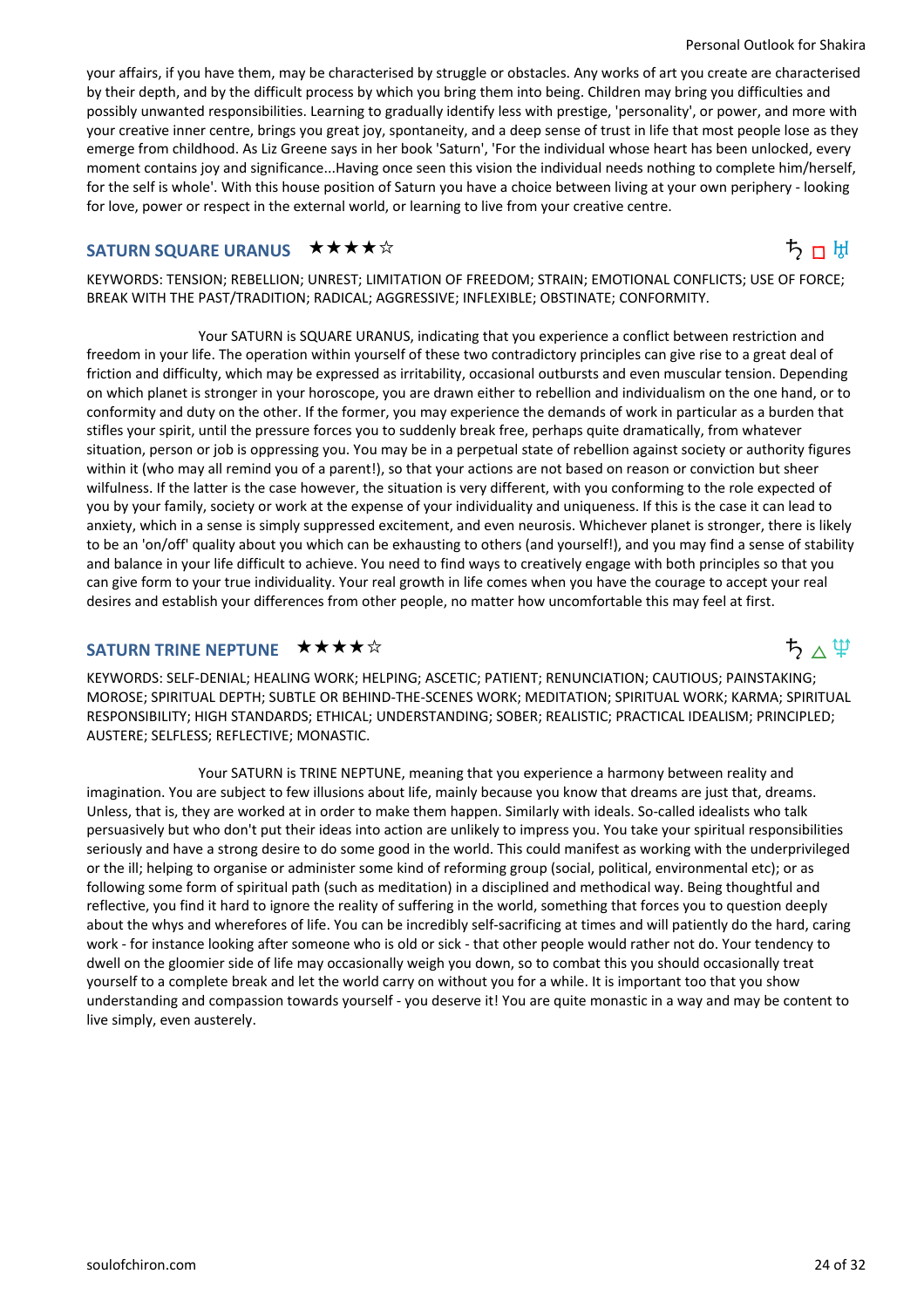$5 * 4$ 

### SATURN SEXTILE PLUTO ★ ★ ★ ★ ★

KEYWORDS: DISCIPLINE; HARD WORK; AMBITION; SELF-DENIAL; THOROUGH; PAINSTAKING; SILENT ACTIVITY; RESEARCH; COMPULSIVE; RIGID; ORGANISED; EFFORT; ENDURANCE; SURVIVAL; TOUGH; CONCENTRATION.

Your SATURN is SEXTILE PLUTO, indicating that your sense of responsibility and realism is in harmony with your deepest instincts. You have a toughness and endurance which, during the easy times of your life you may not realise you possess. For example, you are capable when necessary of falling back on your own resources and of relying on yourself for guidance and survival, enabling you to survive hardship and setbacks without giving in. Your knack for focusing your energies and concentrating on whatever you are involved in is should be appreciated as a valuable skill in certain work environments, and should increase your chances of advancement. If hard work is needed, you do it, even if it necessitates self-denial or great self-discipline. You are especially good at jobs demanding dedication, thoroughness and research - perhaps behind-the-scenes work that is necessary although not especially glamorous, such as industrial or mechanical work, or difficult work in extreme conditions such as mining or drilling for oil. Finally for this aspect, you are unafraid of being alone and may even be drawn to solitude or to wilderness experiences where there is just you and the elements.

#### $\Omega$ The NORTH NODE OF THE MOON (DRAGON'S HEAD)

The NORTH NODE OF THE MOON (DRAGON'S HEAD) symbolises GROWTH; DEVELOPMENT; INDIVIDUALITY; POTENTIAL; KARMA; THE FUTURE; PROVIDENCE; MEANING and THE PATH. The SOUTH NODE (DRAGON'S TAIL) (which is always directly opposite the North Node) symbolises THE PATH OF LEAST RESISTANCE; STAGNATION; THE PAST; REPETITION; HABIT and LOSS OF SELF. One has to learn to balance the urges represented by the Moon's Nodes, overcoming the pull towards habit and the past symbolised by the South Node, whilst using the lessons learned in order to develop the potential symbolised by the North Node. By doing so one will experience the joy of inner fulfilment and the certainty that one is treading one's destined path in life.

In the horoscope the North Node's sign, house position and the aspects it makes to other planets indicate one's potentials, the area of life in which one is called to grow and fulfil one's destiny, and how one's ability to grow is integrated with the other elements of one's life. The relative strength or weakness of one's North Node indicates the degree to which one can become what ultimately one is meant to be.

### **MOON'S NODE IN LIBRA**

KEYWORDS: FULFILMENT THROUGH LOVE/RELATIONSHIPS/HARMONY; PARTNERSHIP; EGOTISM; OVERLY SELF-RELIANT; AGGRESSIVE; TEAMWORK; AMBITION; DEVELOPMENT OF SOCIAL OR CULTURAL AWARENESS; ART & BEAUTY.

Your MOON'S (NORTH) NODE is in LIBRA, showing that you experience happiness through other people. The South Node in Aries tempts you to rely solely on yourself and your own efforts in life, and to feel that the life around you revolves around your own ego, personality and demands. This makes you sound rather selfish, but this isn't necessarily the case. It is just that you find it instinctively difficult to slow down or open up and appreciate what is beyond yourself, or appreciate things from other people's viewpoints. You often tend to 'act first and think later', and to assume that you have to fight to get what you want in life. This can lead to a highly competitive or abrasive attitude towards other people. At some level you have, as everybody has, a strong longing for love, even though sometimes you may dismiss this as a fanciful dream or even as a threat to your self-sufficiency and strength. You may too be highly sexed, but it is through exploring your capacity to give to another person within the context of a one-to-one relationship that you really discover the opportunity for happiness. If you were to admit it, you are, deep down, a romantic, and it is likely that the experience of love will have a great impact for good on your life. Cultivating your aesthetic side and your latent cultural and social awareness also brings great benefits, and you may find that you have artistic talents, as well as perhaps a gift for political or social participation, diplomacy and persuasion.

### **MOON'S NODE IN THE SEVENTH HOUSE**

KEYWORDS: HAPPINESS THROUGH LOVE OR PARTNERSHIP; LEARNING THROUGH CO-OPERATION; EXCESSIVE SELF-RELIANCE; ISOLATION; EGOTISM; OVER-CONCERN WITH SELF OR IMAGE; AGGRESSIVE; INDEPENDENCE; WANTING TO PROVE ONESELF; DEDICATION.

Your MOON'S (NORTH) NODE is in the SEVENTH HOUSE of your horoscope, indicating that you experience fulfilment in life through love and through relationships. The South Node (in the 1st House) tempts you either to be overly preoccupied with yourself and how you appear to others, or to be overly reliant on your own resources, strengths or energies. This may lead to difficulty in relating or co-operating with people. You could also be highly egocentric and have a 'self-first self-last' attitude to life that makes the compromises and understanding necessary in a marriage or long-term partnership difficult to achieve. You hate to admit to failure and try always to be seen in a good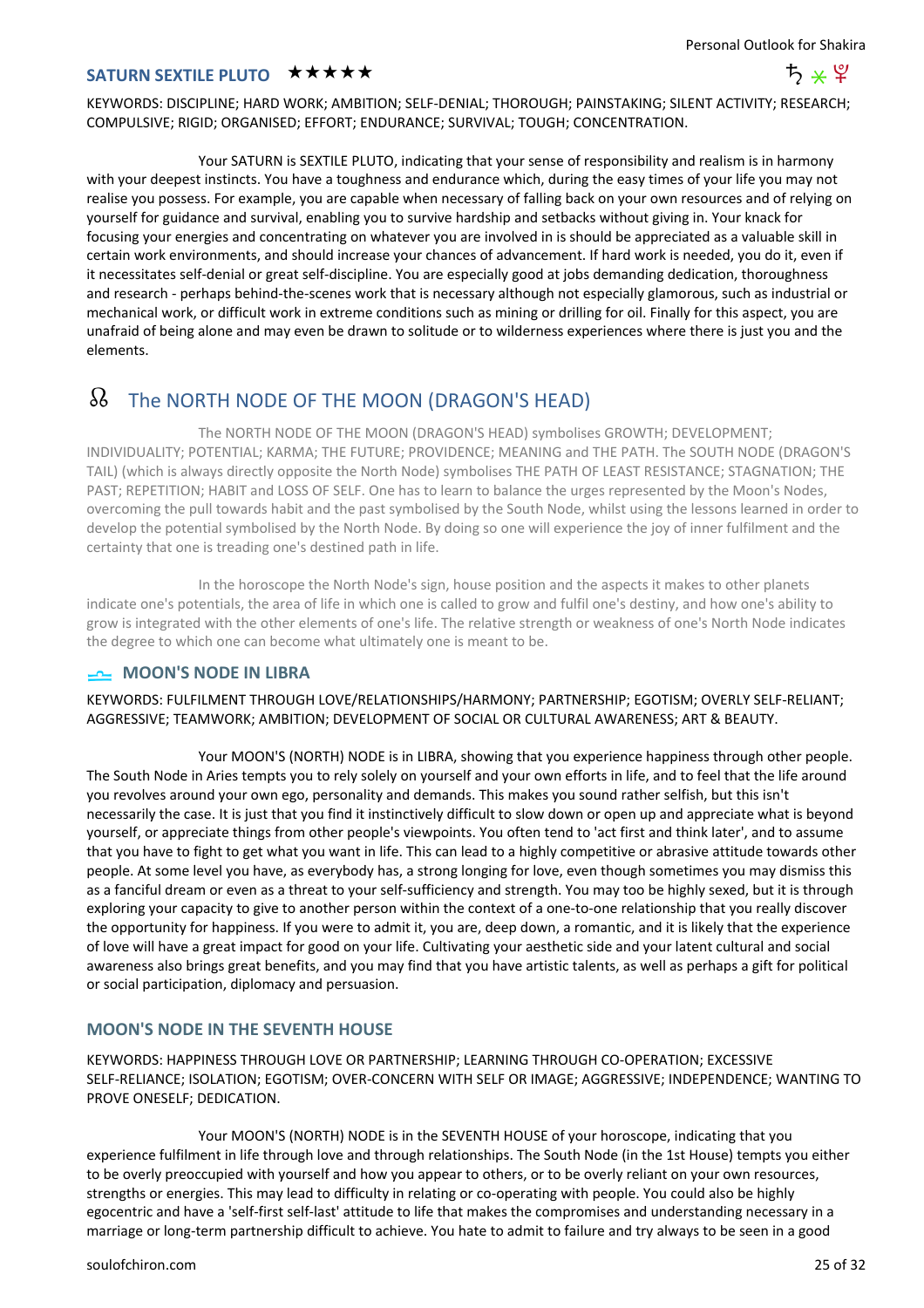light. Your greatest growth occurs when you learn to relate as an equal to another person and share yourself with them. Certain relationships in your life are likely to be a constant source of learning and stimulation, and through them you may discover 'the way of the heart', or the satisfaction that comes with being in harmony not only with other people, or another person, but with the whole of life. You may realise with immediacy the needlessness and sheer effort involved in maintaining a separate and self-reliant identity. The discovery of art or beauty may also have an important influence on you, and consequently you may discover that you have artistic talent, or a gift for creating things, surroundings etc. that are beautiful or stylish.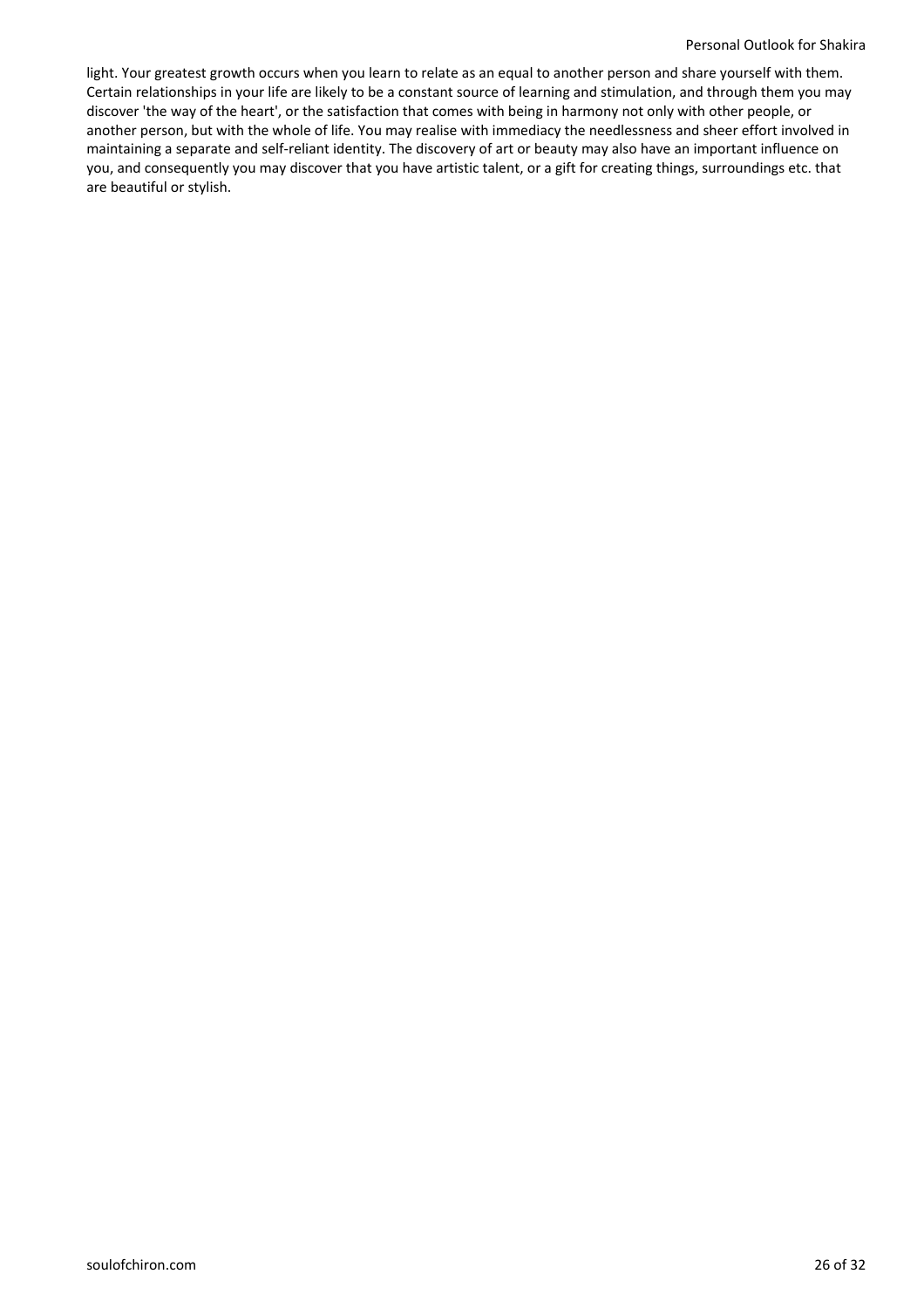# **BEYOND THE CONFINES OF EVERYDAY EXPERIENCE**

### **URANUS, NEPTUNE AND PLUTO**

Uranus, Neptune and Pluto are the farthest-out planets in the solar system, and in astrology, what they represent is similarly 'far out.' Because these three planets move slowly around the zodiac, they remain in particular signs for many years. This means that their influence is more readily seen in the generation (or seven-year 'mini-generation' in the case of Uranus) in which we were born, than in the individual. We are likely to experience their effects as individuals however if we have aspects to them from the Sun, Moon and Ascendant or the three inner planets, Mercury, Venus and Mars.

Uranus symbolises that part of ourselves that is free from, or that desires freedom from, the social rules and norms symbolised by Saturn. Through Uranus we experience the exaltation of liberation, or the chaos of anarchy. If we are too attached to our own freedom or individuality however, we become disruptive, eccentric or alienated, whilst if we try to cling on to the safety of that represented by Saturn in our lives, we can become narrow, rigid, and dogmatic, our lives becoming mechanical and stale. The middle way is to value freedom and individuality whilst recognising the need for boundaries and social structures.

Neptune is the realm of the imagination, soul and unconscious mind. Through it we transcend the confines of our limited ego and experience the sacred, the unbounded or the divine. The desire to merge with something greater than the self can lead us to heaven or to hell - and to a whole host of illusions and self-deceptions in between. Experiences of disillusionment, loss, beauty, confusion or suffering can all be the catalysts that prompt us to search for the Neptunian realm, be it through drink, drugs, creativity or spirituality. In its highest form, Neptune shows us that we are an integral part of an infinite and ultimately mysterious whole.

The furthest planet in the solar system is Pluto - the god of the underworld. His is the realm of Life and Death, of the deepest and most fundamental forces around us and within us. Pluto brings destruction, breakdown, and tests of survival, but it also brings renewal, regeneration, and new life. Through traumatic experiences, we discover our deepest strengths and our deepest fears, and if we are lucky, we learn how to cope with events or experiences that are beyond our control. With Pluto we also discover that beneath the surface of life there are powerful forces for good and ill. Though we cannot control them, and like all dictators are inevitably destroyed if we do, we can ally ourselves to them in order to bring fundamental changes to the world around us.

#### $H$ URANUS

URANUS symbolises SHOCK; CHANGE; INDEPENDENCE; THE NEW; INVENTION; REBELLION; INDIVIDUALITY; EXCITEMENT; ORIGINALITY; ECCENTRICITY; INSPIRATION; UNORTHODOXY and REFORM. It is personified by TECHNICIANS; REBELS; ALIENS; INDIVIDUALS; ECCENTRICS; ASTROLOGERS; REVOLUTIONARIES; REFORMERS, and those who are unusual or different in some way.

It is the principle of freedom and the breaking away from the rigid structures that Saturn represents. In the horoscope Uranus reveals how one expresses one's uniqueness and individuality. It's sign, house position and the aspects it makes to other planets show the nature of one's difference from the norm, the area of life in which one has to be free to go one's own way, and how one's desire for freedom is integrated with the other elements of one's life. Uranus is the first of the three 'higher octave planets', along with Neptune and Pluto, whose effects are less noticeable in the individual than in the collective, unless one is highly attuned to it by way of aspects to the inner planets or to the Ascendant. The relative strength or weakness of Uranus in the chart shows the extent to which one can free oneself of conditioning and the extent to which one needs and values freedom.

# **URANUS IN SCORPIO** 8

KEYWORDS: STRONG WILL; COURAGEOUS; RESISTANCE; DANGER-LOVING; COMPULSIVE; RECKLESS; ACUTE; REBELLIOUS; STRONG; KNOWLEDGE OF HUMAN NATURE; PSYCHOLOGY; INTENSE; EXTREME; INDEPENDENT; TRANSFORMATIVE; LIBIDO; SEXUALLY LIBERATED.

Your URANUS is in SCORPIO, which means that your mini-generation (born between 1974 and 1981) express their desire for freedom through their will and on an inner level. In common with many of your peers, you rarely accept things at their face value. Indeed, it is impossible to fool you or try to con you. You have an acute insight into people's real motivations and feelings, and a strong desire to uncover what lies beneath the civilised surface of humanity. So much so in fact that you are probably a natural born psychologist, unafraid of facing the objective truth about your own and other people's real natures. You have a strong will (as anyone who has tried to manipulate or control you in any way is likely to testify) and will not submit to another person's will without a fight. The harder they try the harder you resist. You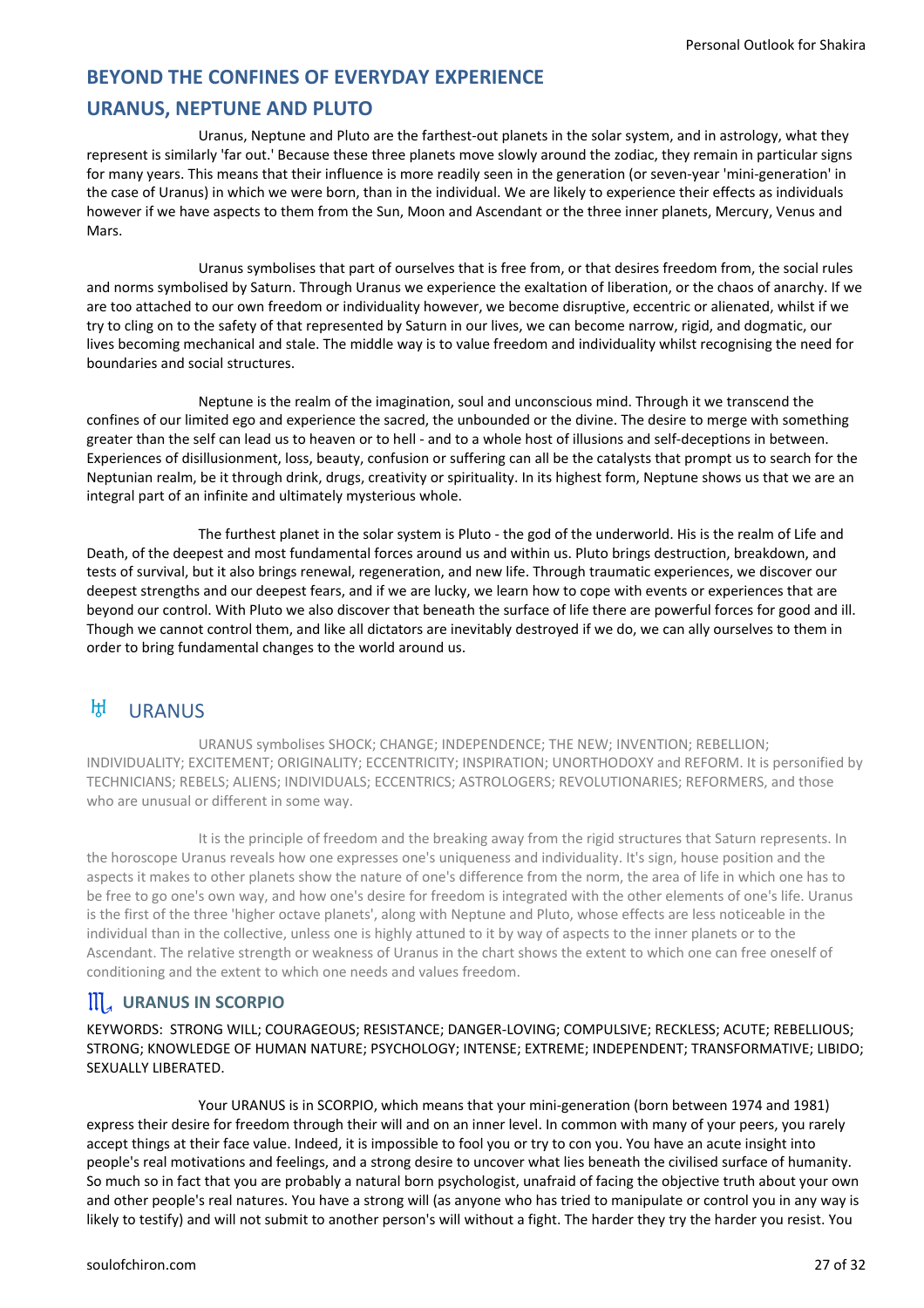are highly independent - not necessarily outwardly but inwardly, in the sense that you do not need other people in the way that most people seem to, and certainly you do not rely on others for security or approval. Your generation is sexually experimental and unafraid to explore areas or subjects that your elders would consider taboo. You are attracted to danger and to living life intensely - for you there is no such thing as the comfortable middle ground.

### **URANUS IN THE SEVENTH HOUSE**

KEYWORDS: UNUSUAL OR SHORT-LIVED RELATIONSHIPS; UNORTHODOX VIEWS ON MARRIAGE; SUDDEN ATTACHMENTS; FREE LOVE; POLITICAL REFORM; PUBLIC DIFFICULTIES; NON-COMMITTAL; MENTAL RELATIONSHIPS; LEGAL DIFFICULTIES; UNPREDICTABLE OR ECCENTRIC PARTNER; MARITAL TENSIONS; EXCITING SOCIAL LIFE; FASHION; MANY FRIENDS; CULTURAL INNOVATION; CATALYTIC; MANY LOVES; REDEFINING SOCIAL ROLES; SINGLE; MULTIPLE MARRIAGES.

Your URANUS is in the SEVENTH HOUSE of your horoscope, which means that you are attracted to people, both socially and as potential partners, who are individuals in their own right. With them you hope to experience excitement and stimulation - though some bring not so much excitement as unexpected disruption, and turn out to be unpredictable or unreliable in their affections. Others however seem to act as catalysts for your own growth, and any relationship you have with them significantly alters you in some way. The last thing you want from your relationships is routine or a loss of freedom, and partners who try to restrict you, or stifle you, don't last long. You dislike the conventional roles that people play in relationships, especially in marriage, and it is important for you not to define yourself purely as your 'partner's partner', and to have, or retain, your own life beyond that of your partner's. For instance, women with Uranus here are unlikely to automatically sacrifice their career for that of their husband's. You tend to fall in love quickly, and fall out of love equally quickly, which can lead to accusations of capriciousness or that you are unable to commit yourself. Your social life is highly active, and you are probably keen to participate in the latest trends, fashions or social movements. If you come into contact with the public at large, your relationship to them is likely to be volatile and possibly connected to some form of political or social reform. You have quite a strong vision of how society should be, and if this differs widely from how things actually are, you could be outspoken in your desire for change.

#### ţφ NEPTUNE

NEPTUNE symbolises SPIRITUALITY; SENSITIVITY; THE AURA; MEDITATION; CONTEMPLATION; DIFFUSION; MERGING; COMPASSION IMAGINATION; TRANSCENDENCE; INSPIRATION; UNIVERSALITY; ILLUSION AND DISILLUSION; UTOPIA; IDEALISM; THE DIVINE; DREAMS; E.S.P.; DRUGS; HALLUCINATIONS; THE OCCULT; SELF-SACRIFICE; THE UNCONSCIOUS AND THE COLLECTIVE UNCONSCIOUS; MYTH; BLISS; PSYCHOSIS; WEAKNESS and DELUSION. It represents loss, transcendence or escape from one's time-bound and finite ego and absorption in something vaster and more unbounded.

Neptune is the second of the three 'higher octave planets', along with Uranus and Pluto, whose effects are less noticeable in the individual than in the collective, unless one is particularly attuned to it by way of aspects to the inner planets or the Ascendant. Its sign, house position and the aspects it makes to other planets show the nature of what one's generation is particularly sensitive to, the area of life that one is individually sensitive to, and how one's capacity to lose one's boundaries is integrated with the other elements of one's life. Its strength or weakness shows the extent to which one is able to transcend everyday reality.

#### **NEPTUNE IN SAGITTARIUS**  $\chi$

KEYWORDS: SPIRITUAL BELIEFS; VISIONARY; PROPHETIC; LITERARY; IDEALISTIC; PRESENTIMENT; RELIGIOUS EDUCATION; GURUS; HIGHER KNOWLEDGE; SPIRITUAL PATH; SEARCH FOR ENLIGHTENMENT; FOREIGN INFLUENCES; LONG JOURNEYS; CONFUSION ABROAD; SEA JOURNEYS; HIPPIES; MYSTICAL EXPERIENCES; GOD; HIGHER CONSCIOUSNESS; RELIGIOUS FREEDOM; RELIGIOUS CULTS; FALSE PROPHETS; MESSIAHS; OPTIMISTIC; TOLERANT; BROAD-MINDED; HUMANITARIAN; SCIENCE FICTION; PROPHECY; UTOPIAN.

Your NEPTUNE is in SAGITTARIUS, indicating that you are a member of the generation born between 1970 and 1984 who share an idealistic attitude towards life, and a sensitivity towards religious and spiritual ideas. In common with many of your peers, you have a need to discover a higher purpose and meaning to life. At some time in your own life you may experience a marked disillusionment with the assumptions and beliefs handed down to you by society and family, and this may prompt you to embark on a search for alternative answers to life's deepest questions. Because of this you could become interested in religious or spiritual ideas, such as the Buddhist idea of enlightenment for instance, and may actively pursue some form of spiritual path or quest. If this is the case then you may feel strongly that the Divine is to be found within you (or all around you), rather than solely within an established church. You should exercise as much discrimination as possible when it comes to religion, for you are apt to believe what you want to believe, and may be easily exploited. For this reason, any form of cultism should be studiously avoided. You are exceptionally tolerant of other people's views, and are not threatened by beliefs or cultures different from your own - in fact you probably feel drawn to study or directly explore foreign cultures and foreign lands. If you do make journeys abroad, or have foreign contacts, you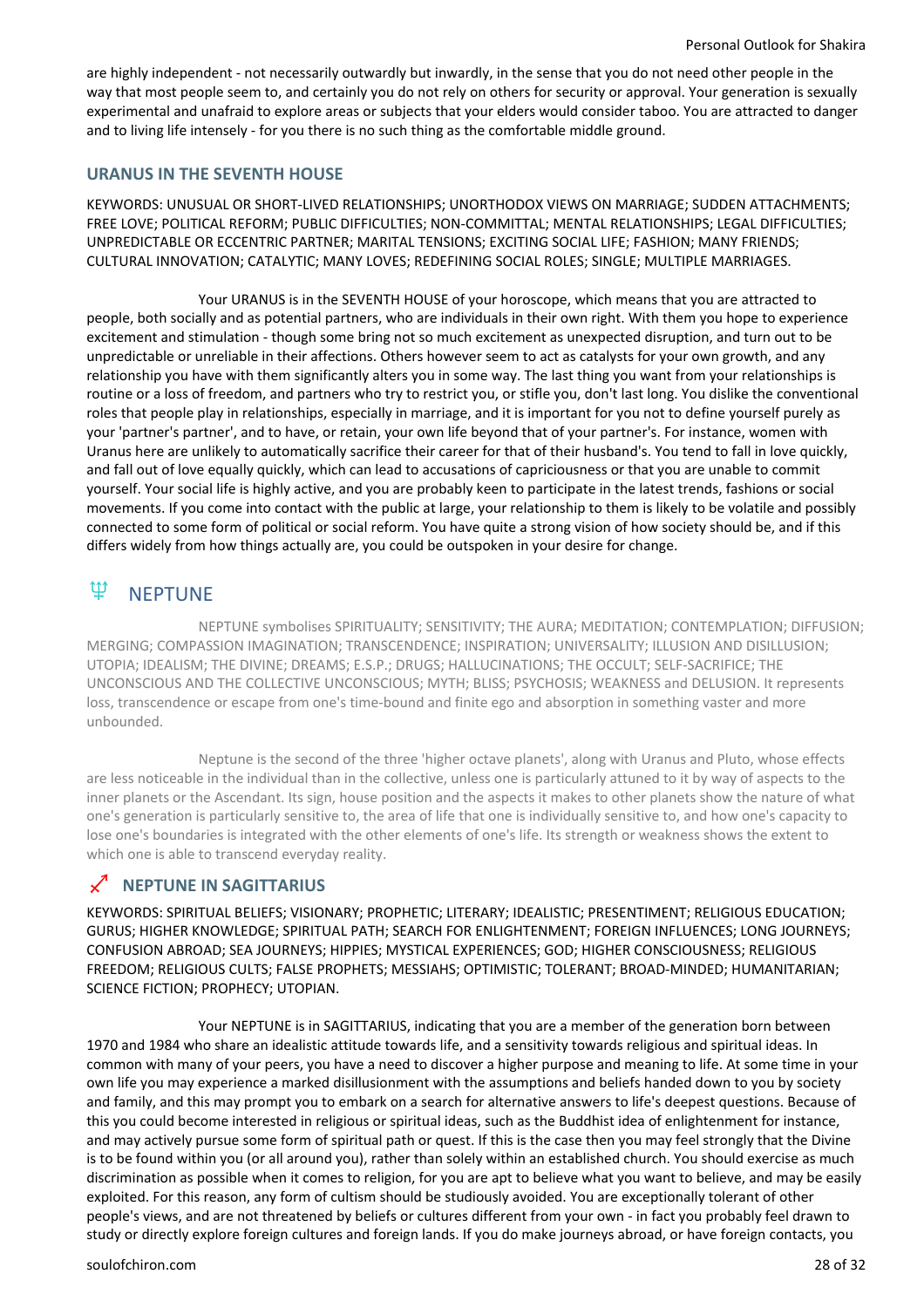are likely to find them both confusing and inspiring. You may have a talent for expressing your fertile imagination through the written word, with a love of literature, myth and possibly of science fiction.

### **NEPTUNE IN THE EIGHTH HOUSE**

KEYWORDS: SUBCONSCIOUS FORCES; SECRETS; MYSTERY; THE OCCULT; METAPHYSICS; SOUL-SICKNESS; THE UNCONSCIOUS MIND; SEXUAL FANTASIES; COMPASSIONATE INSIGHT; EROTIC; SEDUCIBLE; INTROSPECTIVE; SEXUAL DISSIPATION; FINANCIAL COMPLICATIONS; CONFUSED JOINT FINANCES; DECEPTION; PSYCHIC TENDENCIES; SPIRITUAL TRANSFORMATION; HIDDEN FORCES.

Your NEPTUNE is in the EIGHTH HOUSE of your horoscope, indicating that you have a sensitive attitude towards your deepest desires. You have a highly active imagination, and are open to the mysterious world of the unconscious mind. The latter could manifest as strange dreams, intuitions and even psychic experiences. You may be fascinated by the occult, psychology, metaphysics, death, and by the whole subject of man's hidden powers. At times you are apt to dwell too much on such subjects, and may consequently go through periods of relative withdrawal and isolation from life. Your fascination with taboo extends to sex, which you may see in almost numinous terms - in other words that it represents something magical, and through it there is the possibility of experiencing a breakthrough into a higher and more universal realm. Tantra, or yogic sex, may thus appeal. The idea of transmuting sexual energy, perhaps through celibacy, could also interest you. You have a deep and probably compassionate insight into people, although your understanding may be very intuitive and difficult to put into words. Joint finances in your life may occasionally be subject to confusion and possibly even deception, so it is important for you to always keep issues of finance and ownership as clear as you can. You are sexually sensitive, and occasionally can suffer from nebulous fears about this area of your life.

### **NEPTUNE SEXTILE PLUTO** ★★★★☆

 $\updownarrow \,\,\star \,\,\psi$ 

KEYWORDS: AN INTENSIFIED AND PURIFIED SOUL-LIFE; GREAT SENSITIVITY; ACTIVE IMAGINATION; ILLUSIONS; CLAIRVOYANCE; MYSTICISM; THE SUPERNATURAL; SELF-KNOWLEDGE (BY INNER REALISATION OF TRUTH).

Your NEPTUNE is SEXTILE PLUTO, indicating that there is a harmony between the principles of transcendence and regeneration in your psyche. As Neptune and Pluto are the two slowest moving planets in the solar system, this aspect was active in people's birth-charts from 1942 to 1986. Nonetheless it does have an influence, albeit very difficult to detect in the individual. It is associated with the emotional confrontation with the reality of suffering on a mass scale, something that the 20th century has experienced too many times, through war, revolution, poverty and environmental catastrophe. There is also a greater awareness of the impact of humanity on the environment, and a greater realisation that we are all inextricably linked together regardless of race, language or even distance.

#### ত্ৰ PLUTO

PLUTO symbolises SEXUAL ENERGY; THE ORGASM; DEATH; TRANSFORMATION; DESTRUCTION; REBIRTH; POWER; EVOLUTION; THE MASSES; REGENERATION; THE WILL; REVOLUTION; THE UNDERGROUND AND UNDERWORLD; THE UNCONSCIOUS; WAR; ATOMIC POWER; BIOLOGY; SURVIVAL; PROCREATION and CONCEPTION. It represents the process of destruction of old forms and the release of the energy inherent in them in order to create new life.

Pluto is the third and last of the 'higher octave' planets, along with Uranus and Neptune, whose effects are less noticeable in the individual than in the collective (since they move so slowly through the signs). That is, unless one is particularly attuned to it by way of aspects to the inner planets or the Ascendant. Its sign, house position and the aspects it makes to other planets show the nature of one's generation's primary orientation to life, the area of life in which one is likely to experience major transformations, and how ones' power and will integrate with the other elements of one's life. Its relative strength or weakness shows the extent to which one can regenerate and transform oneself, ones life or surroundings.

# **PLUTO IN LIBRA**

KEYWORDS: TRANSFORMATION OF SOCIETY/MARRIAGE; FATED PARTNERSHIPS; INTENSE ATTRACTION; MAGNETISM; SEDUCTION; FASCINATING; RUTHLESS WITH OTHERS; FAME; DISRUPTIVE; DIVORCE; BREAKDOWN OF RELATIONSHIPS; ANTI-SOCIAL; REVOLUTIONARY; SOCIAL JUSTICE.

Your PLUTO is in LIBRA, which means that you belong to a generation (born between 1972 and 1984) who will transform society and the nature of relationships. During the period when Pluto was going through Libra divorce became common and marriage became a less stable institution than it was previously. Many of the children born at this time had to cope with this lack of stability and the trauma of parental separations, and this has lead many to distrust the notion of long-term relationships (especially marriage) altogether. You want such relationships, and have no difficulty in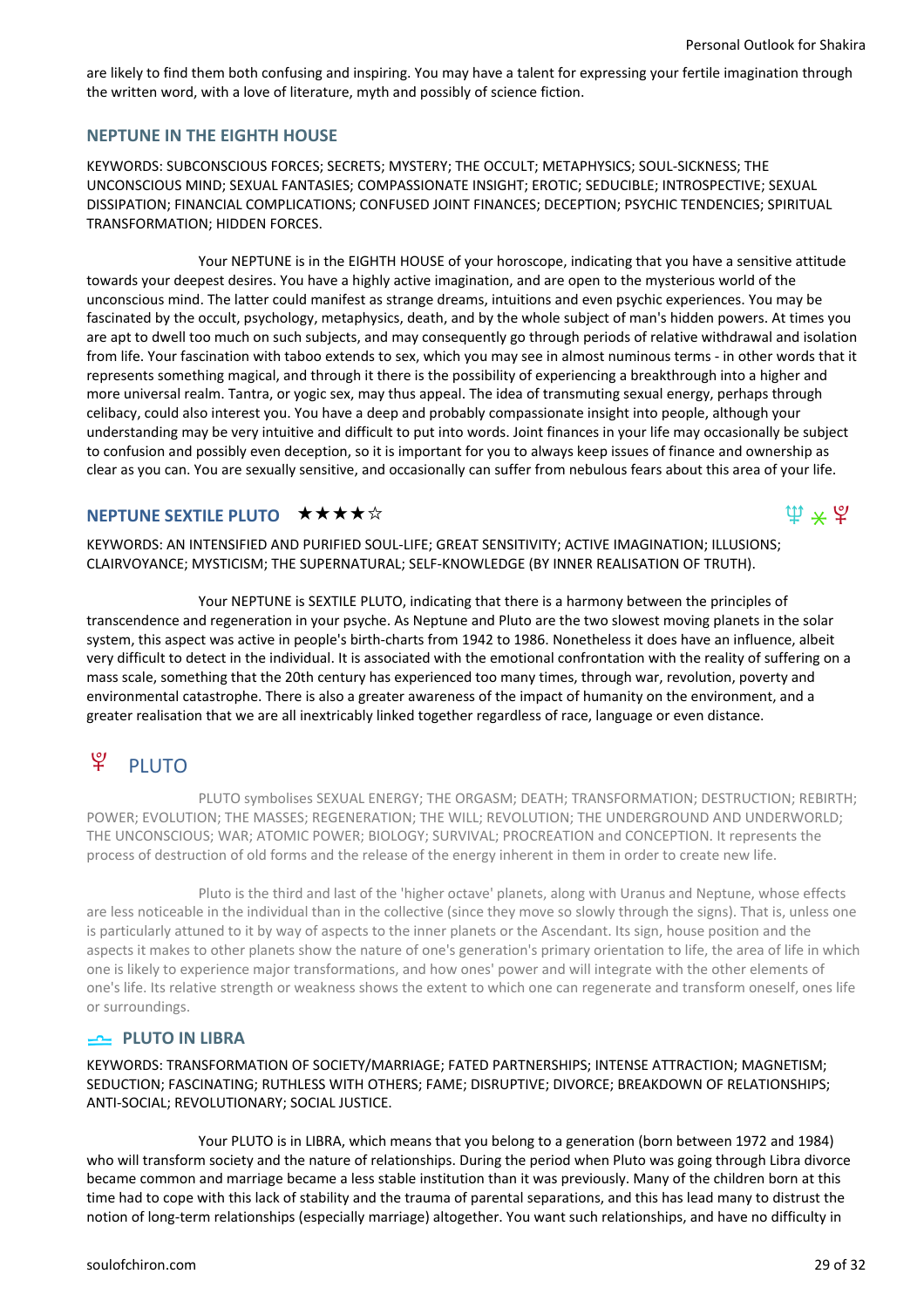getting them, such is your personal magnetism, but can be ruthless in ending them if you feel that you are about to be hurt. You have a strong desire to make an impact on society, and may court fame or celebrity. You also have a strong desire to change society, and when your generation assume power (probably when you are in your forties and fifties), that is exactly what you will do. When younger however you may try to do so forcibly and as a result may provoke the opposition of the Establishment.

### **PLUTO IN THE SIXTH HOUSE**

KEYWORDS: DESIRE TO SERVE; PURIFICATION; SELF-MASTERY; HEALING POWERS; PSYCHOSOMATIC ILLNESS; SCIENTIFIC OBJECTIVES; RESEARCH; DEDICATION; SELF-IMPROVEMENT; INTEGRATION; PROBLEM-SOLVING; DIFFICULTIES AT WORK; WORKING ALONE; HEALTH-CRISES; WORKAHOLIC; SECRET WORK; MEDICINE; SKILLED; CHALLENGES; SELF-EMPLOYMENT; MYSTERIOUS HEALTH-PROBLEMS; ENVIRONMENTAL CONCERNS; REJUVENATION; RECOVERY; SELF-HELP.

Your PLUTO is in the SIXTH HOUSE of your horoscope, indicating that you bring a compulsive, driven quality to your work life. Without work that is really engaging your skills or making demands on you, you feel frustrated and dissatisfied, and you may start seeing yourself in very negative terms. For this reason unemployment may be especially hard to bear. If however the job that you do is routine, trivial, or goes against your moral code, then it is very difficult for you to stick at it. If you are not prepared to walk away from it, then you may unconsciously engineer 'circumstances' that force you to leave - for instance an illness, or throwing a custard pie in the bosses face. You work best on your own and at your own pace, although you perform excellently when under pressure, often leaving others by the wayside. Your standards are extremely high, and if you know you could do better you will quite readily destroy your work and start again if necessary. You rarely settle for second-best. You are capable of great hard work and of providing a truly valuable service to society. Work that involves regeneration, healing, power or even danger, or that demands commitment, dedication, insight or highly specialised skills appeal strongly. Suitable fields for example would be medicine, surgery, scientific research, the military, the rescue services, air traffic control, mining, prison work, health and safety inspection, working with oil, energy (including radioactive fuel) or explosives, occupational therapy, bereavement counselling, mortuary or funeral work, embalming, conservation work and campaigning.

The Sixth House not only symbolises work but also health, and with Pluto in it, it is likely that you take health very seriously. At some stage in your life, illness may have brought about fundamental changes in your attitudes and habits, even your beliefs. As a result, you are keenly aware of the inter-dependence of mind and body, and the effect that a total change of outlook and orientation can have - not only on one's spirit, but also on one's physical health. You may possibly have the gift of healing, and are likely to be interested in the subject of holistic health - treating the person as a whole, not just the outward symptoms. Any illnesses that you suffer may be psychosomatic in origin, i.e. related to fears, anxieties or tensions that are essentially psychological in origin. They may respond best to a 'change of heart', or to encounter with those aspects of yourself that are seeking expression or healing. You are prone to tension, so it is important that you allow yourself to release it creatively rather than letting it build up, with all the inevitable consequences. Take care not to overload yourself with too many demands on your energy.

# **MORE PERSONAL ASTROLOGY READINGS**

### **RELATIONSHIPS**

### **SOUL MATES**

How to improve your relationship! - Identifies the positive qualities you share in order to achieve more happiness together.

### **STAR LOVERS**

Secrets of a better relationship - How you feel about each other, the way to make a success of being together.

### **RELATIONSHIP SUCCESS**

How you behave towards each other - What you need to know and understand about how you attract your partner and keep them.

#### **RELATIONSHIP REALITY**

The connection you have created together - Find out the reality of becoming a couple as you grow into a long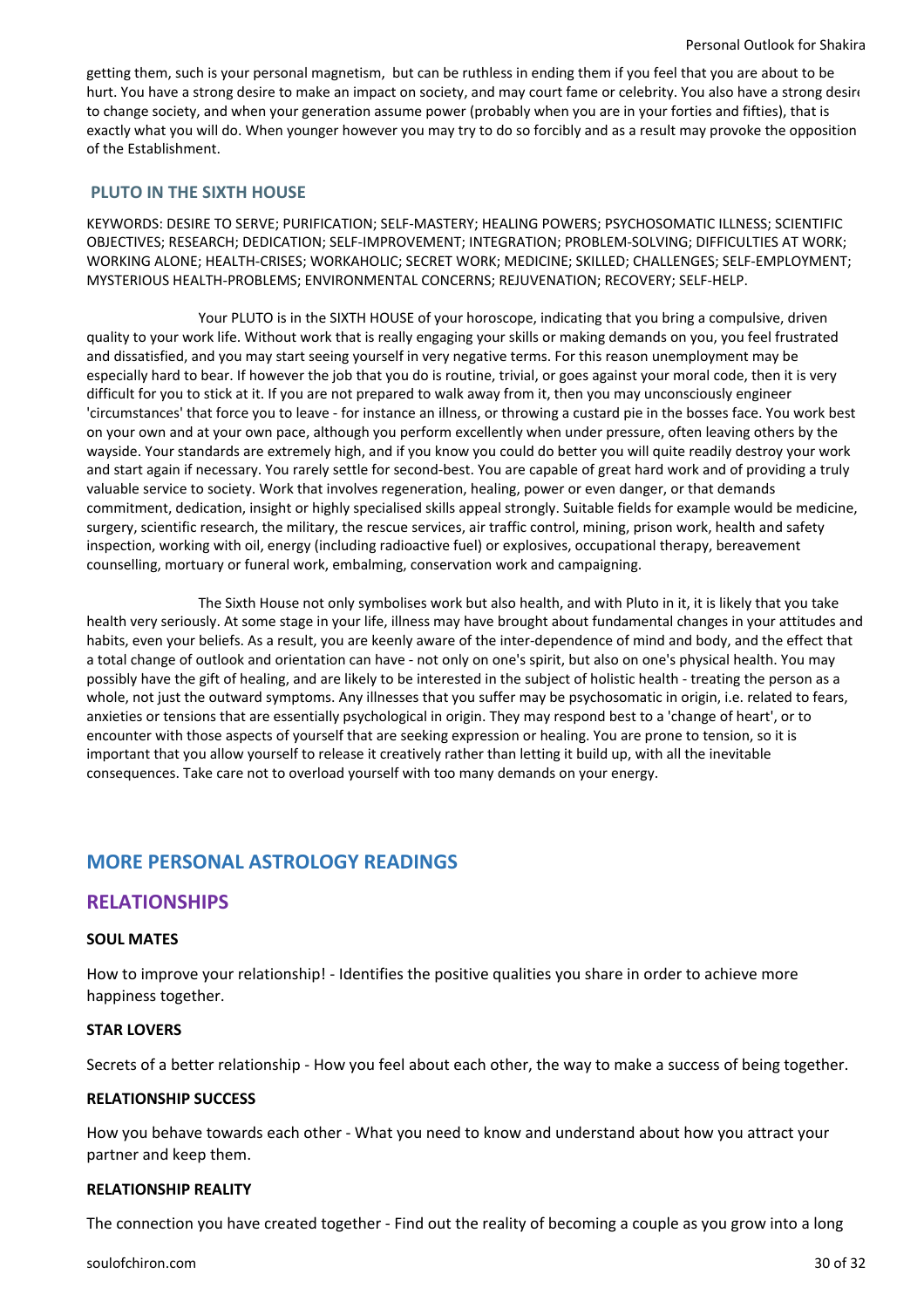term relationship.

### **INTIMATE LOVERS**

Improve your love-making styles - Gain confidence in your ability to improve your love-making - creating special moments of pleasure together.

### **PROFILES**

### **CAREER ANALYSIS**

Upcoming goals and objectives - Qualities that influence your professional working life and potential success.

### **CHILD REPORT**

Gaining confidence for the future! Understand and track development of talent in a self-assured way.

### **LIFE DESTINY**

Reaching full potential - How you instinctively behave and react to important situations. Understand and track development of talent in a self-assured way.

### **PERSONAL OUTLOOK**

All about attitude and commitment - Gain a deeper understanding of motivations, challenges and strengths.

### **SOUL PROFILE**

Revealing life's purpose - Single-mindedness, desire, talent, sensitivity and future possibilities.

### **FORECASTS**

### **LIFE FORECAST**

Monthly interpretations describe your personal thoughts, feelings and desires. Long-term interpretations indicate important life changing events.

### **RELATIONSHIP FORECAST**

Discover when you are most likely to find love, if a relationship will stand the test of time or an existing relationship can deepen, be strengthened or revived.

### **FORECASTER**

Identify when to make decisions - Important opportunities, a changing relationship, job or home. Learn to rely on your choices.

### **PREDICTOR**

How you change, grow and develop - Make use of your most positive characteristics during the promising time periods indicated.

### **LIFE STAGES**

Personal development - Make the most of events and encounters. Discover what triggers your powers of persuasion and progress?

### **LOVE AND ROMANCE**

### **LOVE-LIFE FORECAST**

A guide to successful dating - Important dates for romantic or social activity, details the best times for love during the coming year**.**